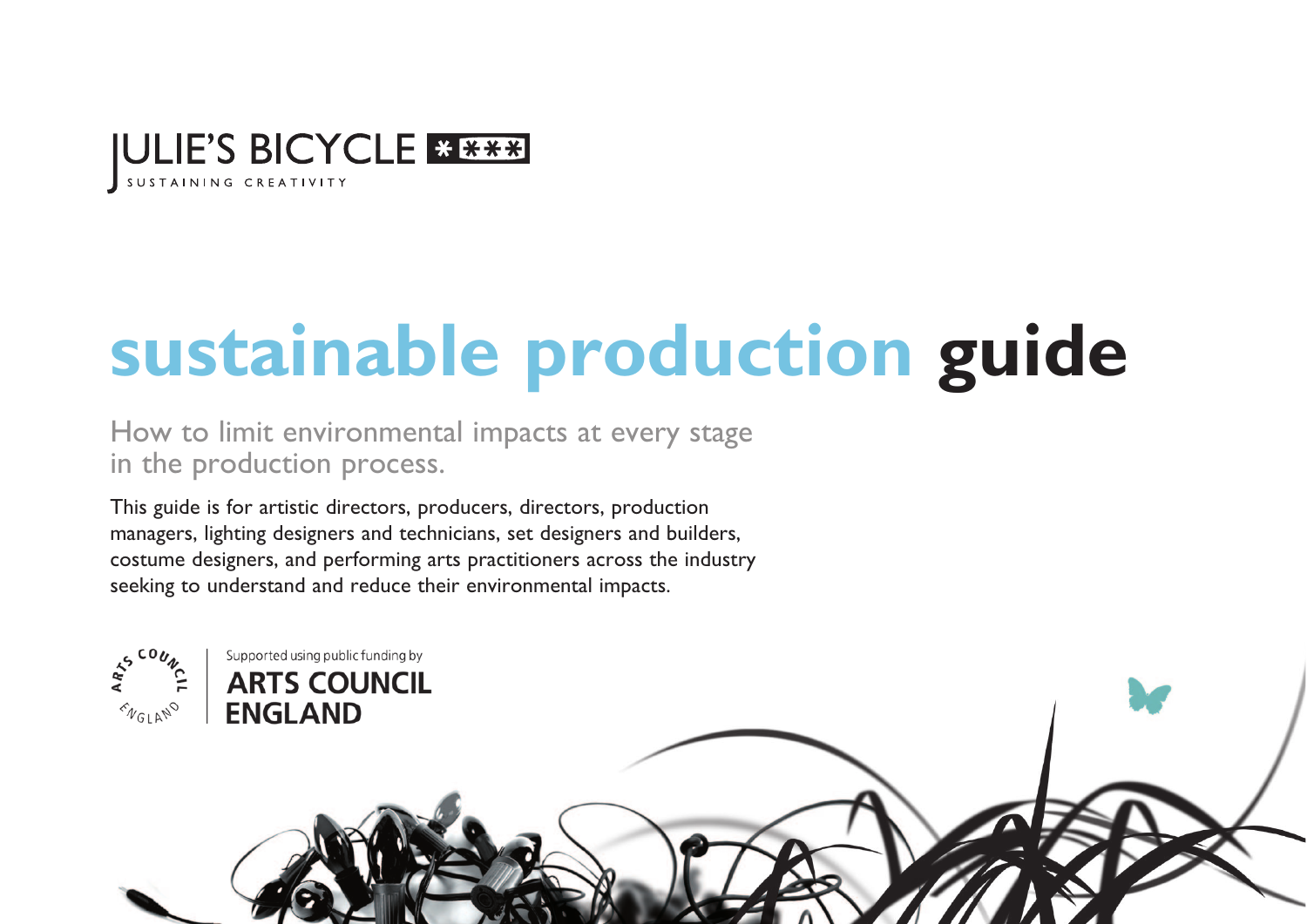# **Contents**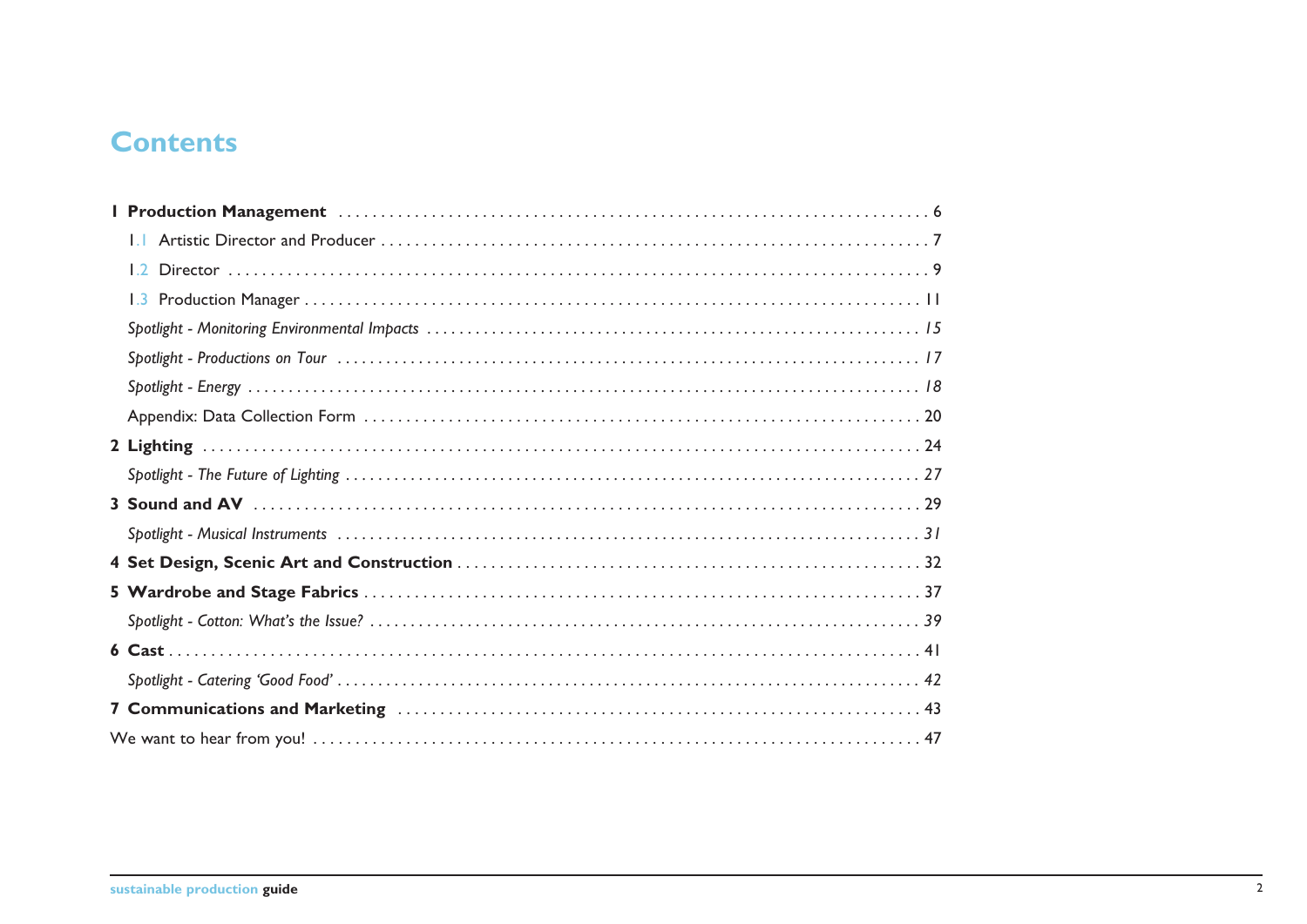### **Exploring New Possibilities for a Changing World**

The creation of this guide has been an exciting journey. In May 2011 Julie's Bicycle held a Sustainable Production Day in partnership with the National Theatre, bringing together production professionals from across the UK theatre sector.

Attended by over 120 production managers, lighting designers, set designers, technicians, artistic and executive directors, writers and media representatives, the event covered everything from low carbon lighting technologies to the roles and responsibilities needed to drive more sustainable behaviour. This group of professionals has become the foundation for Julie's Bicycle's work on sustainable production and many of them have, in some form or another, contributed to the knowledge and ideas contained in this guide.

A second large-scale event followed in March 2013: 'Green My Production,' which was held in partnership with lighting hire specialists, White Light. This too, brought together over 100 creative professionals – representing not just theatre, but also dance, opera, music and film – and engaged the production supply chain by inviting suppliers to showcase a range of innovative, sustainability-focused resources and solutions.

The context in which these events have been staged is one of rapid environmental change and resource depletion. The path forwards is clear: we need to move away from an economy that operates based on a "take, make, dispose" approach to design and production, towards an approach that seeks to reuse, repurpose and recycle components, and ensure that waste is managed responsibly.

Encouragingly, we are already witnessing values and aesthetics beginning to shift as the arts and cultural sectors become more mindful of this reality. There are an ever-growing number of practitioners and organisations who are 'going green' and challenging suppliers and audiences to join their endeavour. This diverse group is piloting groundbreaking new ways of working, actively sourcing and investing in low carbon technologies, and digging deeper into our methods and processes than ever before. Environmentally sustainable thinking is becoming more than a moral imperative, it's contributing to the innovation of new materials, products and services, as well as more creatively engaged discussions around aesthetics. This guide is both a resource documenting best practice and an invitation to be part of this growing community, committed to developing future-proof production practices.

We hope you find the guide useful and look forward to hearing how you get on.

Julie's Bicycle 2013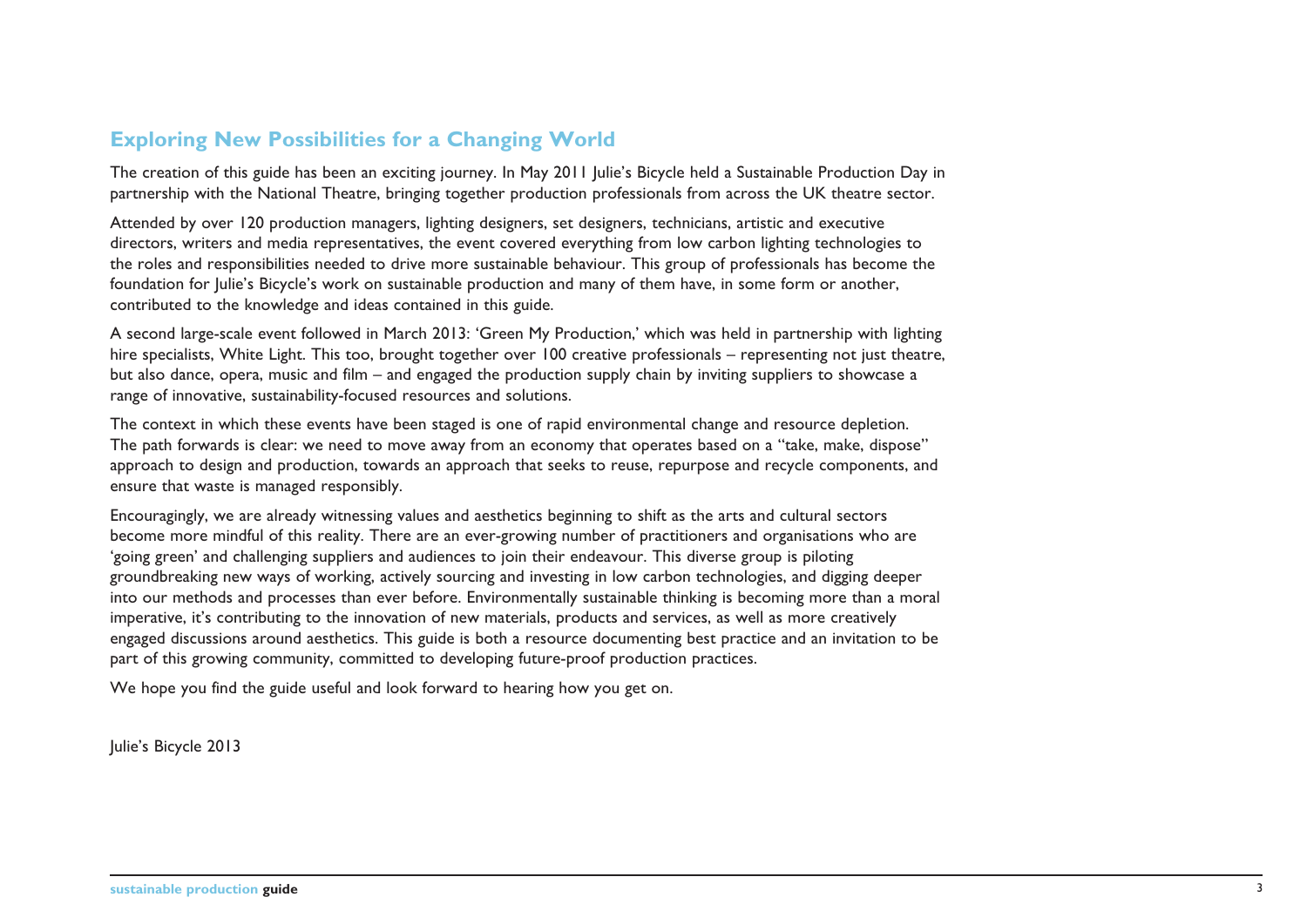### **About This Guide**

This guide focuses specifically on the *environmental* sustainability of production – and any mention of 'sustainability' should be read as such. A holistically sustainable production is one that addresses all three key pillars of sustainable development: **environmental**, **economic**, and **social**. However, as you read this guide you will notice that often through addressing environmental impacts financial and social issues such as labour practices, social justice, equality, and diversity are also invoked.

The carbon impacts of stage electrics, pre-production management and production materials amounts to approximately 20% of a theatre's overall carbon footprint'. Carbon emissions are used as a proxy for wider impacts, but do not encompass all environmental impacts. As theatre professionals, exploring how to green the production process presents a real opportunity to influence the supply chain, and move towards a more robust and sustainable economy that's able to keep creating remarkable work far into the future.

This guide contains the most up-to-date and comprehensive guidance to help you embed good environmental sustainability practice at the heart of your production. We've condensed what we have learnt into a series of checklists, for each role in the production process, separated into pre-production, production, and post-production. We realise each organisation may be at different points of their sustainable transition, so we've also categorised the suggested actions included in each check list into three levels (see colour-coded key): 'sustainability starting points' at the baseline level, 'industry good practice' in the middle, and 'leading ideas' for those that are at the forefront of this movement. Because the checklists are formulated by role some repetition occurs throughout the guide – we don't expect users to read the guide from cover to cover but focus on their role or department.

We've also included case studies, useful tips and signposted key resources. We recognise that for production, sustainability must hold its own with a long list of other competing priorities. With that in mind, we've provided options that will work the way you do and will help you to continue making great art for less financial and environmental cost, far into the future.

There are many who added to the insight and advice provided in this guide. We would like to thank the team behind the Young Vic's production of After Miss Julie (March–April 2012), for providing a host of insights into the practicalities of sustainable production; the team at the Royal Central School of Speech and Drama for furthering the process of experimentation with us; our reviewers Robin Barton, Tanja Beer, Richard Couldrey and Kate Ward and all those who provided case study material for this guide.

This is an ongoing area of work for Julie's Bicycle. If you have any comments or additions please contact us at info@juliesbicycle.com or tweet us @JuliesBicycle with #GreenArts.

#### **Key**

#### **X** Starting Points

Basic practices to start embedding environmental sustainability into your decision-making.

#### **XX Industry Good Practice**

Pushing it a bit further; impact reducing initiatives that will raise you just above the norm.

#### **Leading Ideas**

Stuff to shout about; the ideas and practices that are beginning to fundamentally change the way we make theatre.

<sup>1</sup> Green Theatre Guide. Mayor of London (2008), p4. [www.juliesbicycle.com/resources/green](www.juliesbicycle.com/resources/green-guides/greentheatreguide)[guides/greentheatreguide](www.juliesbicycle.com/resources/green-guides/greentheatreguide)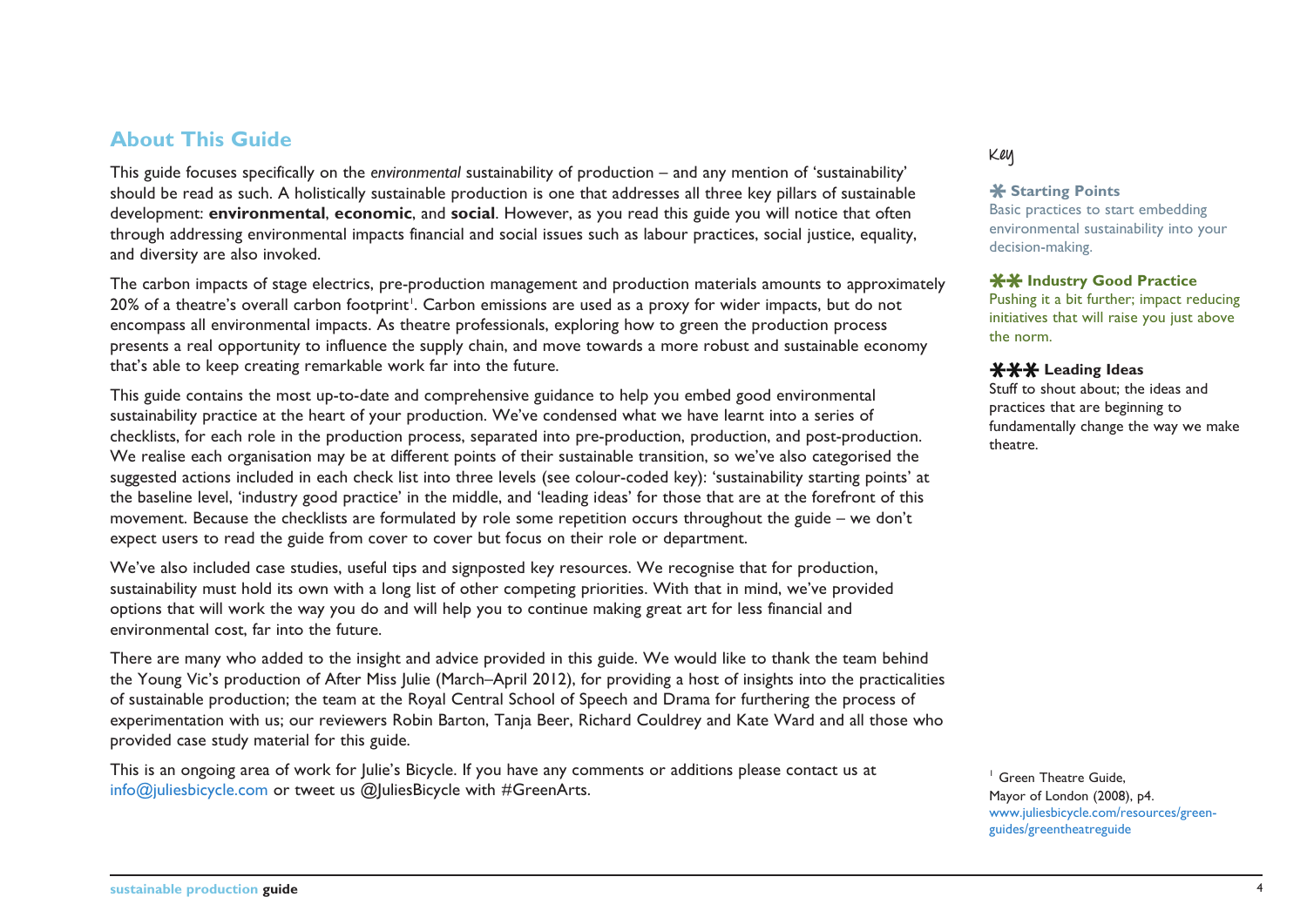# **Production Impacts: An Overview**

The main environmental impacts associated with production are:



These impacts will be unpacked in each of the sections that follows in terms of how each member of the production team can contribute to reducing them.

The fundamental principles underpinning all of the actions and recommendations that make up the checklists and case studies in this guide are:

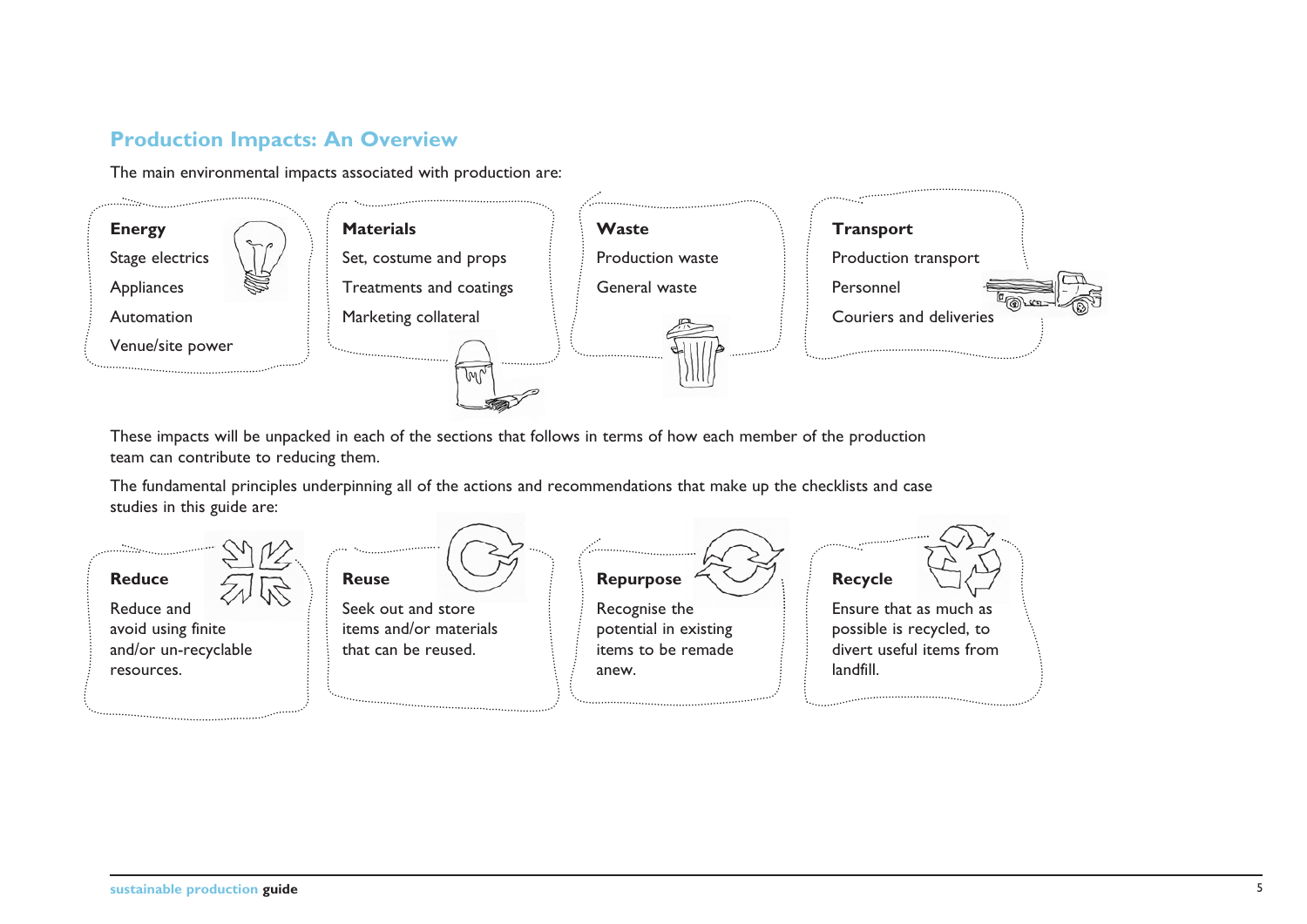# **1 Production Management**

The productions that most successfully implement new ways of sustainable working have two fundamental things in common: the environment is on par with artistic and financial considerations, and everyone involved in the production is engaged and invested in the goal of sustainability from the outset. The stronger the commitment across the team – from the director to the technical crew – the greater the willingness to experiment, take risks and try new products and ways of working will be.

#### **Re-framing Sustainability**

It goes without saying that creative professionals strive for excellence in their work. Because it is often perceived as a costly luxury that requires budget and resources when both are in short supply, sustainability may at times feel like a restriction to putting on a great performance. However, it's important to realise that environmental principles can be viewed in the same way as budgetary or staging requirements: they are necessary parts of putting on a successful production. While some aspects of sustainable best practice can cost more, others can generate up to thousands of pounds worth of savings, and potentially salaries for more creative and crew staff, depending on the scale of the production. The challenge lies in collectively embracing sustainability as a non-negotiable element of the production process. Not an extra or add-on, but a starting point.

Set designer Soutra Gilmour discussed this issue at Green My Production, a Julie's Bicycle event on sustainable production held at White Light in March 2013. Ultimately, she says, *"You're always imperfect – that is for sure. It's a constant picking oneself up on the things you are and aren't doing – and celebrating the successes."*



You can watch a video summarising the event here: www.youtube.com/watch?v=4vDZR4SM\_L4

Strong leadership is crucial to establish a vision and practical framework for sustainable production that is achievable and relevant to the production. The following chapter will outline the specific steps and responsibilities which can be taken on by the four different leadership roles found in productions: artistic directors, producers, directors, and production managers. While each role may have a different focus, we believe it is essential for individuals working in each category to familiarise themselves with this guide in its entirety, in order to gain a deeper understanding of what each production department can contribute and how to work collaboratively.

#### **Key**

#### **X** Starting Points

Basic practices to start embedding environmental sustainability into your decision-making.

#### **XX Industry Good Practice**

Pushing it a bit further; impact reducing initiatives that will raise you just above the norm.

#### **XXX Leading Ideas**

Stuff to shout about; the ideas and practices that are beginning to fundamentally change the way we make theatre.

#### **Case study**

#### **Sydney Theatre Company: Greening the Wharf**

The STC's sustainability programme, Greening the Wharf, has enabled them to explore and implement best practice for environmentally sound production, and research everything from the latest LED lighting technology to sustainably sourced timber available to Australian theatre companies.

They have developed a comprehensive Green Production Policy, which can be seen along with other resources documenting their learning online: [www.greeningthewharf.com/projects/the](www.greeningthewharf.com/projects/theatre-production) [atre-production](www.greeningthewharf.com/projects/theatre-production)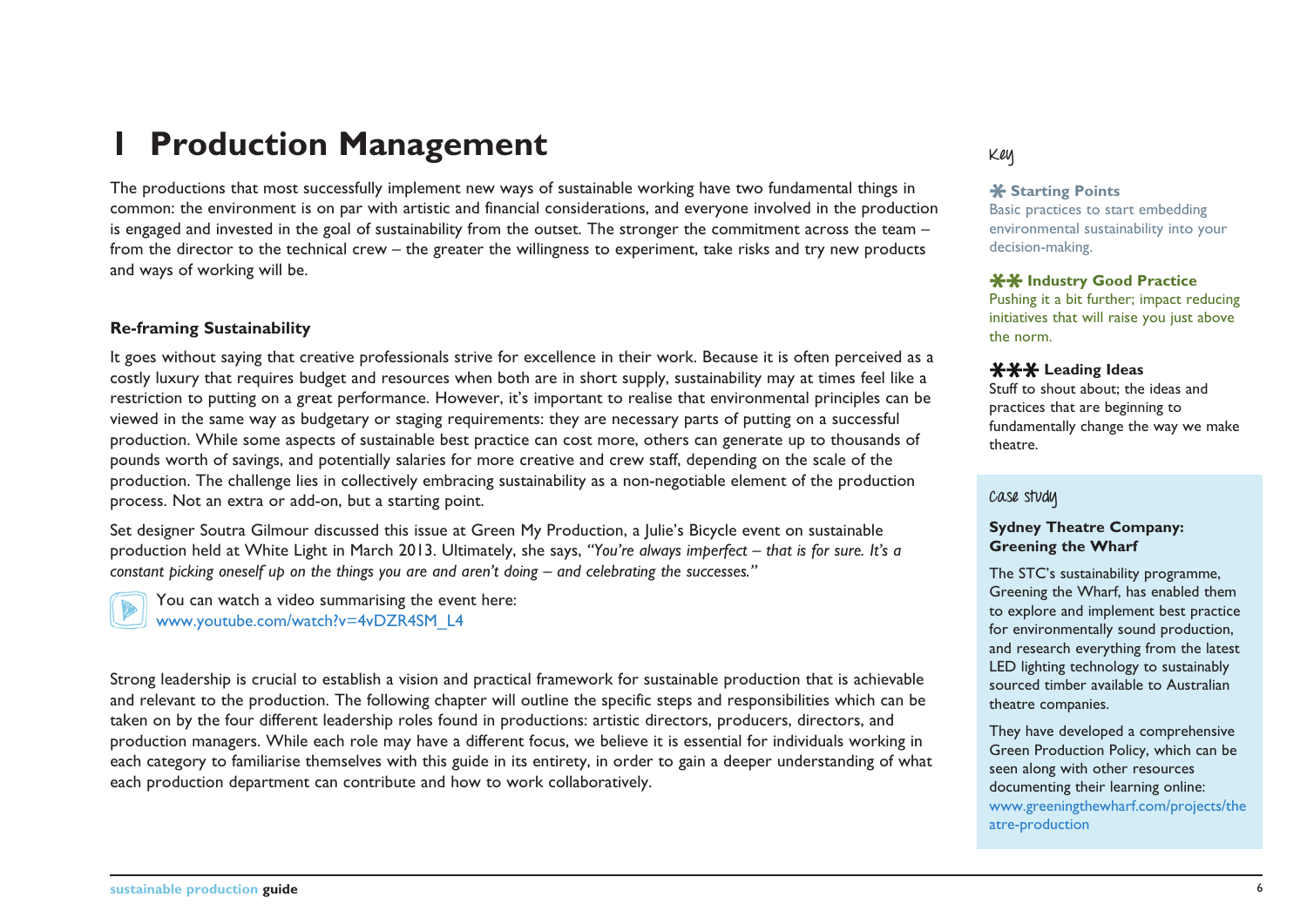# **1.1 Artistic Director and Producer**

#### **PRE-PRODUCTION**

#### *Action*

Develop your awareness of the overall environmental impacts associated with production. Because you set the vision, culture and tone of the production or event, the cast and crew will look to you for leadership and confidence on the issue of sustainability; if you don't act as though it's a priority, they won't either. Therefore, it's essential to have practical examples to hand and build a basic understanding of issues and terminology. Make a point to reassure people that sustainable practices are not designed to compromise the artistic quality of the production, but to ensure that the creative vision is realised sustainably. Use this guide as a starting point to familiarise yourself with a sustainable production cycle.

### **For more suggestions on staff engagement, see page 14.**

Develop an environmental policy for the production with the director and production manager, detailing the environmental commitments the production will make. You may want to discuss possible themes with the wider cast and crew. Share the final policy internally and externally. Use this guide to help identify your actions, and read other companies' policies for inspiration.

#### **For tips on how to develop a policy see page 8.**

**XX** Allow more time for the production process in order to address and prioritise sustainability and budget salaries for the director, production manager and stage manager accordingly. Researching, testing and identifying sustainable products and processes can take longer, especially the first time around. If possible, an extra two months can have a huge impact.

**\*\*** Consider environmental commitments when contracting directors, designers, artists, venues and suppliers. Communicate your commitment to environmental concerns alongside artistic and financial considerations and that you expect them to do the same. Invite them to contribute ideas to how this will work in practice and use your production's environmental policy as a starting point for the conversation.

<del>XX</del> Include environmental commitments in contracts and job descriptions for all production crew. Give people relevant roles in the sustainability process, for example tasking the Production Assistant and other relevant crew members with gathering information to monitor the production's environmental impacts.

#### **Case study**

#### **Young Vic: 'After Miss Julie' Sustainable Production Pilot**

The Young Vic achieved a reduction in carbon emissions of 38% overall for their production of After Miss Julie (March-April 2012), when compared to the average emissions for a show in the same space. This was achieved without spending more than their average production budget for the Maria Studio, where the show was performed. They reported that involving the entire creative and technical teams, as well as the cast, from the very first communication was fundamental to their success. Likewise, their decision to extend the production process and hire a stage manager for an additional three weeks enabled the team to take time to find appropriate "green" solutions and products.

Their pilot involved exploring sustainable production practice across all aspects of production, including the show's marketing and ticketing. You can read more about their learning here: [www.juliesbicycle.com/resources/case](www.juliesbicycle.com/resources/case-studies/production/after-miss-julie)[studies/production/after-miss-julie](www.juliesbicycle.com/resources/case-studies/production/after-miss-julie)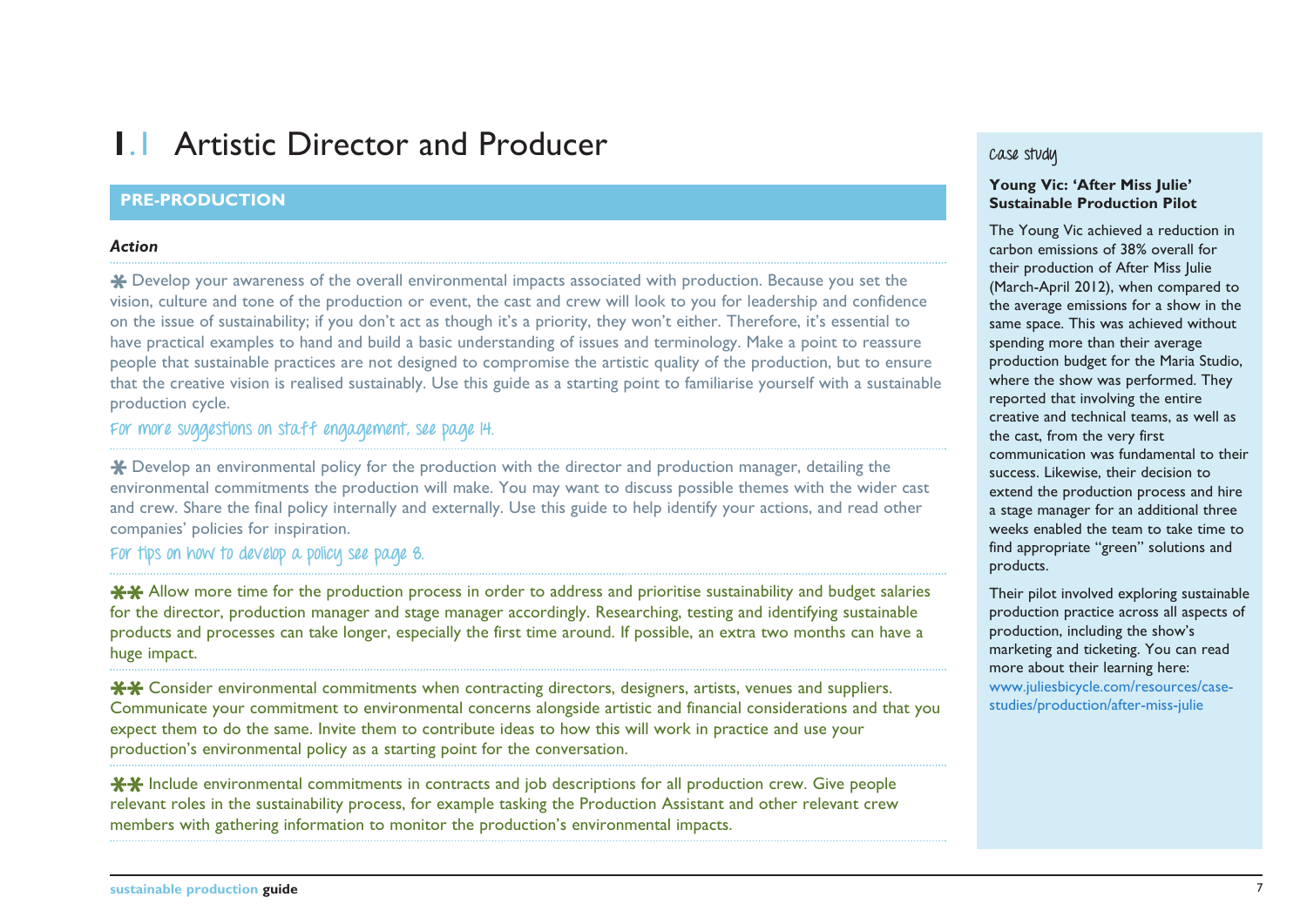$*$  $*$  Work with your production manager to develop a sustainable procurement policy. **See page 9 for how to put together a procurement policy.** 

#### **REHEARSAL AND PRODUCTION**

#### *Action*

Small actions can make big savings and are also an opportunity to lead by example. Switch off lights, recycle using the correct bins, avoid disposable food and drink containers and use public transport where possible.

Emphasise sustainability as a production priority by ensuring that it remains an agenda item on all production meetings. Make sure it's not something that gets mentioned once at the beginning then forgotten. Embed in the entire life-cycle of your production by speaking about it often, even if you're speaking about challenges/pitfalls.

#### **POST-PRODUCTION**

#### *Action*

\* Analyse the success of the production's sustainability initiatives using the evaluation put together by the production manager. Celebrate achievements with the team, and look at ways you can roll out and/or continue to explore new approaches in practice on future productions.

#### **Resource**

#### **An Environmental Policy that Represents You**

Ownership over your production's environmental policy is key to achieving buy-in from everyone on the team. If people are involved with agreeing targets and actions, they are more likely to help meet them. You may well find that people on your team already have ideas or expertise that will be useful in reducing your environmental impacts.

The best environmental policies are in line with the ethos of the production. Your policy should be unique to the production and the people in the room. It should use the best of your talents and creativity.

For support on writing a policy and action plan, see our guidelines: [www.juliesbicycle.com/resources/environ](www.juliesbicycle.com/resources/environmental-policy-guidelines%20) [mental-policy-guidelines](www.juliesbicycle.com/resources/environmental-policy-guidelines%20) 

Here are some examples of production policies from Sydney Theatre Company and Arcola Theatre:

[www.greeningthewharf.com/projects/the](www.greeningthewharf.com/projects/theatre-production%20) [atre-production](www.greeningthewharf.com/projects/theatre-production%20) 

[www.arcolatheatre.com/greenarcola/gre](www.arcolatheatre.com/greenarcola/greening_theatre%20) ening theatre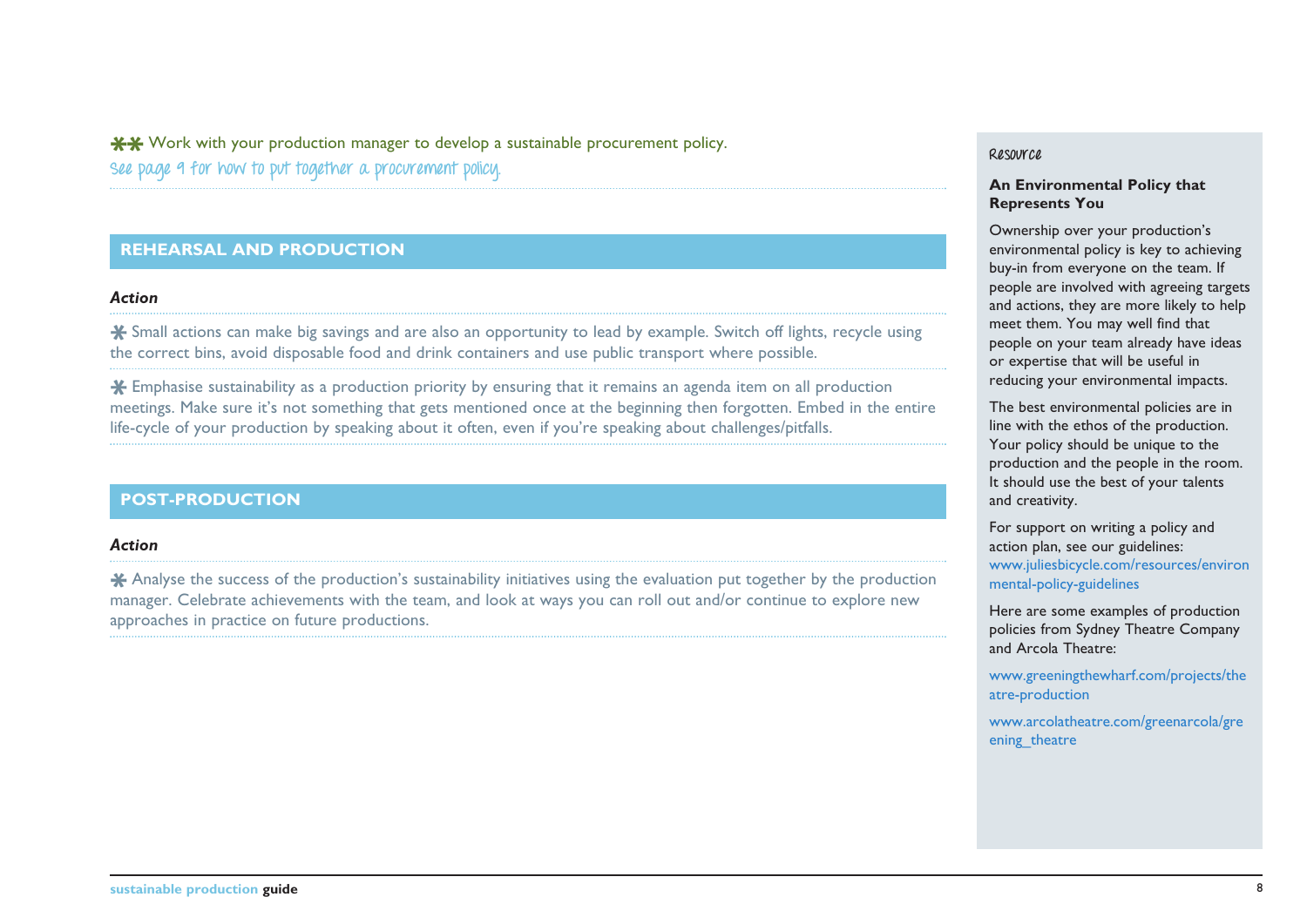# **1**.2 Director

#### **PRE-PRODUCTION**

#### *Action*

Develop your awareness of the overall environmental impacts associated with production. Because you set the vision, culture and tone of the production or event, the cast and crew will look to you for leadership and confidence on the issue of sustainability; if you don't act as though it's a priority, they won't either. Therefore, it's essential to have practical examples to hand and build a basic understanding of issues and terminology. Make a point to reassure people that sustainable practices are not designed to compromise the artistic quality of the production, but to ensure that the creative vision is realised sustainably. Use this guide as a starting point to familiarise yourself with a sustainable production cycle.

### **For more suggestions on staff engagement, see page 14.**

\* Discuss environmental commitments and objectives with the artistic director and/or producer at the outset of the production process. Use the production's environmental policy to frame the conversation. Be clear what the "nonnegotiables" are in terms of sustainability and also where you will allow some leeway for balancing sustainability with creative or financial considerations.

Work closely with your design team to explore creative sustainable solutions during the design phase of your set, costumes and props. Use the production's environmental policy and this guide to assist you. Include environmental sustainability as an objective in all design meetings and set each crew member small research tasks or different materials to look into.

**See Chapter 4 for more information on materials.**



#### **Writing a Sustainable Procurement Policy**

Best practice in carbon measurement takes into account your supply chain as well as your direct impacts. Impacts such as the transport of the companies we buy from, or the embodied carbon and water used to manufacture the products we buy, all have an effect on our environment and whilst we may not be able to control them we still have influence. These 'lifecycle' or 'scope 3' emissions, as they are known, can be significant and increasingly organisations are asking for environmental credentials from those they work with. By joining this growing movement you are helping to green the sector's supply chain as well as your own operations. A sustainable procurement policy is a great way to develop environmental criteria that you expect contractors to adhere to.

The key questions you need to ask when sourcing products or services are:

- 1. Where does it come from?
- 2. Who made it?
- 3. What is it made of?
- 4. How is it packaged?

5. What will happen to it after the production?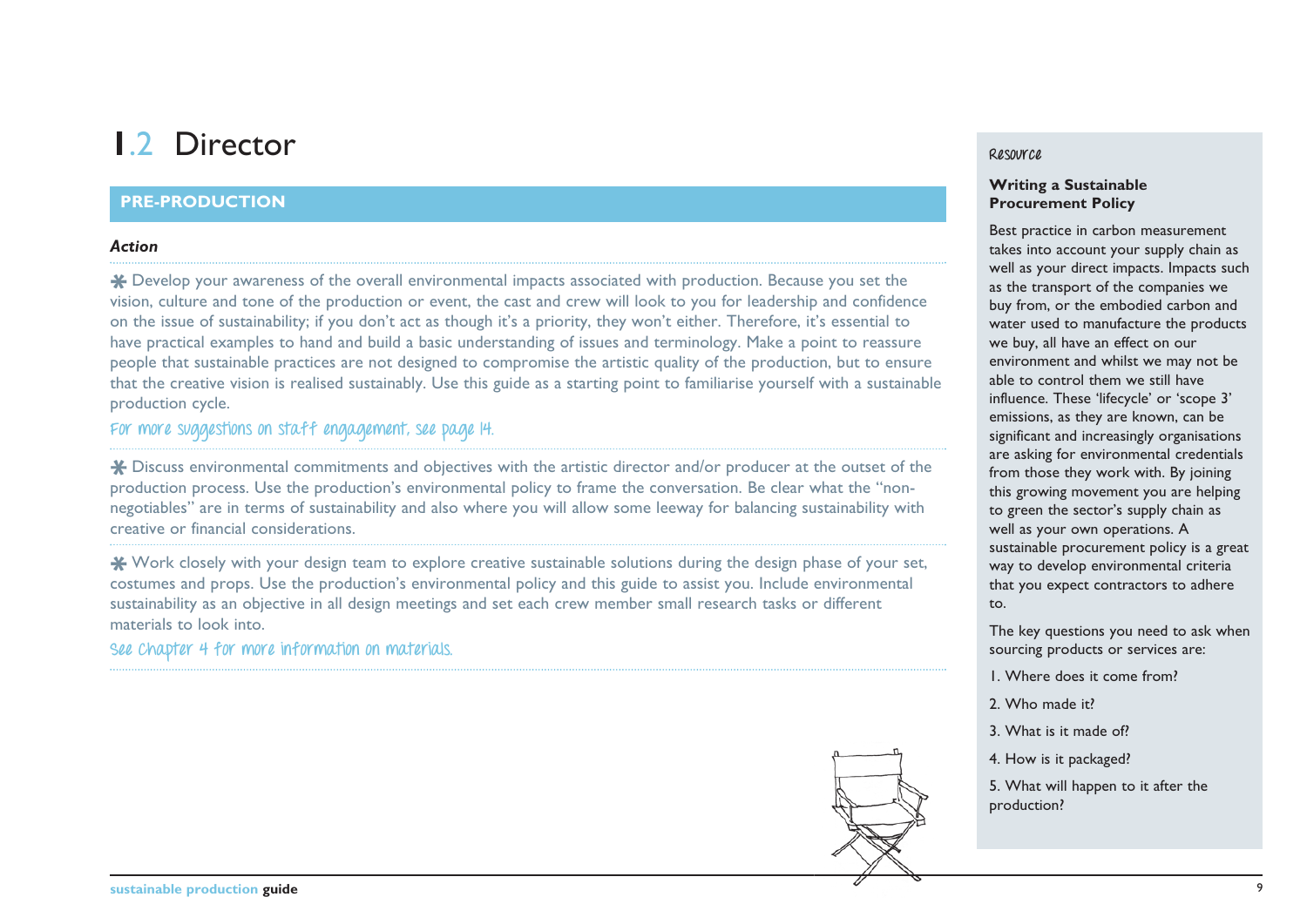#### **REHEARSAL AND PRODUCTION The Second Study of the Second Study and Study and Study and To help answer these questions, look**

#### *Action*

Small actions can make big savings and are also an opportunity to lead by example. Switch off lights, recycle using the correct bins, avoid disposable food and drink containers and use public transport where possible.

Emphasise sustainability as a production priority by ensuring that it remains an agenda item on all production meetings. Embed sustainability in the entire life-cycle of your production by speaking about it often, even if it's to acknowledge the challenges.

#### **POST-PRODUCTION**

#### *Action*

Analyse the success of the production's sustainability initiatives, using the evalutation put together by the production manager.

Celebrate achievements with the team, and look at ways you can roll out and/or continue to explore new approaches in practice on future productions.

 $**$  Share your experience and any useful learning from the production with industry colleagues and networks.

for marks, certifications and labels when contracting suppliers, such as:

• ISO 14001 international standard for environmental management: [www.bsigroup.co.uk/en-GB/iso-14001](www.bsigroup.co.uk/en-GB/iso-14001-environmental-management) [environmental-management](www.bsigroup.co.uk/en-GB/iso-14001-environmental-management)

• Forest Stewardship Council (FSC) certification for timber: www.fsc-uk.org

• EU Ecolabel: <www.ec.europa.eu/environment/ecolabel>

• Soil Association Organic standards: [www.soilassociation.org/whatisorganic/o](www.soilassociation.org/whatisorganic/organicstandards/oursymbolandstandards) [rganicstandards/oursymbolandstandards](www.soilassociation.org/whatisorganic/organicstandards/oursymbolandstandards)

• International Union for Conservation of Nature (IUCN) Red List of Threatened Species (for animal products to avoid):<www.iucnredlist.org>

Julie's Bicycle Sustainable Procurement Guide provides more in-depth guidance: [www.juliesbicycle.com/resources/practic](www.juliesbicycle.com/resources/practical-guides/sustainable-purchasing) [al-guides/sustainable-purchasing](www.juliesbicycle.com/resources/practical-guides/sustainable-purchasing)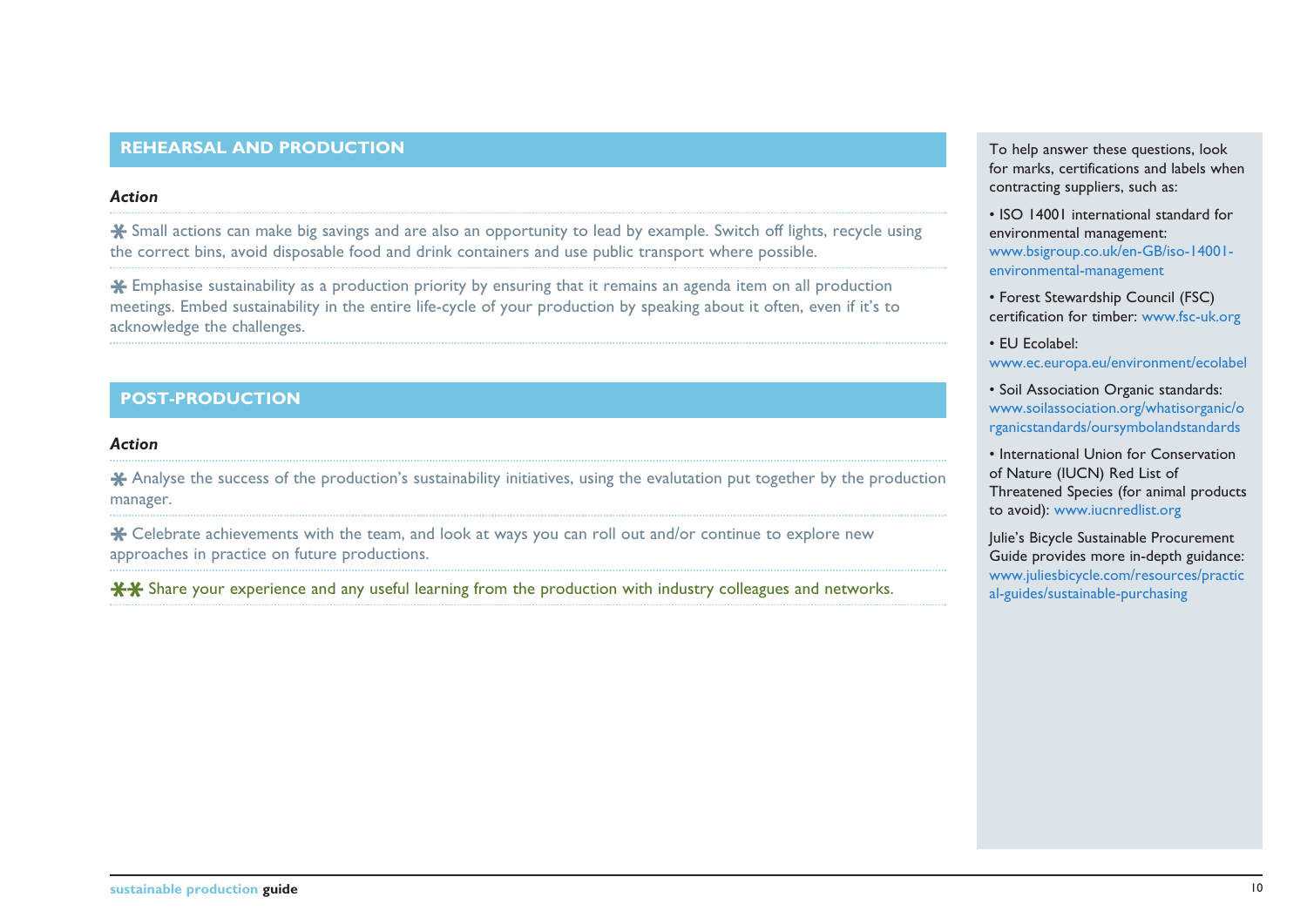# **1**.3 Production Manager

#### **PRE-PRODUCTION**

#### *Action*

Use this guide to familiarise yourself with a sustainable production cycle.

Develop an environmental policy for the production with your artistic director and producer before the first production meeting, and set targets for what environmental impacts you'd like to reduce. For example, using only recycled steel and reducing transport emissions.

<del> $\star$  $\star$ </del> Develop an action plan setting out how you aim to achieve the targets and commitments detailed in your environmental policy and how success will be monitored. Use this guide to help you identify your actions.

Hold an extended production meeting to share the production's environmental objectives with all creative, cast and crew. Talk through your plans and why you think they are important. Ask each department to explore how they can contribute.

Share the final policy and action plan internally with the production crew, and externally with key stakeholders like venues and collaborators. Display the policy somewhere visible for all cast and crew.

**For more suggestions on staff engagement, see page 14.**

<del>XXX</del> Set a carbon budget for the production, to encourage efficiency and low carbon practice. Communicate this via the production's policy and action plan, and include a column in budgets and planning systems to show the carbon impacts of decisions made.

**X** Make environmental sustainability a standing item on all production meeting agendas. Share successes and challenges, and discuss how obstacles could be navigated as a team.

\* Prepare to measure your production's environmental impacts in order to track progress. Use the Monitoring Environmental Impacts Spotlight to understand what measurement tools are available to you and who to involve in the process.

**See the Monitoring Environmental Impacts Spotlight on page 15.** 

#### **How to**

#### **Create a Carbon Budget**

Setting an annual carbon budget for your organisation's productions, in line with your financial budgets, helps embed environmental sustainability as a core concern alongside artistic and financial decisions.

1. Measure the carbon emissions of stage lighting, equipment, set materials and transport for your shows using the Julie's Bicycle IG Tools for Production and Touring to assess their contribution to the show's carbon footprint: www.ig-tools.com

2. Once you've started to develop a gauge for the carbon footprint of different types and sizes of show, create a projected carbon budget for your annual/seasonal programme (as applicable).

3. Use this budget as a "baseline" against which you can work to improve your carbon footprint.

4. Share each production's carbon budget with staff and artists alongside the financial budget. Ask them whether certain elements of the production could be realised with a lower environmental impact. For example, perhaps the show could be made using only recycled timber.

5. Identify areas for action that have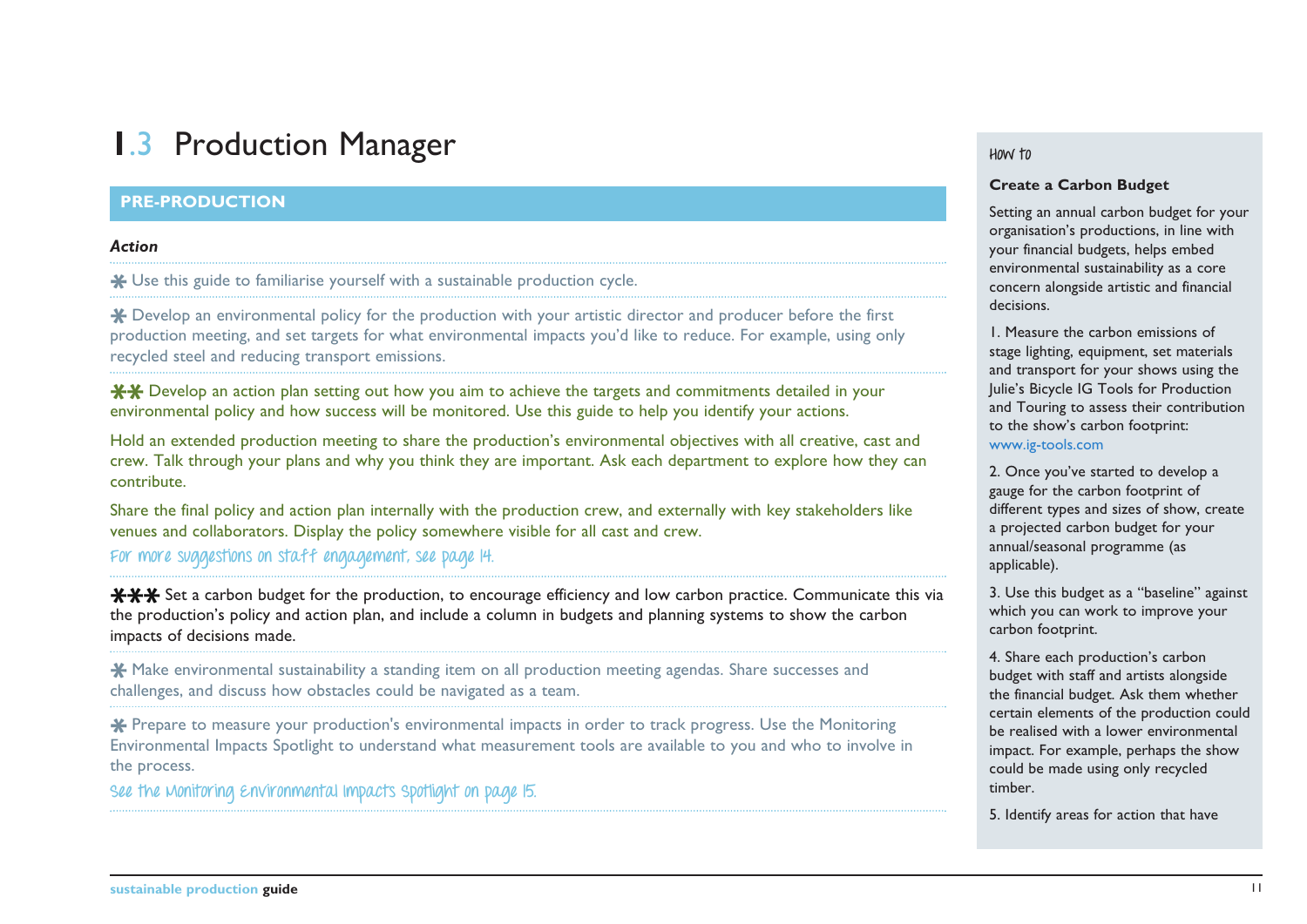\* To aid data collection, add a column to your budget spreadsheets to track relevant data. For example, track delivery distances and vehicle types to measure transport emissions.

Create a sustainable procurement policy outlining the 'must haves' and the 'desired' credentials from your suppliers. Share this with all those involved in procurement. When contacting new suppliers ask to see their environmental policy and include sustainability as a contractual agreement.

**See page 9 for how to put together a procurement policy.**

Support the Lighting and Sound technical crews with local sourcing for hire equipment, and speak to existing suppliers about their environmental credentials and energy efficient products.

 $*$  $*$  Work with the Stage Manager(s) to identify local suppliers of reclaimed, recycled and second hand materials for scenic construction and prop-making.

Hiring stage managers for longer to help with the process of sourcing second-hand materials and props can reduce your impacts drastically.

Ensure that all cast and crew have access to necessary amenities, such as fridge space, a microwave, sink and kettle to make hot drinks so that they can bring their own food and store it safely and/or cook communally.

<del>¥</del> If your budget allows, order reusable drinking bottles and/or mugs for the crew and cast to avoid the use of disposable plastic bottled water. Ensure that they have access to filtered drinking water throughout the rehearsal and performance periods.

**\*\*\*** Talk to the venue's building manager to discuss ways that energy might be saved for the duration of your production.

If you are producing an outdoor event, explore the possibility of using renewable power.

**See the Energy Spotlight on page 18 for more information.**

#### **PRODUCTION**

#### *Action*

Small actions can make big savings and are also an opportunity to lead by example. Switch off lights, recycle using the correct bins, avoid disposable food and drink containers and use public transport where possible.

other benefits in addition to environmental savings, to encourage action. For example, a lighter set will be easier to design and tour, saving money on transportation and using less materials.

6. Keep monitoring the carbon footprint of your productions to compare actual figures against your projected budget, and identify actions that have the biggest impact in reducing carbon emissions.

7. Review your annual carbon budget each year based on your findings and identify any opportunities for carbon reduction against your baseline figure from the year before.

#### **Resource**

#### **The Julie's Bicycle Green Suppliers Database**

Use the Green Suppliers Database to find suppliers providing environmentally conscious services and resources. Listed companies are examined and evaluated by Julie's Bicycle staff according to a list of environmental sustainability criteria before being included on the database.

[www.juliesbicycle.com/resources/jb](www.juliesbicycle.com/resources/jb-green-database%20)[green-database](www.juliesbicycle.com/resources/jb-green-database%20)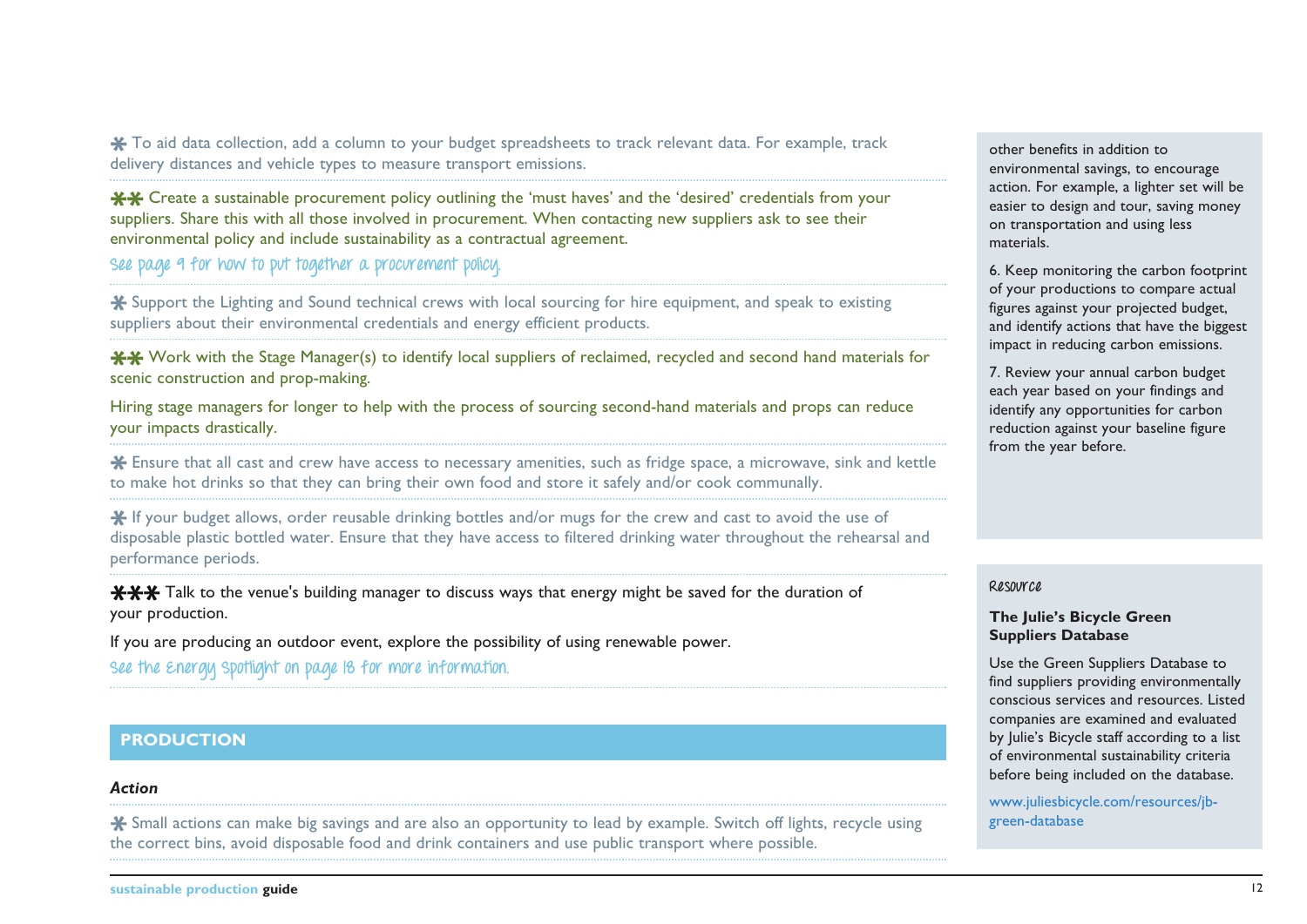$\clubsuit$  Do spot checks to ensure that the switch off routine is being adhered to for lighting and equipment – in particular that stage lighting is being doused after rig checks until the half.

 $\star$  $\star$  Continue to monitor the key environmental impacts you have chosen to measure. Update cast and crew on progress during the production process by displaying the information backstage near to the environmental policy.

**\*\*\*** Share progress on your environmental actions with your audiences. Work with your marketing team to display information front of house, in the programme and/or digitally.

**See chapter 7 for more ideas on communicating with audiences.**

 $*$  $*$  Check with the venue's building manager and the lighting operator if energy consumption during the show is running as expected or whether there are any anomalies. Try to establish what is causing any unusual peaks and troughs. This analysis will depend on what sub-metering is available in-house for the auditorium and whether any monitoring equipment is available for the lighting desk.

**For more information see the Energy Spotlight section on page 18.** 

#### **POST PRODUCTION**

#### *Action*

Make sure all scenic materials, props, costumes and other items are recycled after the show.

The theatre's own store may wish to keep some items for future productions, and other possible destinations include www.scenerysalvage.com, charity shops, other theatre stores, schools, www.set-exchange.co.uk, www.freecycle.com, and/or reclamation centres.

For the get-out, contract a waste disposal company that recycles as close to 100% of the production waste as possible. Also contract a waste service to responsibly dispose of any hazardous waste or toxic chemicals used in your workshop (e.g. acetone, methylated spirits, etc). Biffa, for example, offer a hazardous waste collection service.

**X** Measure your production's final environmental impact using the Production Tool on the IG Tools, and the Venue and Touring Tools if applicable.

**See the Monitoring Environmental Impacts Spotlight on page 15.** 

#### **Case study**

#### **Getting Thrifty**

Second hand props are usually cheaper than new materials, and these savings can be used to hire staff to spend more time sourcing materials. Both 'Peter and the Starcatcher' (Broadway) and 'After Miss Julie' (Young Vic) employed stage mangers at least three weeks earlier than normal to allow more time for sourcing second hand props and materials.

'Peter and the Starcatcher,' designed by Tony Award-winning designer Donyale Werle, saved over £20,000 by using reclaimed materials, and 'After Miss Julie' spent the same as their average production budget whilst achieving big improvements in environmental performance.

See the full case studies on the Julie's Bicycle website: [www.juliesbicycle.com/resources/case](www.juliesbicycle.com/resources/case-studies/production)[studies/production](www.juliesbicycle.com/resources/case-studies/production)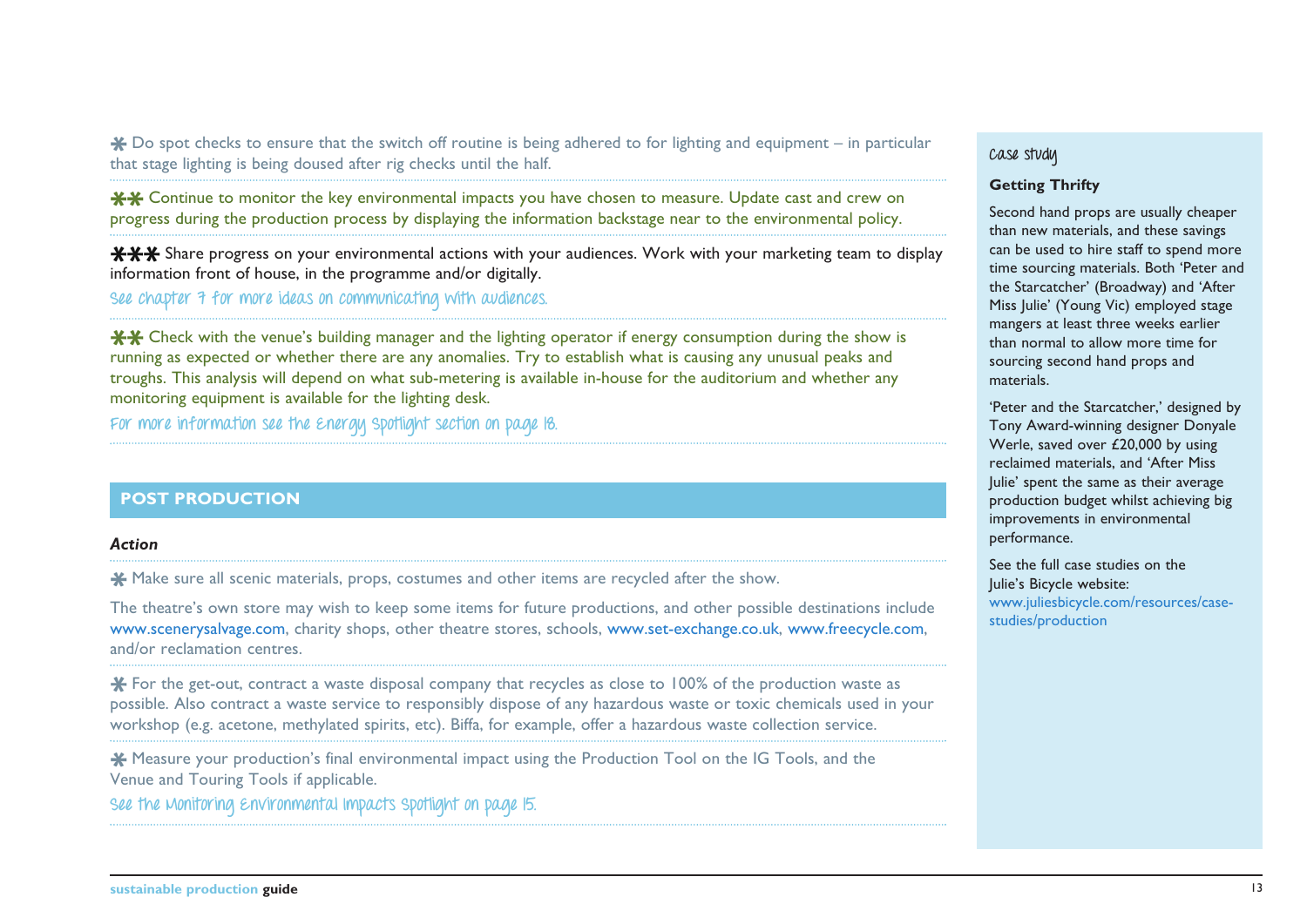Evaluate your environmental performance against the environmental objectives and targets set out in your environmental production policy. Use an evaluation form to collate qualitative feedback to ensure that freelancers who move on quickly have the opportunity to feed in. Document good practice for inclusion in a environmental production policy for future shows.

Circulate the production's environmental impact results and achievements to all crew, company and other stakeholders such as funders, audience, artists and your marketing and PR department.

 $\star\star$  Hold a final wrap up meeting for the production team to share and discuss your experience of the sustainable production cycle. Share successes and challenges and agree what practices you'll roll out for future productions.

Use the production's footprint as a baseline against which to improve your next production's impacts.

#### **Resource**

#### **Engaging Staff and Team**

Don't be disheartened if not everyone in your cast or crew appears to be 100% committed to sustainability from the start. Sustainable production is still in its infancy and it will be a new concept for many people, so stay positive and keep doing what you can. Help them understand that this is a priority but isn't designed to limit or restrict creativity.

Involving staff and creatives with identifying environmental actions and commitments will help them feel invested in the process, and presenting information in an appealing, attractive and engaging way will ensure your efforts won't go unnoticed. Use films, diagrams, pictures, short sentences and charts, display information in a prominent position and use competitions, moving parts or pop quizzes to remind people to engage regularly.

#### **Useful Resources**

Local councils will provide free information posters to stick above your recycling bins showing what goes where.

The Carbon Trust offers a range of communication materials aimed at engaging staff with energy conservation: www.carbontrust.com/resources/guides/energy-efficiency/employee-awareness-and-office-energy-efficiency#posters

Do The Green Thing publish a new poster on different environmental and sustainability issues on a weekly basis: www.dothegreenthing.tumblr.com

Sustrans provides resources for encouraging more sustainable transport to work: www.sustrans.org.uk

#### **Case study**

#### **Sustainable Production Waste: Scenery Salvage**

Scenery Salvage recycles and repurposes sets after the production has ended, including hard to recycle materials like polystyrene and glass reinforced polymer. They will collect scenery from location by lorry or skip and take it to a reclamation centre for further processing. Their unique service lies in keeping the process as straightforward as 'normal' waste collection, except that nothing ends up in landfill and as much as possible is repurposed or recycled. They can also provide advice from the beginning of the production process to help you source and design your set in a way that is easier, cheaper and greener to disassemble and dispose of. They are based in the UK, predominantly around the greater London area.

<www.scenerysalvage.com>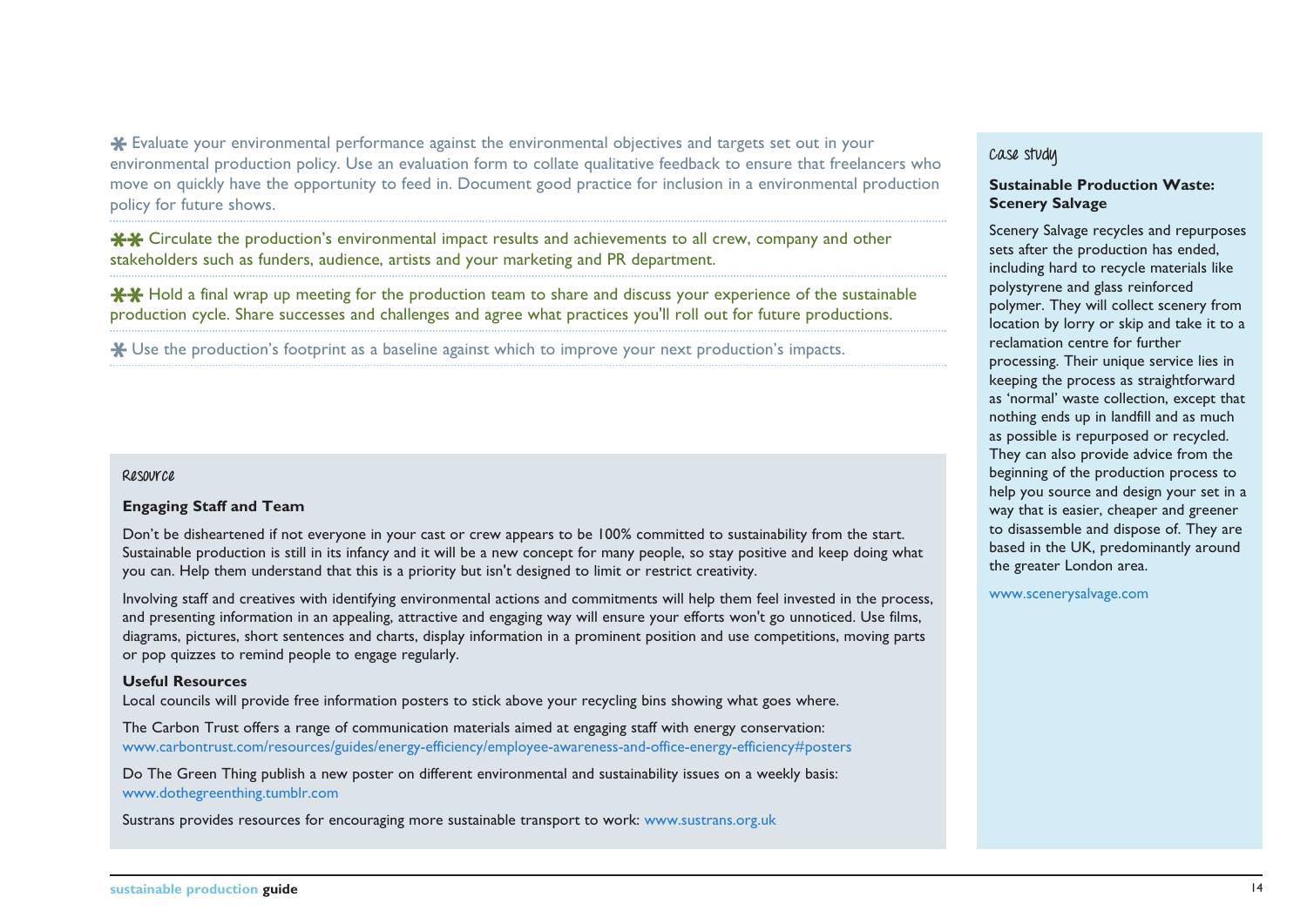# **Spotlight**

### **Monitoring Environmental Impacts**

There are several useful tools available for monitoring the environmental impacts of your production. The data collection can be delegated to the most relevant crew member.

**1. IG Tools carbon calculators** – using the IG Tool for Production you can measure the carbon emissions from lighting, sound, AV and automation, timber and steel. Other IG Tools in the suite will also enable you to measure transport, touring (accommodation and personnel travel) and venue energy. See the Data Collection appendix on page 20 for more information.

**2. Sub-meters** enable you to accurately track power consumption from a particular source and/or equipment e.g. your lighting rig.

**3. FocusTrack** software can be used to create a detailed overview of how much energy your lighting rig is consuming throughout the show, cue by cue. See chapter 2 on Lighting for more information.

**4. Budget columns** can be added to track delivery distances, the sustainability credentials of materials and products purchased (i.e. whether it is new or recycled, or sourced in an environmentally sustainable way), and any other useful notes.

### **The IG Tools**

The primary tool we recommend to collate your production data is the IG Tools, a suite of free-to-use carbon calculators designed by Julie's Bicycle specifically for festivals, venues, offices, tours and productions to measure greenhouse gas emissions on an annual, quarterly, monthly or per-activity basis. The tools are a good way to collate different types of data, and track emissions on a production-by-production basis.

The IG Tools can be used during the planning stages of your production to compare the impacts resulting from different decisions, for example, when deciding on types of material and their disposal, method of transport, etc. They can also be used after the production is finished to assess the final carbon footprint of your production.

The IG Tools monitor a production's biggest impacts, which tend to be energy, timber and steel use, waste and transport. At present the IG Tools do not calculate the emissions of more specific materials and activities such as scenic art, costume and props. You can see a full breakdown of what the IG Tools enable you to monitor in the Data Collection appendix. For calculating more detailed production impacts, please contact info@juliesbicycle.com.

For more information, a user guide and 'how to' videos visit: www.juliesbicycle.com/industry-green/ig-tools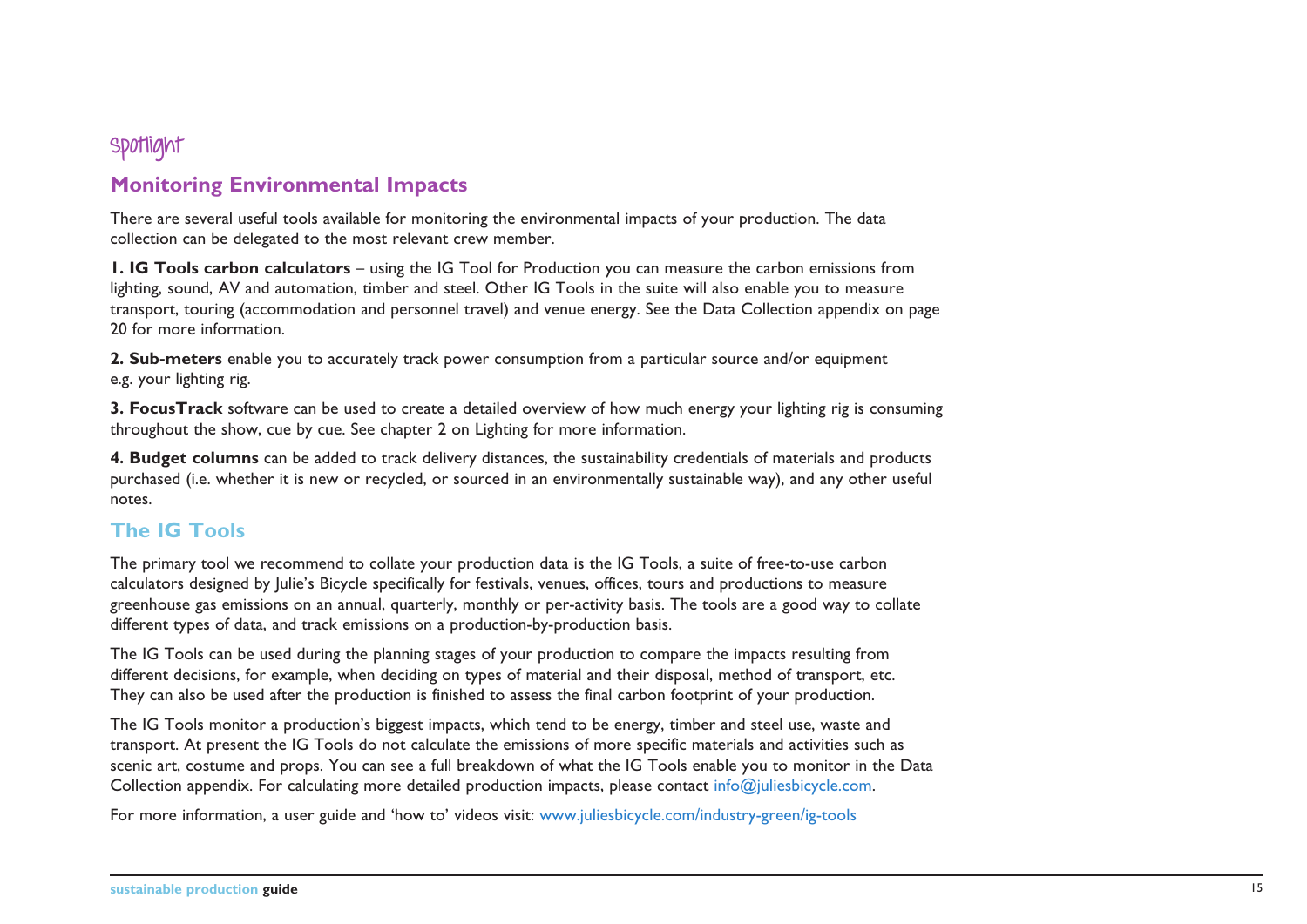## **Monitoring Responsibilities**

You may wish to delegate data collection responsibilities to members of your production team. See below for what each department needs to collect in order for you to calculate a robust environmental footprint for the production.

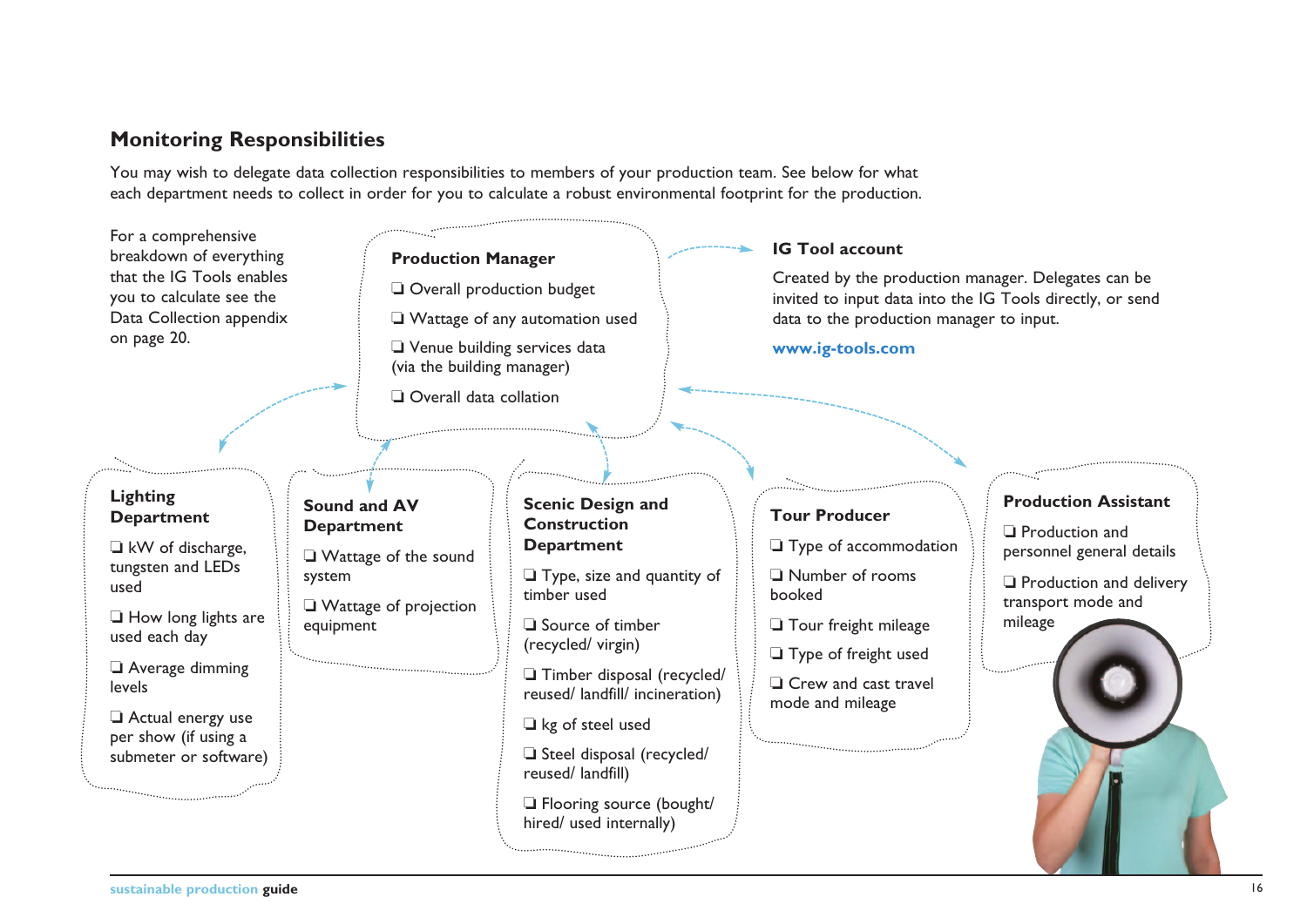# **Spotlight**

### **Productions on Tour**

Taking a production on the road presents both opportunities and costs in terms of environmental sustainability. On the one hand, the more people who get to see a show, the lower its relative impacts become. In addition, by travelling to an audience, a production reduces the impacts from audience travel. On the other hand, the impacts of transporting set and equipment can be carbon intensive. The key to sustainable touring is in the planning.

 $\Box$  Contact receiving venues and festivals early on in the planning process to see what equipment and props you might be able to source locally and what stock items might be available on site.

 $\Box$  Work with your designer to minimise the size and weight of the set to reduce transport emissions.

 $\Box$  Try to avoid airfreight where possible. Using sea freight rather than air freight can reduce transport emissions by at least 25 times. See 'Up in the Air or Out to Sea' by Tristan Smith: www.juliesbicycle.com/resources/fact-sheets/air-and-sea-freight

 $\Box$  Use train, coach or other public transport options for cast and crew travel where possible.

 $\Box$  Use a green rider when planning your tour to communicate your environmental commitments to receiving venues and festivals. You can download a template from: www.juliesbicycle.com/resources/jb-green-riders

 $\Box$  Try to choose travel operators and hotels that act responsibly and have robust environmental policies. Rented apartments have a much lower environmental impact than hotels, so use residential accommodation where possible and appropriate.

#### **Resource**

#### **Green Mobility Guide**

For more comprehensive information and support on greening your tour see the Julie's Bicycle Green Mobility Guide: www.juliesbicycle.com/resources/green-guides/green-mobility-guide

#### **Case study**

#### **As the World Tipped: Moving by Sea**

In their 2011 production 'As The World Tipped' Wired Aerial Theatre was commissioned to explore the theme of climate change and toured UK outdoor arts festivals in the summer and autumn of 2011, followed by a tour to Sydney in January 2012.

Wired Aerial deliberately sent the production materials to Australia by sea freight rather than air and reduced the size of their crew compared to their summer 2011 tour. They identified that the total impact of the travel, accommodation, freight and show power would be 54.4 tonnes of  $CO<sub>2</sub>e$ . If they had followed a 'business as usual' approach and sent the materials by air and not reduced the size of their crew, their emissions would have been 200.9 tonnes of  $CO<sub>2</sub>e$  – an increase of 370% from what they eventually achieved.

Read more in their case study: [www.juliesbicycle.com/resources/case](www.juliesbicycle.com/resources/case-studies/production)[studies/production](www.juliesbicycle.com/resources/case-studies/production)

#### **Fact**

#### **Bus Benefits**

On average, coaches produce 70% less emissions per passenger when compared to car travel.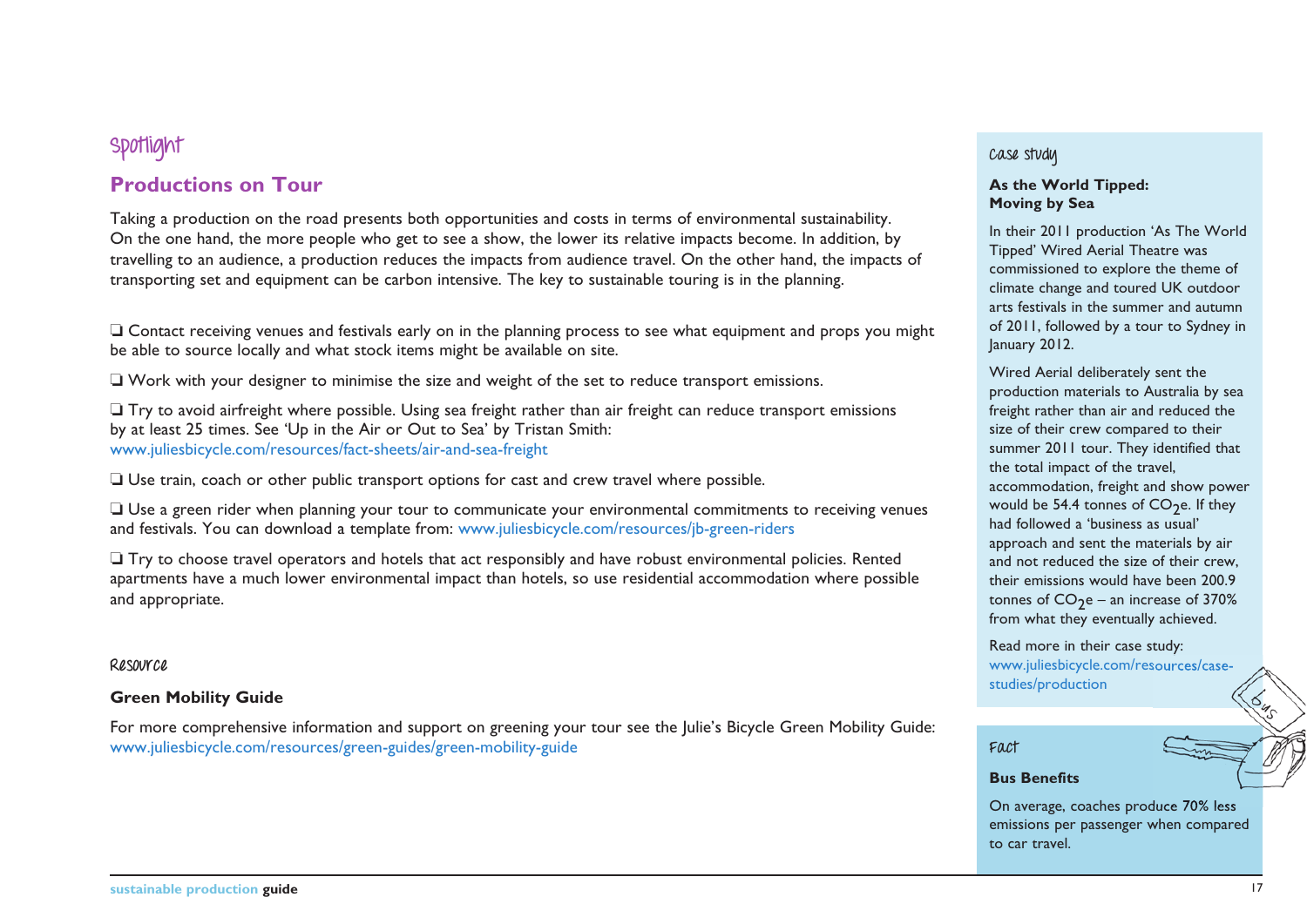# **Spotlight**

# **Energy**

Energy is almost always a production's largest controllable environmental impact, both in venues and outdoors.

Venue-based productions can learn more about the broader energy impacts of their show by talking to the building manager and suggesting simple initiatives that can save energy and cost.

The largest energy impact in auditoriums is usually the heating, ventilation and air conditioning (HVAC), and the building manager may be able to adjust the Building Management System's HVAC parameters, allowing for more flexibility in temperature controls and using natural ventilation.

It's also worth discussing whether the pre-set HVAC timings make sense for how the space is used for your production. If the space is only used Monday – Saturday, for example, then there's no need for the HVAC system to work on a Sunday. Likewise, if the space is to be empty during the day, have the timers kick in an hour before the first people are likely to arrive.

Automation in larger commercial productions is another major contributor to huge spikes in energy use. Some theatres have had to go as far as installing energy substations to meet the power demand from long-term resident productions using ambitious stage electrics. Others have moved to more expensive energy contracts to cope. Increasingly, renewable power and community energy generation – alongside efficiency measures and better understanding – are providing potential solutions to issues such as these, and thus it's important that venue managers and producers are aware of the alternatives.

For indoor and outdoor events, there are increasingly efficient and environmentally sustainable power options for theatre that go beyond diesel generators. As renewable power technologies provide increasingly cost-effective and aesthetically pleasing alternatives to mains power and diesel generators, productions have become more open to experimenting.

Some organisations have also turned to alternative power generation methods for aesthetic, rather than environmental, reasons and have found these technologies a useful springboard into greening other aspects of their productions. Solar and hydrogen fuel cell power providers, for example, now offer generators that run silently, suiting intimate and/or acoustic performances more so than noisier diesel generators. Cycle power is also becoming a regular favourite at festivals, gigs, cinema screenings and other events for its ability to engage audiences to actively participate in making an event happen.

#### **Resource**

#### **The Power Behind Festivals**

This guide to sustainable temporary power provision gives recommendations for how events can save at least 10% on their fuel bills. Much of the information is directly relevant for outdoor or site specific theatre productions too. [www.juliesbicycle.com/resources/practic](www.juliesbicycle.com/resources/practical-guides/powerful-thinking%20) [al-guides/powerful-thinking](www.juliesbicycle.com/resources/practical-guides/powerful-thinking%20) 

Top tips include:

 $\Box$  If using diesel generators make sure you are using them as efficiently as possible. Learn about how to calculate energy demand efficiently, and how to plan your site so that generators run at maximum efficiency.

 $\Box$  Explore alternatives to diesel generators. Solutions like waste vegetable oil (WVO) biofuel, portable solar and wind power, and cycle power are proving to be fit for purpose and cost-effective for both outdoor and indoor events.

 $\Box$  Use suppliers as local to your event as possible to reduce transport emissions. Use the Julie's Bicycle Green Suppliers Database: [www.juliesbicycle.com/resources/JB-](www.juliesbicycle.com/resources/JB-Green-Database/suppliers)[Green-Database/suppliers](www.juliesbicycle.com/resources/JB-Green-Database/suppliers)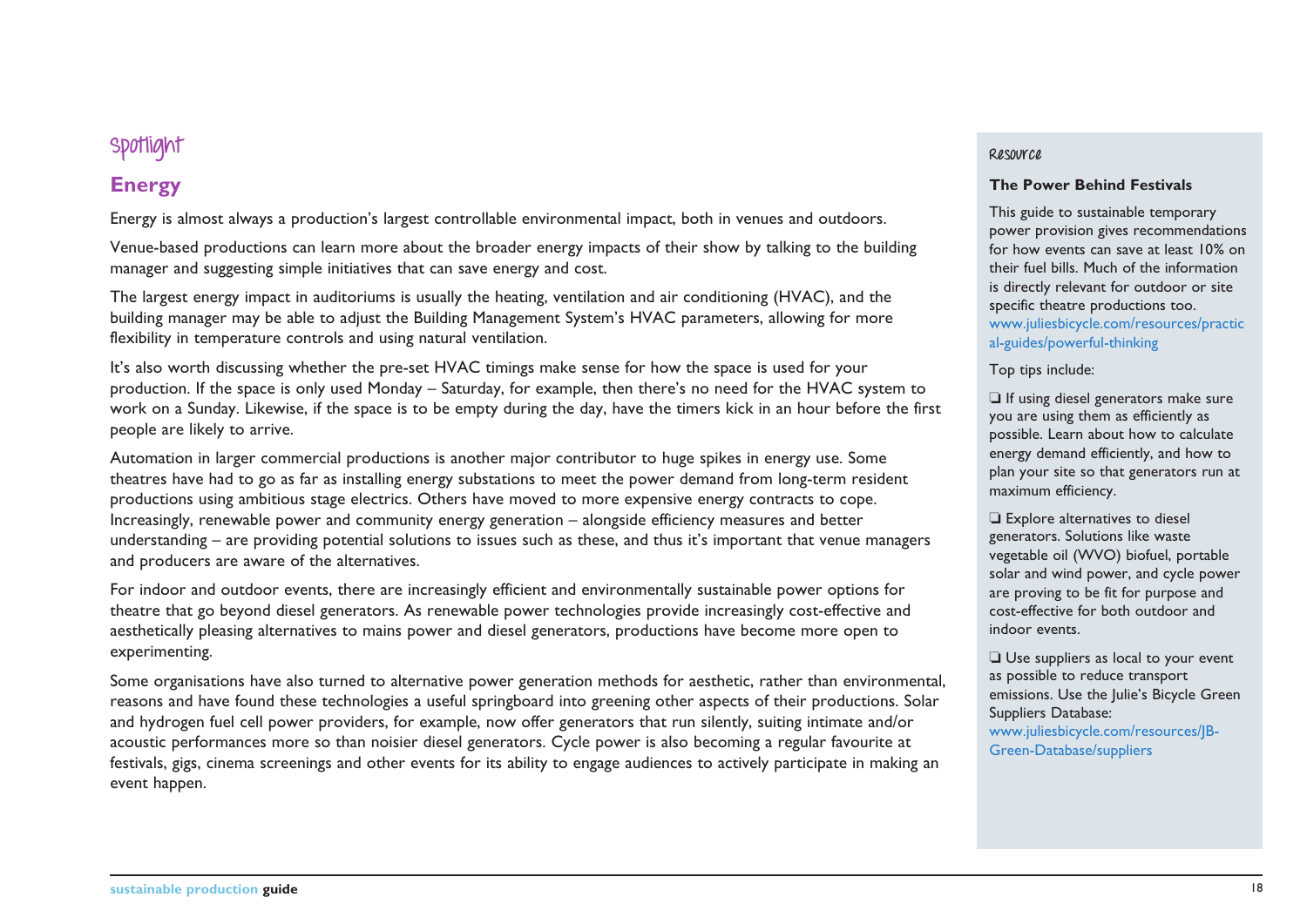#### **Case study**

**'After Miss Julie' – a Temperate Climate**

For the Young Vic's production of 'After Miss Julie' (March–April 2012) in the Maria Studio, the theatre manager relaxed the building management system temperature control to between 18–24 degrees and made use of natural ventilation. By doing this they saved 34% on their energy consumption during the run. Despite pre-warning the audience that they may require extra layers, there were no complaints and the space maintained a fairly constant temperature. The Young Vic has now made these settings standard practice for the Maria Studio.

<www.juliesbicycle.com/resources/case-studies/production/after-miss-julie>

**Case study**

#### **Cycle Power: Aesthetics Meets Sustainability**



When planning their first show '454 Grams,' theatre company Milk Presents were looking for a way to make their performers appear physically worn out. The solution that presented itself was bike power, where cast members would take turns pedalling throughout the performance. Instead of have all that physical energy go to waste, they combined their aesthetic decision with a practical one and used the bicycle to power an LED rig used to light the show.

With their DIY bicycle generator, made from a skateboard wheel, a piece of wood and some cabling, they powered '454 Grams' at Camden Fringe and Buxton Fringe festivals (2010) and a full run of 'Bluebeard: A Fairytale for Adults' at the Edinburgh Fringe (2011), for which they upgraded their bicycle to a tandem.

For their 2012 show, 'A Real Man's Guide to Sainthood,' Milk Presents worked with cycle power aficionado Adam Pride from the Veteran Cycle Club to build three more sophisticated bicycle generators, which powered three overhead projectors used during the show. To keep their energy use down they chose to use acoustic live music instead of recorded sound.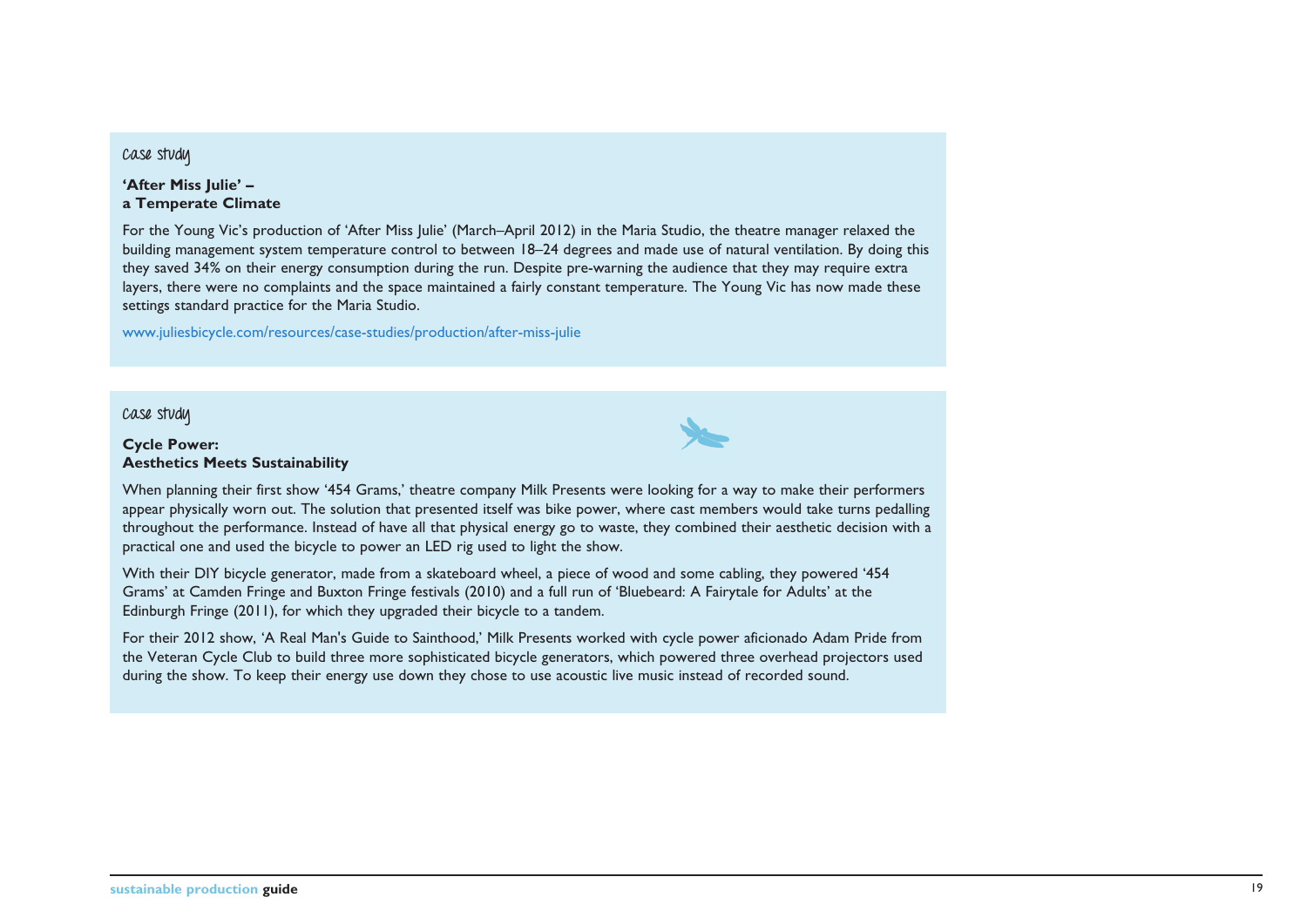# **Appendix: Data Collection Form**

To capture as wide a carbon footprint as possible for your production, use the Julie's Bicycle IG Tools: www.juliesbicycle.com/resources/ig-tools

The table below identifies what data is required by the online IG Tools to automatically calculate your production's carbon emissions, and how you can combine different IG Tools to assess as broad a range of impacts associated with a single production as possible.

Please note this table does not need to be manually completed, but rather treated as a checklist for the data you will need to input into the IG Tools. The IG Tools will generate a carbon footprint for as much information as you have. The table below sets out the broadest possible scope, but you do not need every item on it to get a carbon emissions result from the IG Tools.

#### *Impact*

|                                                                      | IG Tool for<br>Venues | IG Tool for<br>Touring | IG Tool for<br>Production |
|----------------------------------------------------------------------|-----------------------|------------------------|---------------------------|
| <b>PRODUCTION</b>                                                    |                       |                        |                           |
| <b>Personnel</b>                                                     |                       |                        |                           |
| Number of stage management and crew members                          |                       |                        |                           |
| Production labour costs                                              |                       |                        |                           |
| <b>Transport</b>                                                     |                       |                        |                           |
| Production transport costs                                           |                       |                        |                           |
| Trucking freight: vehicle type / distance travelled                  |                       |                        |                           |
| Air freight: vehicle type / distance travelled / weight transported  |                       |                        |                           |
| Sea freight: vehicle type / distance travelled / weight transported  |                       |                        |                           |
| Rail freight: vehicle type / distance travelled / weight transported |                       |                        |                           |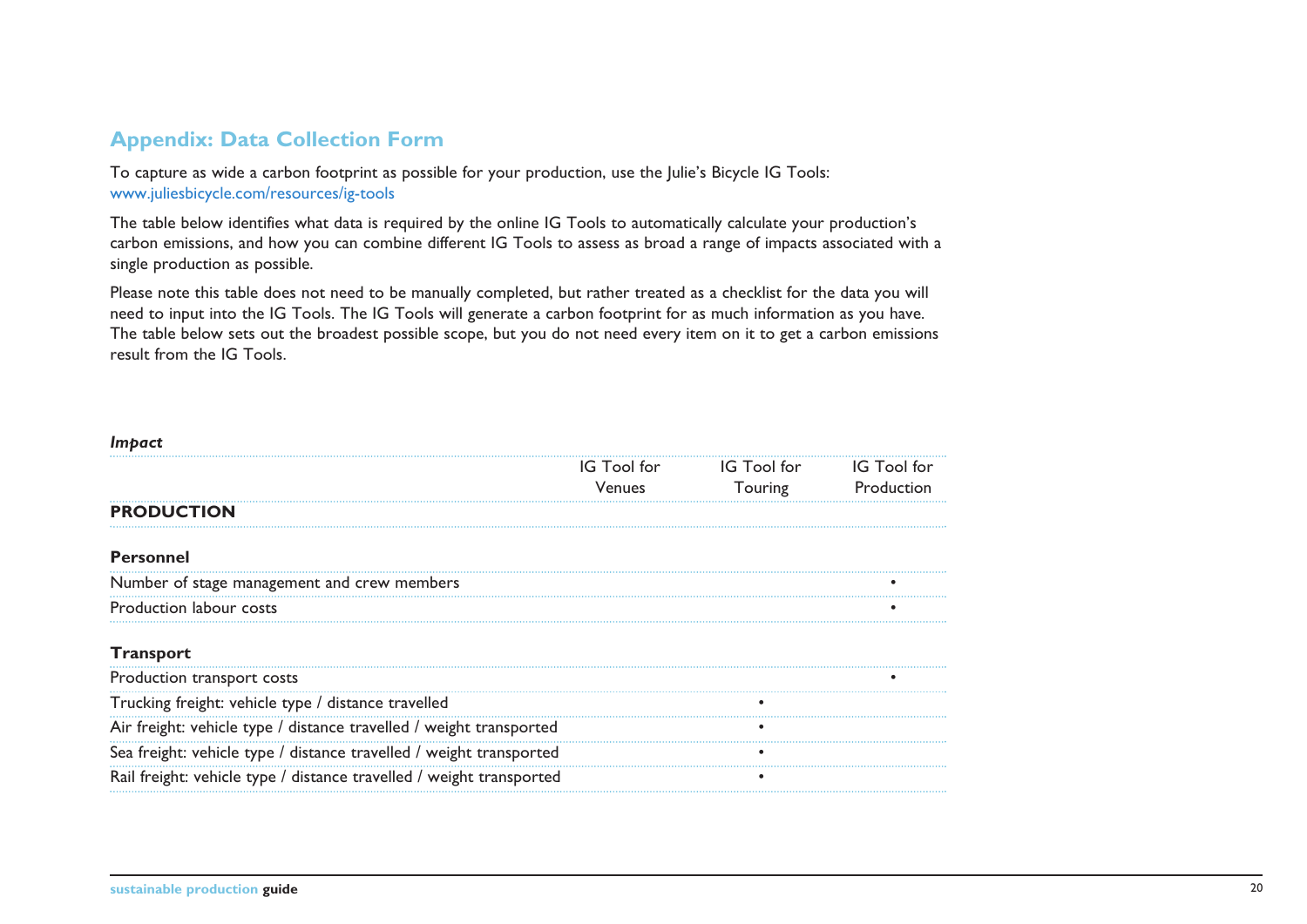|                                                                        | IG Tool for<br>Venues | IG Tool for<br>Touring | IG Tool for<br>Production |
|------------------------------------------------------------------------|-----------------------|------------------------|---------------------------|
| <b>Staging materials</b>                                               |                       |                        |                           |
| Purchase and rental of equipment and materials                         |                       |                        |                           |
| Stage size                                                             |                       |                        |                           |
| Set production materials: timber and steel (source, size and quantity) |                       |                        |                           |
| Set disposal                                                           |                       |                        |                           |
| Flooring used (bought/hired/recycled)                                  |                       |                        |                           |
| <b>Lighting</b>                                                        |                       |                        |                           |
| Rehearsal rig (duration of use per day, dimming level)                 |                       |                        |                           |
| Show rig (duration of use per day, dimming level)                      |                       |                        |                           |
| Maintenance rig (duration of use per day, dimming level)               |                       |                        |                           |
| Average age of the lighting rig                                        |                       |                        |                           |
| Sub-metered energy use of rig (if you have sub-metering in place)      |                       |                        |                           |
| Sound                                                                  |                       |                        |                           |
| Wattage of the sound system                                            |                       |                        |                           |
| Wattage of projection equipment                                        |                       |                        |                           |
| Wattage of automation                                                  |                       |                        |                           |
|                                                                        |                       |                        |                           |
| <b>TOURING</b>                                                         |                       |                        |                           |
| Number of indoor performances                                          |                       |                        |                           |
| Number of outdoor performances                                         |                       |                        |                           |
| Tickets sold                                                           |                       |                        |                           |
| <b>Tour locations</b>                                                  |                       |                        |                           |
| <b>Accommodation</b>                                                   |                       |                        |                           |
| Number of rooms booked                                                 |                       |                        |                           |
| Number of nights spent in hotels                                       |                       |                        |                           |
| Number of nights spent in domestic accommodation                       |                       |                        |                           |
|                                                                        |                       |                        |                           |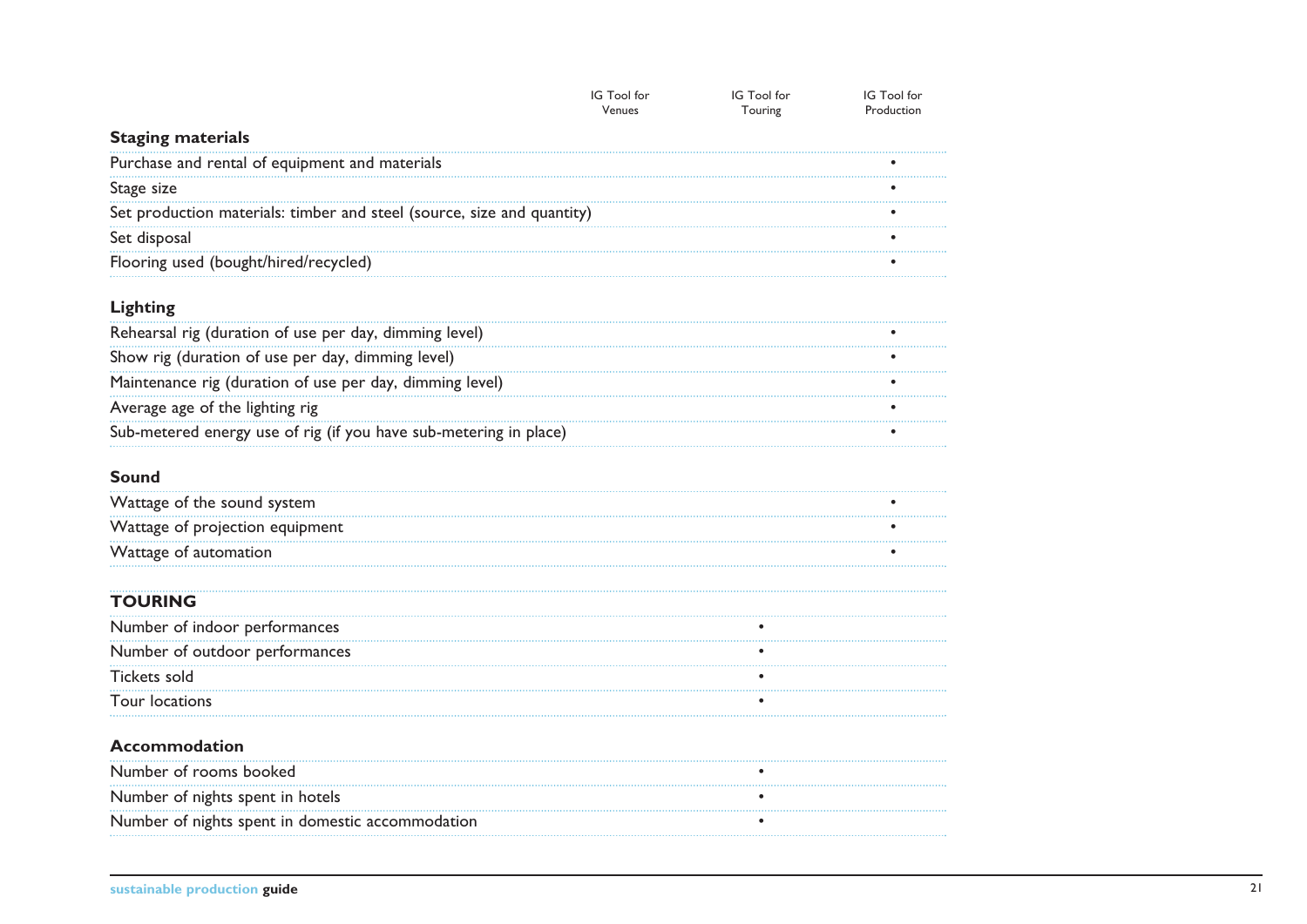|                                                                 | IG Tool for<br>Venues | IG Tool for<br>Touring | IG Tool for<br>Production |
|-----------------------------------------------------------------|-----------------------|------------------------|---------------------------|
| <b>BUILDING SERVICES</b>                                        |                       |                        |                           |
| Venue floor area                                                |                       |                        |                           |
| Venue age                                                       |                       |                        |                           |
| Capacity                                                        |                       |                        |                           |
| Number of stages/performance spaces                             |                       |                        |                           |
| Total number of performances                                    |                       |                        |                           |
| Total number of tickets/visitors plus guests                    |                       |                        |                           |
| <b>Energy</b>                                                   |                       |                        |                           |
| Mains electricity use (kWh)                                     |                       |                        |                           |
| Mains gas use (kWh)                                             |                       |                        |                           |
| Diesel use (if using portable generators - litres)              |                       |                        |                           |
| Biodiesel use (if using portable generators - litres)           |                       |                        |                           |
| Onsite renewable energy (kWh)                                   |                       |                        |                           |
| Oil (litres)                                                    |                       |                        |                           |
| Do you use a green energy tariff?                               |                       |                        |                           |
| Water                                                           |                       |                        |                           |
| Water use (m3)                                                  |                       |                        |                           |
| Sewerage (m3)                                                   |                       |                        |                           |
| Waste                                                           |                       |                        |                           |
| Waste to landfill (tonnes/weekly bin bags)                      |                       |                        |                           |
| Does your waste go to an energy from waste plant (incinerator)? |                       |                        |                           |
| Waste to recycling (tonnes/weekly bin bags)                     |                       |                        |                           |
| Waste to composting (tonnes)                                    |                       |                        |                           |
|                                                                 |                       |                        |                           |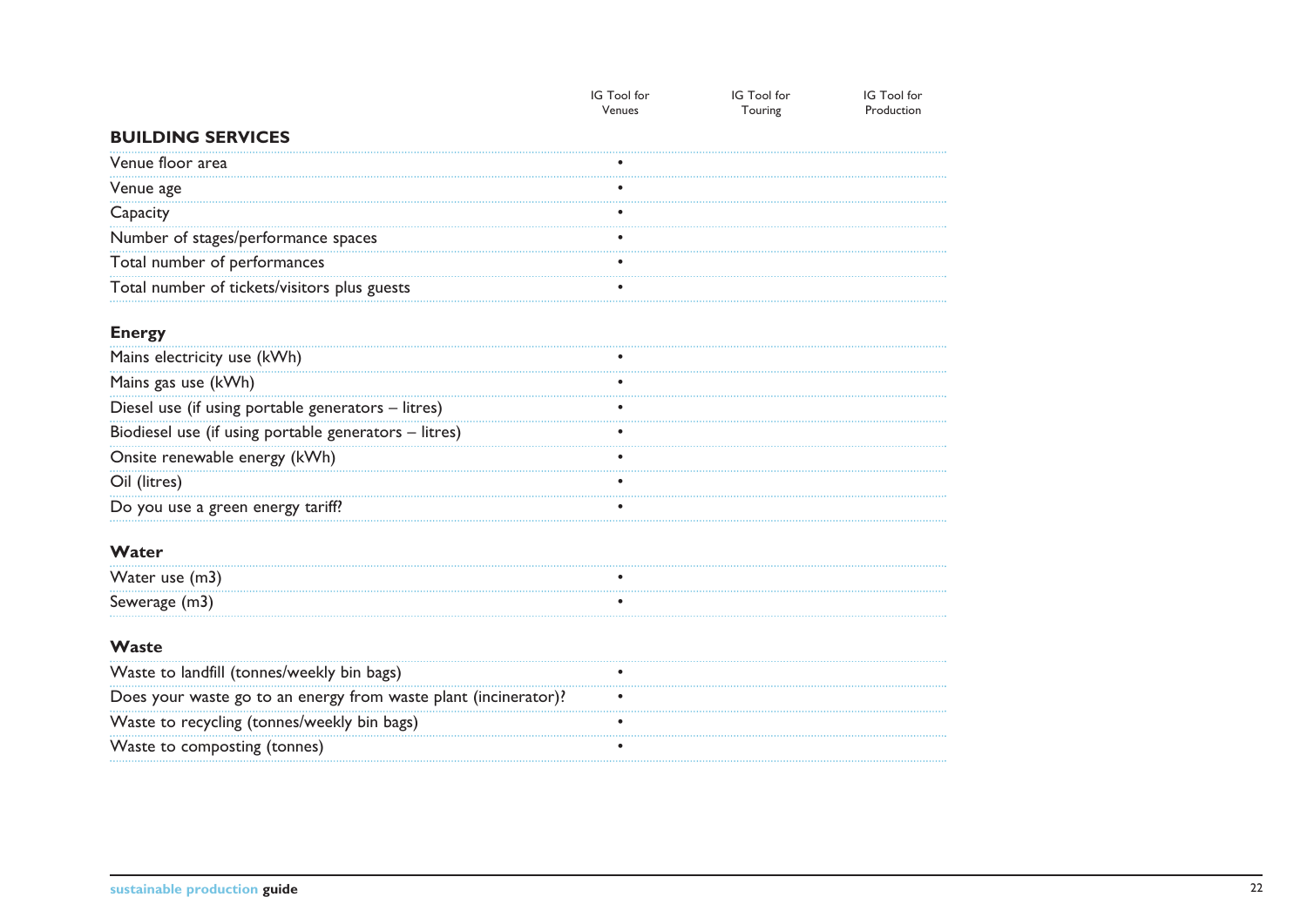|                                                                  | IG Tool for<br>Venues | IG Tool for<br>Touring | IG Tool for<br>Production |
|------------------------------------------------------------------|-----------------------|------------------------|---------------------------|
| <b>Audience travel</b>                                           |                       |                        |                           |
| OPTION I: Use default data (no data collection needed)           |                       |                        |                           |
| <b>OPTION 2:</b>                                                 |                       |                        |                           |
| % Audience travelling by dedicated coach / average distance      |                       |                        |                           |
| % Audience travelling by car or motorbike / average distance     |                       |                        |                           |
| % Audience travelling by public transport bus / average distance |                       |                        |                           |
| % Audience travelling by train / average distance                |                       |                        |                           |
| % Audience travelling by tube / average distance                 |                       |                        |                           |
| % Audience travelling by domestic flights / average distance     |                       |                        |                           |
| % Audience travelling by short haul flights / average distance   |                       |                        |                           |
| % Audience travelling by long haul flights / average distance    |                       |                        |                           |
| % Audience travelling by ferry / average distance                |                       |                        |                           |
| <b>Staff travel</b>                                              |                       |                        |                           |
| Distance travelled by car                                        |                       |                        |                           |
| Distance travelled by taxi or private car hire                   |                       |                        |                           |
| Distance travelled by train (national)                           |                       |                        |                           |
| Distance travelled by train (international)                      |                       |                        |                           |
| Distance travelled by domestic flights                           |                       |                        |                           |
| Distance travelled by short haul flights                         |                       |                        |                           |
| Distance travelled by long haul flights                          |                       |                        |                           |
|                                                                  |                       |                        |                           |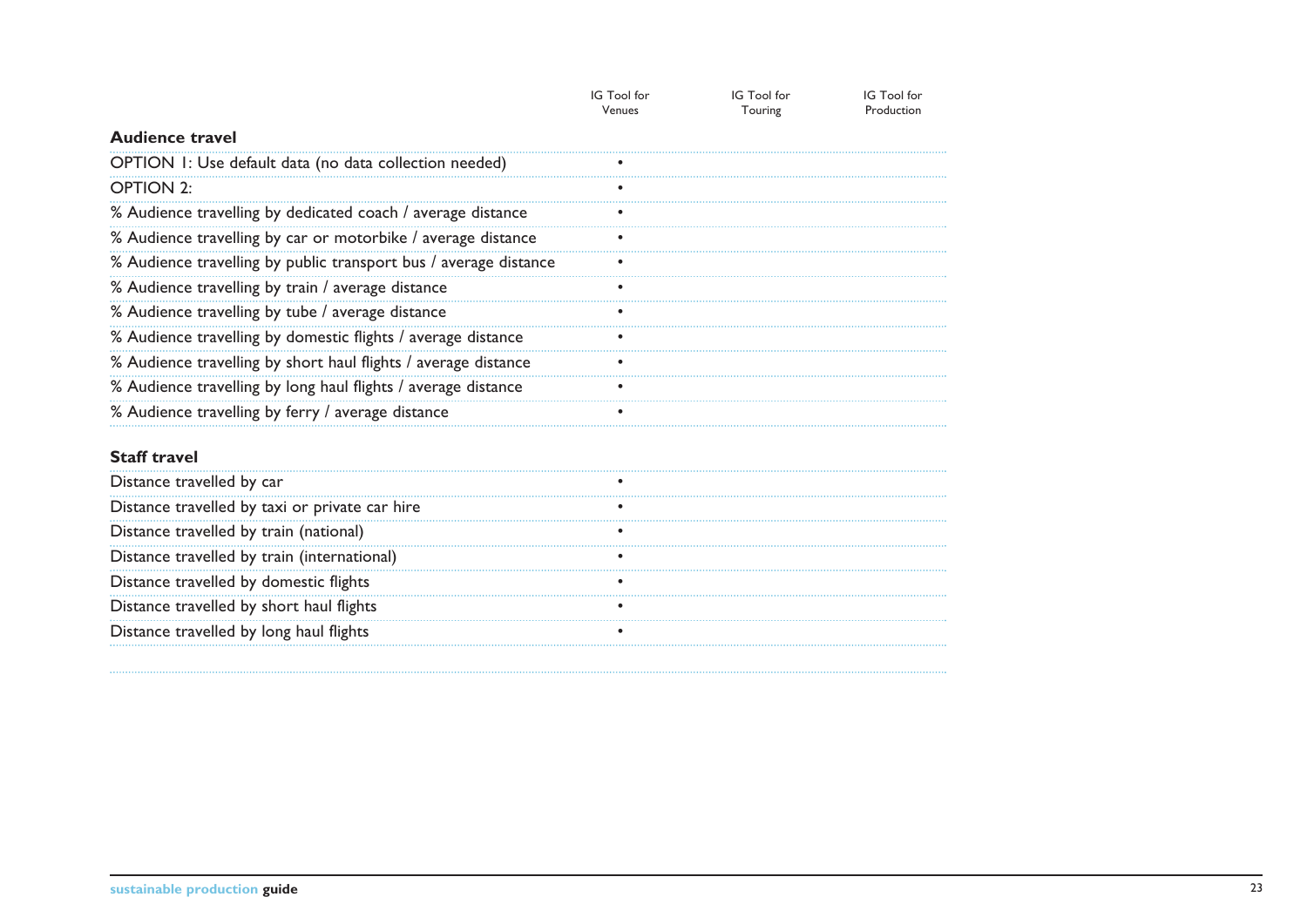# **2 Lighting**

Because of its potential for huge energy consumption reductions, stage lighting is an area that requires considerable attention from an environmental sustainability perspective. It is responsible on average for 9% of a theatre venue's overall energy use<sup>2</sup>, though for some venues it is much higher. For outdoor arts and unconventional site-specific performances, lighting alone can be responsible for 19% of electricity consumption<sup>3</sup>.

Stage lighting therefore offers substantial potential to reduce both energy usage and carbon emissions, in particular for production companies that are not permanently venue-based and have more control over their lighting choices than the energy efficiency of the buildings they perform at.

#### **PRE-PRODUCTION**

#### *Action*

Investigate the environmental impacts of different lighting choices. Explore what emerging technologies are currently being used in your area of production by talking to peers and suppliers.

**See the White Light and BBC green lighting guides on page 25 for more information.** 

 $*$  $*$  Find out what lighting stock the theatre you're working in has in-house and use this in your design over hiring equipment. This saves transport emissions, and also the embodied impacts of creating new fixtures when the efficient use of existing lights may be sufficient for your purposes.

If you need to hire, find a local supplier and combine deliveries to reduce transport emissions. Ask your supplier about what low energy products they offer, and whether they have an environmental policy for their business.

Set environmental sustainability commitments and targets for the show's lighting. Sit down with the production manager to go through the production's environmental policy and set measurable objectives for reducing the impacts from lighting.

**\*\*\*** Set a power limit for your lighting rig before it's designed, to encourage a more energy efficient design. Learn more from sydney Theatre Company's experience on page 26.

Use energy efficient bulbs, for example tungsten moving lights rather than discharge.

#### **Key**

#### **K** Starting Points

Basic practices to start embedding environmental sustainability into your decision-making.

#### **XX Industry Good Practice**

Pushing it a bit further; impact reducing initiatives that will raise you just above the norm.

#### **Leading Ideas**

Stuff to shout about; the ideas and practices that are beginning to fundamentally change the way we make theatre.

<sup>2</sup> Green Theatre Guide. Mayor of London (2008), p4. Available at: [www.juliesbicycle.com/resources/green](www.juliesbicycle.com/resources/green-guides/greentheatreguide)[guides/greentheatreguide](www.juliesbicycle.com/resources/green-guides/greentheatreguide)

<sup>3</sup> ISAN Environmental Sustainability Toolkit (2012), p50. Available at: [www.juliesbicycle.com/resources/green](www.juliesbicycle.com/resources/green-guides/isan-environmental-sustainability-toolkit)[guides/isan-environmental-sustainability-toolkit](www.juliesbicycle.com/resources/green-guides/isan-environmental-sustainability-toolkit)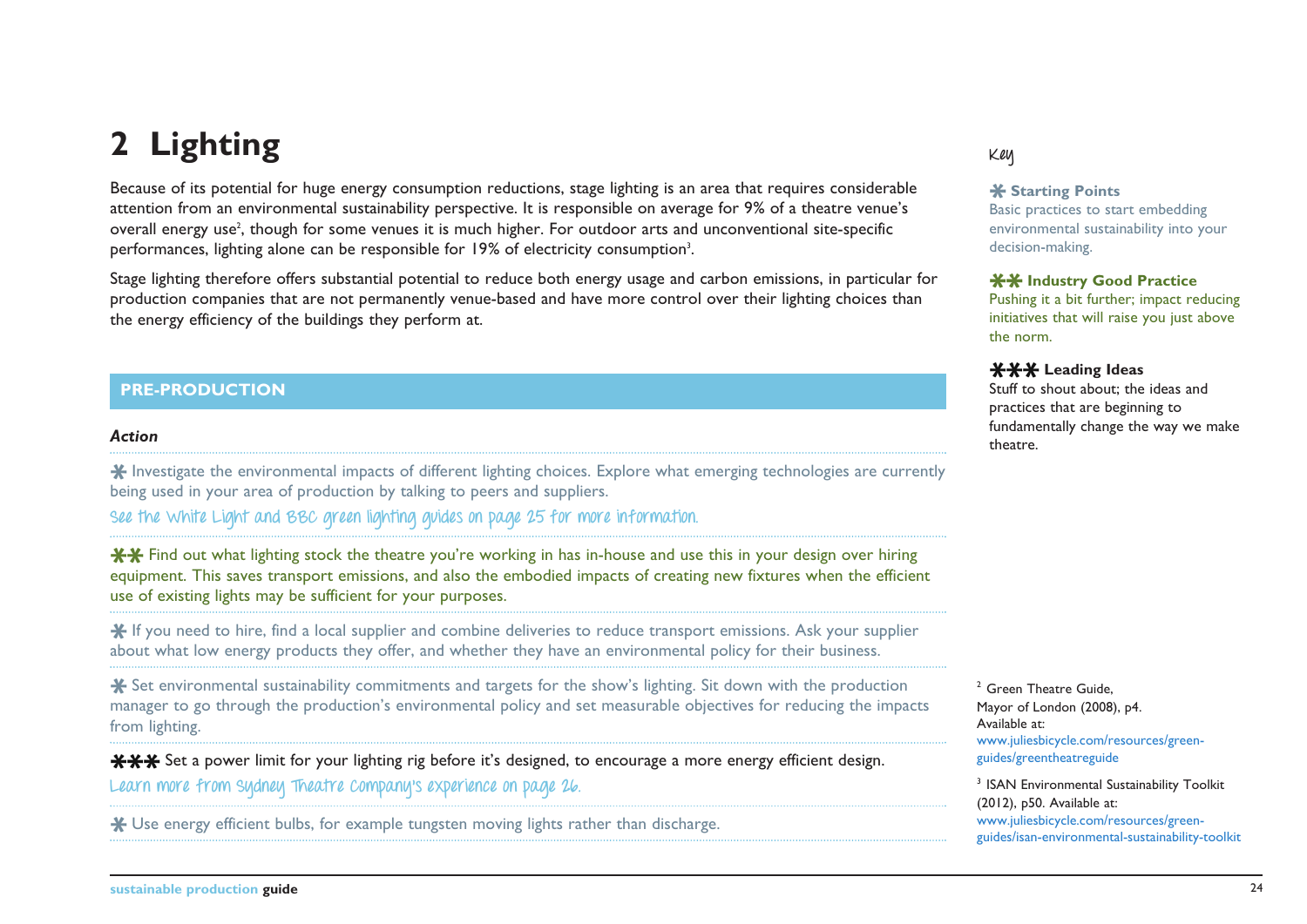$*$  $*$  Design the rig to use the least amount of light fixtures possible to achieve the desired effect.

 $*$  $*$  Begin to explore the creative potential of LEDs. Design a mixed rig of LED and tungsten lamps, or a 100% LED rig depending on the effects you're trying to achieve.

<del>XXX</del> Invest in fit-for-purpose LED fixtures for your house stock (if venue-based). Install easy controls for turning the power off, as the standby power of LED fixtures can be considerable.

\* Dim lights as much as possible within reason to significantly reduce energy demand. Use contrast instead of just brightness.

Communicate to all technicians and suppliers that you want lighting power demand to be minimised and equipment used efficiently in set-up and rehearsals. Designate a crew member who is always responsible for turning things off.

Establish a switch off routine to ensure lights and equipment are switched off when not in use (including using working lights for rehearsals), and communicate this to all technicians.

**XX** Monitor the energy use from lighting during set-up. Keep a track of peaks and troughs and analyse the causes. Identify which activity is using the most energy and discuss ideas of minimising it with your team. There are several monitoring options: work with the venue's technician/building manager to sub-meter the rig, or use cue-by-cue power calculation software such as FocusTrack.

**See the FocusTrack case study on page 28.** 

\* Make sure all equipment is properly serviced and set up, and regularly clean the lenses of your lights and polish reflectors. Kit works most efficiently when working properly.

Keep your equipment well maintained, and request that kit is cleaned when you work outside your venue/if you are freelance.

Contribute feedback on environmental initiatives at production meetings, and raise questions that need to be resolved.

Use alternatives to PVC tape. It releases toxic chemicals into the environment during production, and it's unrecyclable. Theatres in the UK and Europe are already using Velcro, bungee cords, fabric ties and other alternatives.

\* Conduct rehearsals under working lights. Use low energy working lights, such as LEDs where possible.

#### **Resource**

#### **Bright Ideas on Lighting**

Making sustainable decisions in lighting often comes down to choosing the right light for the job. The White Light Green Guide sets out the question clearly:

*"Do I need that big, bright, high-wattage special when I know that the light is going to be on at a low level in a dark scene? Many fixtures will take a range of alternative bulbs, the popular Source Four being available in anything from 300W up to 750W and with longer-life, lower-output variants also available and perfect for use in work lights as well as the architectural lighting projects for which they were intended."* 

Both White Light and BBC offer more in-depth lighting guides for both stage, and film and television production.

White Light Green Guide: <www.whitelight.ltd.uk/greenguide>

BBC Low Energy Lighting Guide: [www.downloads.bbc.co.uk/outreach/BB](www.downloads.bbc.co.uk/outreach/BBC_LEL_Guidelines.pdf) [C\\_LEL\\_Guidelines.pdf](www.downloads.bbc.co.uk/outreach/BBC_LEL_Guidelines.pdf)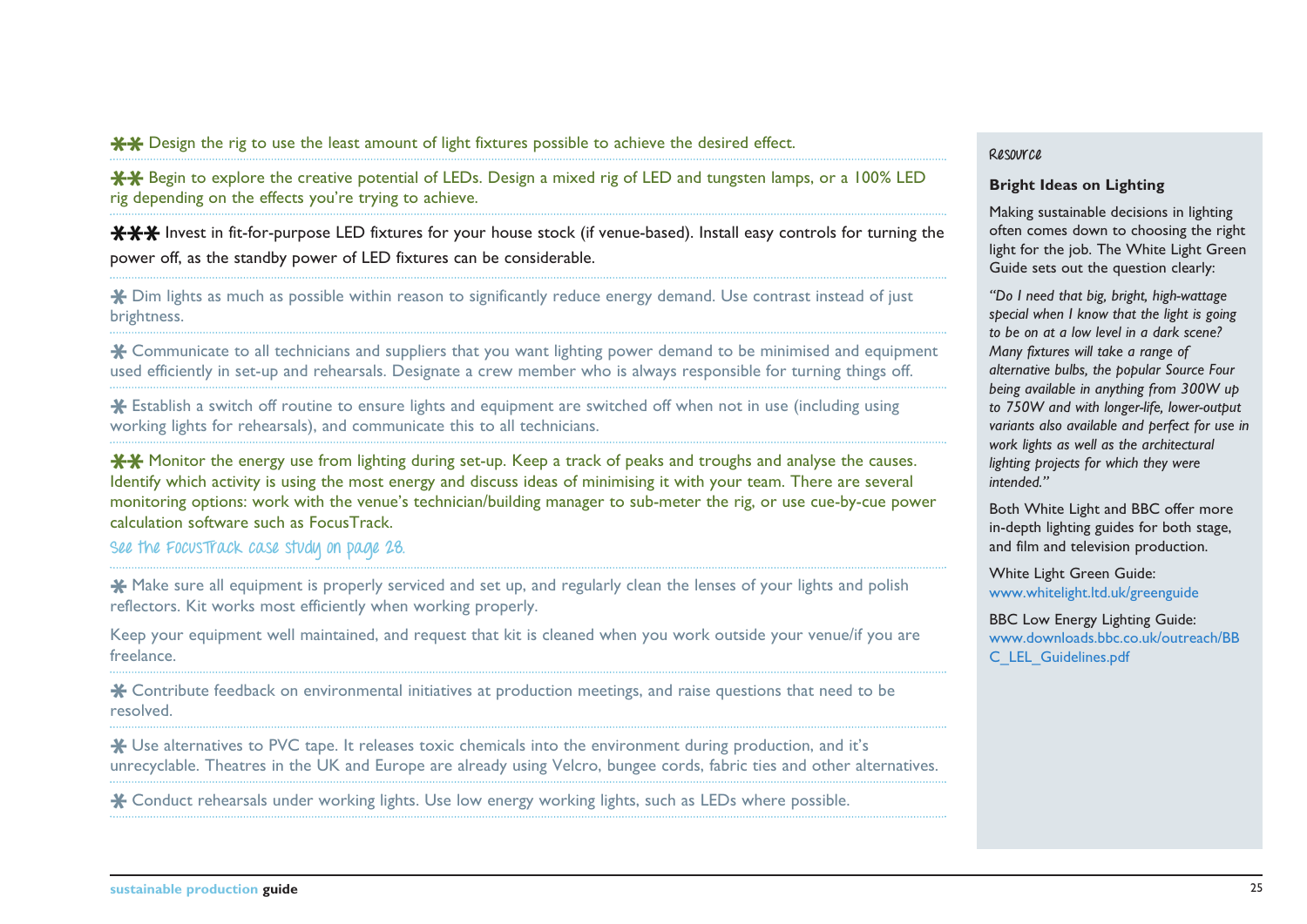#### **PRODUCTION**

#### *Action*

Switch lights and equipment off when not being used. After the rig check, douse stage lighting until the half.

Lighting manufacturers VariLite and Martin have both confirmed that not only is it more energy efficient to switch stage lights off when they are not in use, but it is also better for a bulb's lifetime!

\* Use rechargeable batteries for any portable equipment.

Monitor lighting energy use, and any other environmental performance indicators as set out in the production environmental policy.

 $**$  Consider dousing discharge fixtures during the show – look at the first and last cues that they are used in.

#### **POST-PRODUCTION**

#### *Action*

**K** Recycle any blown bulbs or other electronic equipment. Most lighting suppliers will collect and recycle bulbs.

\* Recycle batteries after use. Use a collection scheme like Battery Back.

\* File gels after the show for reuse on future productions.

 $*$  $*$  Look for local schools or groups who may be able to reuse materials such as gels, practicals and even the back of your large format lighting plans.

Ensure any hired equipment is properly packaged in order to reduce the risk of damage on the way back to the supplier. Ideally reuse the packaging that was supplied and don't use too much tape on cables.

Evaluate your environmental performance against your original objectives. Document good practice for inclusion in an environmental production policy for future shows. Provide feedback to the production manager on what you think went well and what needs new solutions.

\* Share any learning and good low energy products that you've found with peers.

#### **Case study**

#### **Setting a limit**

Lighting designers working with the Sydney Theatre Company at the Wharf Theatre are required to limit the overall energy capacity of their designs. The limits were set after a period of monitoring energy use for stage lighting, and currently stand at 190,000 watts in Wharf I (339 seats) and 120,000 watts in Wharf 2 (205 seats).

For more information on the STC's Greening the Wharf programme visit <www.greeningthewharf.com>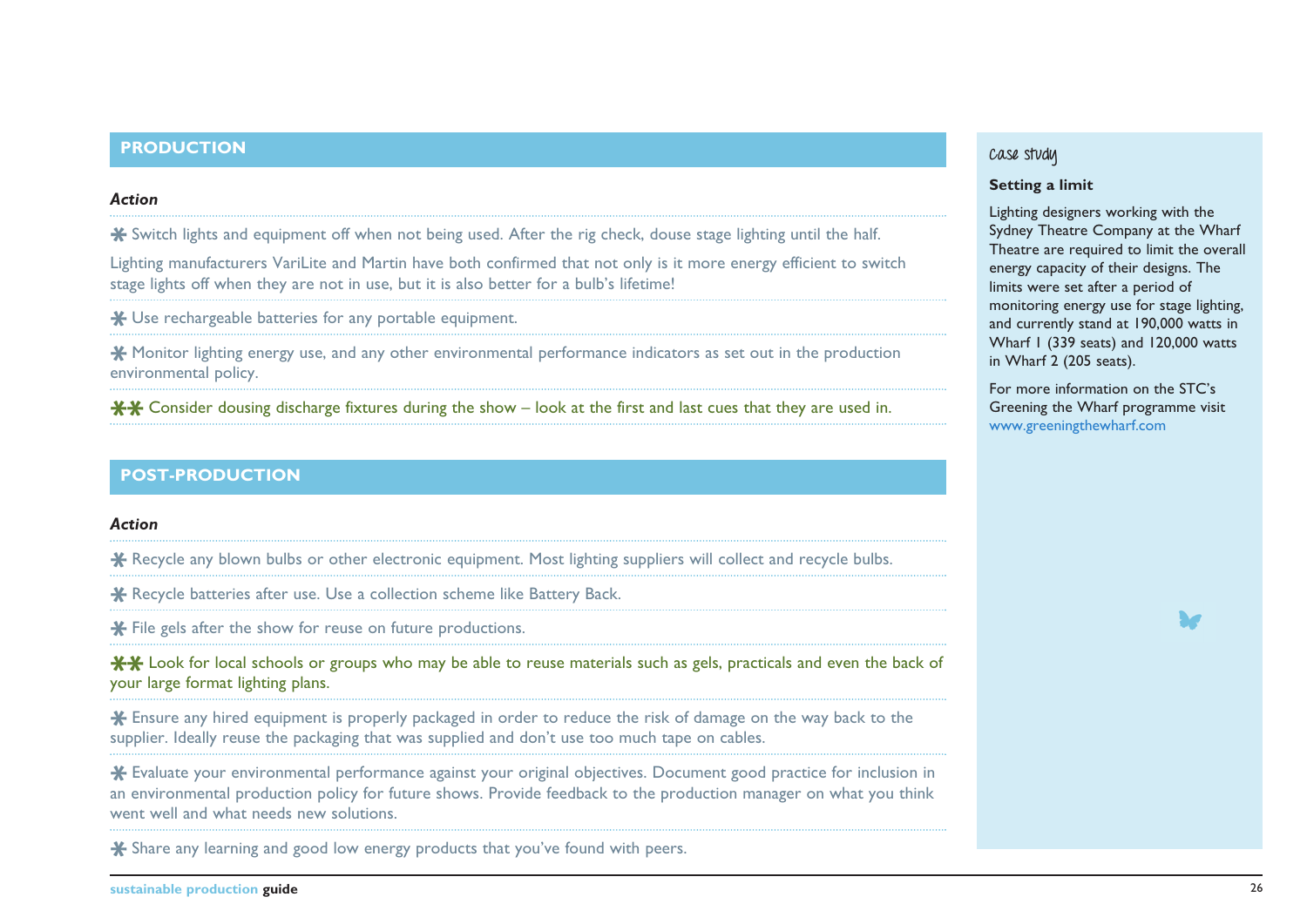# **Spotlight**

# **The Future of Lighting**

The dominant trend in lighting design, in very broad terms, in the last few decades has been one of "more is better." With ever-increasing demands from audiences expecting spectacle and surprise as well as a growing pool of technological tools by which to realise ambitious creative visions, designers and directors have stepped up to the challenge. In doing so, they've set the precedent for tech-heavy rigs, not always asking whether there might be another way to create the same effect – or one as visually fitting and spectacular – with less equipment and energy expenditure.

Realising the unsustainable nature of this trend, both in financial as well as environmental terms, lighting designers such as award-winning Paule Constable are responding to the challenge. Constable and others have been interrogating their practice and the technology available to creatively challenge themselves to design visual effects with less choice, rather than more. Instead of focusing solely on aesthetics, their objective is to design a luminaire that will be the most appropriate for the desired output, in terms of energy efficiency and aesthetics.

Theatres such as the Arcola have also been engaging designers to explore the creative possibilities of low energy LEDs, sometimes even setting a wattage limit, to see what designers are able to achieve. Other theatre organisations are also turning to low energy alternative fixtures, in particular for outdoor work. While this approach won't work for every production, it is essential for all designers to find the balance between creative freedom and ethical responsibility without sacrificing quality.

Designers and technicians have been wary of investing in new, low energy lighting stock, due to concerns about the colour temperature of low energy alternatives to tungsten, such as LEDs. However, the LED market is developing fast, and fixtures have improved a great deal during the last few years. There is increasing willingness among lighting designers to experiment with mixing low energy Compact Fluorescent Lights (CFLs) and LEDs into their rig design.

LEDs can last up to 20 times longer than incandescent lighting, and use up to 85% less energy. The high cost of LEDs made investment prohibitive for some, despite the fact that they offer payback on energy bills in the long term if purchased as part of a theatre's in-house stock, but as the energy efficiency market grows and becomes more competitive, prices are dropping at a rate of about 20% per year. This makes a gradual transition to a mixed LED rig increasingly plausible for theatres looking to update their in-house stock within the next few years, and hire companies are already making new lighting products available at affordable rates to those who aren't looking to purchase.

While it seems like it would require a trade-off in either appearance or sustainability, balancing the aesthetics and the environmental demands of a product is possible with smart lighting design and careful selection of what technology to use. Manufacturers such as Philips, PRG, ETC, GDS and GLP have been investing in innovative technologies with strong environmental credentials, and hire companies are making products increasingly available.

#### **Case study**

#### **War Horse: The Big Switch Off**

In early 2008, the National Theatre carried out an experiment called 'The Big Switch Off'. Over twelve days and eighteen performances of the awardwinning 'War Horse,' they switched off the moving lights between the end of the rig-check in late afternoon until 35 minutes before the show began. Every time, the lights came on cleanly and never failed during performance.

The company calculated that they would make an annual saving of around £1200, or 30% of typical lighting use, even before factoring in the costs of lamp replacement and reduced air conditioning demands. They have been implementing this practice ever since, with no equipment failure to date.

Source: White Light Green Guide

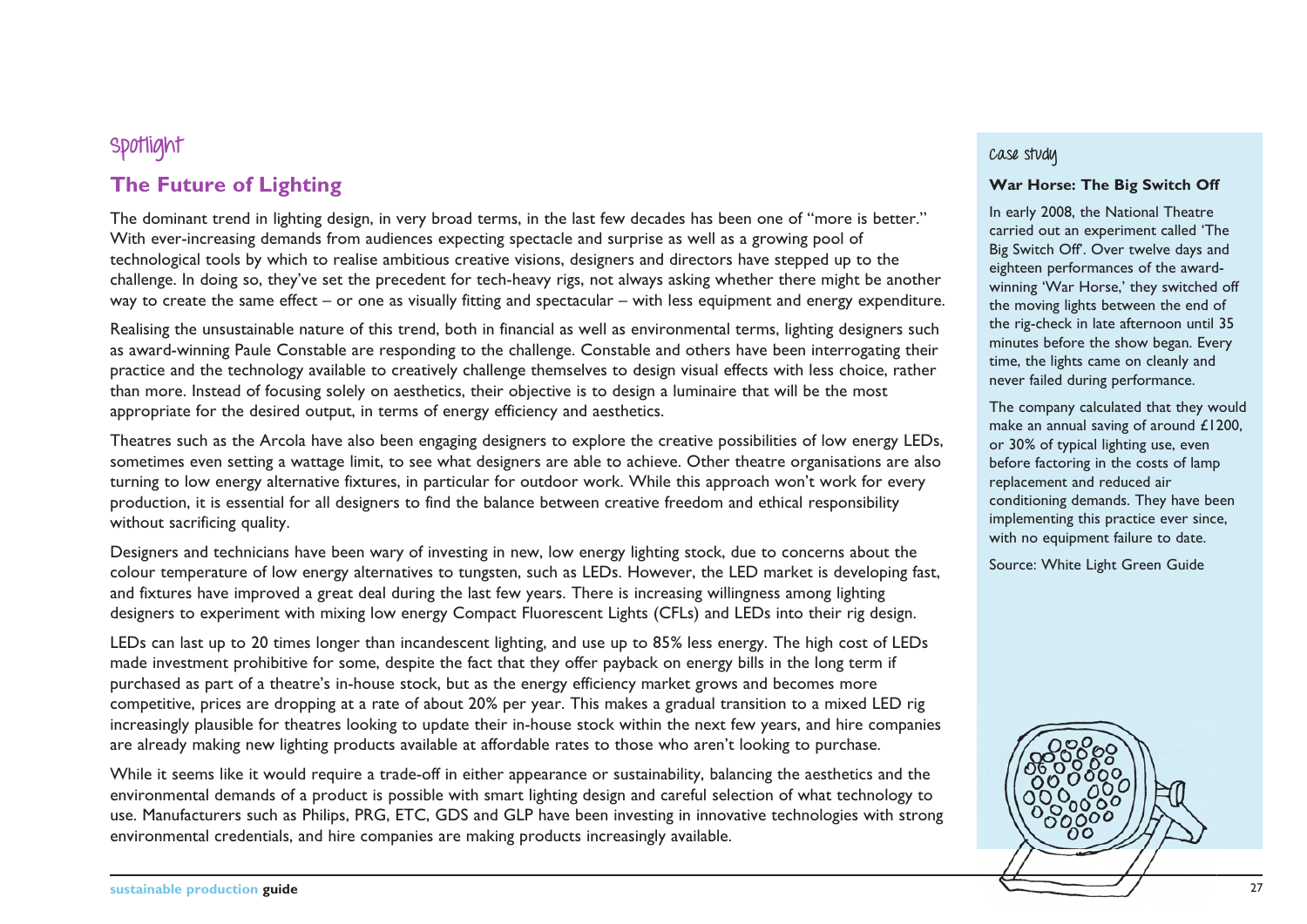Government legislation isn't to be forgotten either. Legislation to encourage energy efficient products is already leading to the phase-out of incandescent bulbs in the retail market, which is having a knock-on effect on the production of lamps used in theatre lighting. Technicians are already finding certain tungsten lamps are no longer available. Sustainability doesn't have to come at the expense of creativity, and it's important that designers and technicians are aware of these issues so that they can work with manufacturers and lobby legislators to ensure that policy and developments in new technology reflect their creative needs.

It's important to remember that environmental sustainability doesn't rely solely on a transition to low energy products. There is little research into the environmental impacts embodied in the manufacturing of entertainment lighting fixtures, and therefore the efficient use and care of existing equipment is still a priority.

A balance must be struck between the development of new technology that is energy-efficient and fit for purpose, and the resourceful use of what we already own. Recognising this, some lighting suppliers have begun to develop ways of upgrading or retro-fitting existing fixtures to house low energy bulbs, as a means of creating less waste and using existing materials as efficiently as possible. It is this kind of mindful approach that will make the transition to a more sustainable entertainment lighting sector both affordable and creatively feasible.

#### **Case study**

#### **FocusTrack**

FocusTrack gathers information about a show's lighting including details of each fixture in the rig and its power consumption, the level of each light in each cue collected from the lighting console, and a record of when each cue in the show was triggered. The software also has a PowerTrack function that calculates the power used by the show, producing both an overall and cue-by-cue figures and creates a graph which details how power consumption varies throughout a performance.

FocusTrack was used to document the show lighting of 'The Children's Hour' (2011) at the Comedy Theatre, lit by Neil Austin. The primary purpose of this was to give a record of the focus of all of the conventional and moving lights in the show and to help the theatre crew maintain the lighting during its run. However, the information gathered by FocusTrack's PowerTrack function also calculated that the power used by the show was 75.5kWh for one performance. PowerTrack's results will not give a 100% accurate result since it cannot take into account 'real world' factors that may impact power consumption, such as blown lamps or power loss in cables. However, during 'The Children's Hour' Ambassador Theatre Group also sub-metered the theatre's rear-of-house power consumption, providing an accurate data comparison. The shapes of the resulting graphs are very similar, proving the reliability of PowerTrack. The benefit of PowerTrack's results is that they provide data on performance lighting without the 'distraction' of other rear-of-house power usage. PowerTrack can also provide results even when it is difficult or impossible to meter the dimmers directly.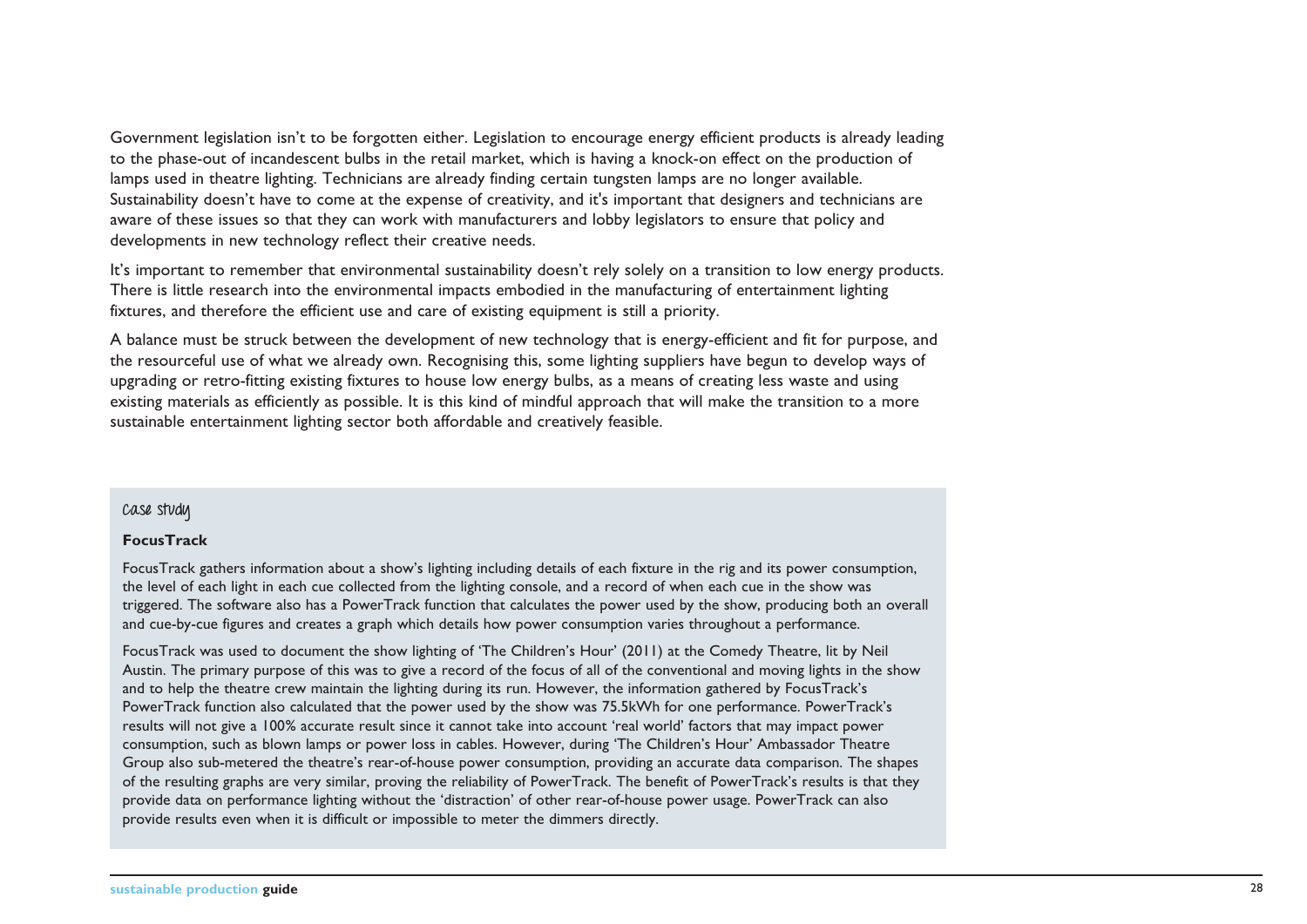# **3 Sound and AV**

The environmental impacts of sound and audiovisual systems include the energy required to power and transport them as well as the embodied impacts of the materials and processes used to make the equipment. Advances in technology have meant that PAs and other AV equipment such as projectors have increased in output while diminishing in size, weight and energy requirements, thereby reducing energy consumption and transport requirements. However, good planning can still make all the difference to your environmental footprint.

#### **PRE-PRODUCTION**

#### *Action*

\* Set sustainability commitments and targets for the show's sound and AV. Sit down with the production manager to go through the production's environmental policy and set measurable objectives for reducing the impacts from sound and AV.

\* Communicate to all technicians that you want show power demand to be minimised and equipment used efficiently in set-up and rehearsals.

**\*\*\*** Set a wattage limit for sound and AV equipment to encourage low energy designs and decisions.

Find out what equipment the venue has in-house and prioritise this over hiring equipment.

 $\star\star$  If you need to hire, find a local supplier and combine deliveries to reduce transport emissions.

Ask your supplier about what low energy products they offer, and whether they have an environmental policy for their business.

**XXX** Switch from analogue to digital sound desks. Use low-wattage and energy efficient products e.g. Harman Crown XLS, Dobson Sounds pulse-width modulation systems.

Design intelligently for the space, making use of natural acoustics and using the most energy efficient equipment available to achieve the desired effect.

#### **Key**

#### **K** Starting Points

Basic practices to start embedding environmental sustainability into your decision-making.

#### **XX Industry Good Practice**

Pushing it a bit further; impact reducing initiatives that will raise you just above the norm.

#### **Leading Ideas**

Stuff to shout about; the ideas and practices that are beginning to fundamentally change the way we make theatre.

**Case study**

#### **Funktion-One**

The Funktion-One is a patented, highly efficient, horn loaded loudspeaker system that produces four times more output than comparable products. It is an example of an emerging demand for more efficient and sustainable kit.

<www.funktion-one.com>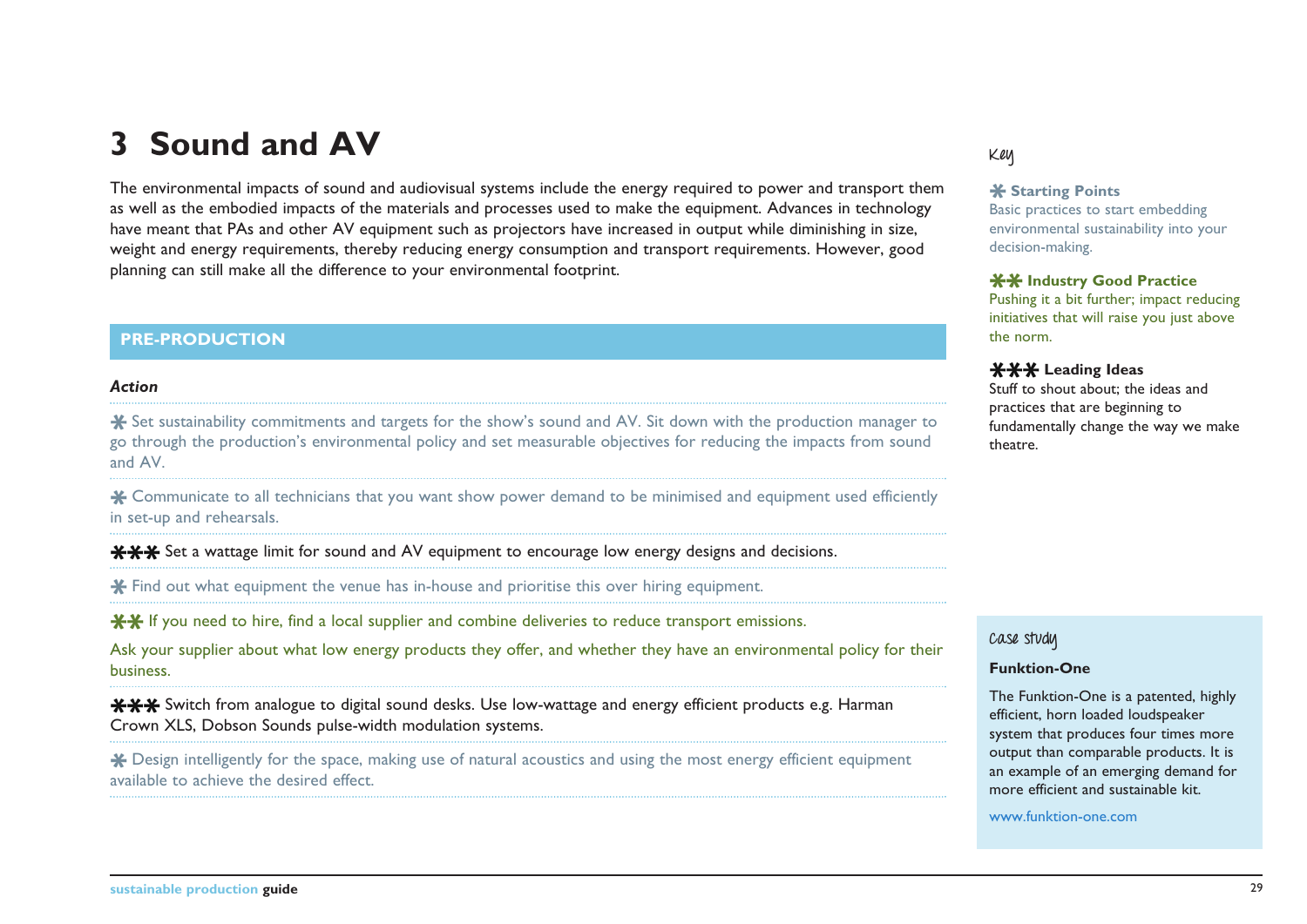Use rechargeable batteries for all portable equipment wherever possible. Label all new rechargeable batteries with their start date, so that you know when to replace them.

Create a routine for recharging batteries after each show giving a crew member the responsibility of overseeing it.

\* Switch off equipment whenever it isn't being used.

Provide and ask for feedback on environmental initiatives at production meetings, and raise questions that need to be resolved.

#### **PRODUCTION**

#### *Action*

Switch all equipment off when it's not being used.

\* Make sure you know the correct charging cycle for your rechargeable batteries for radio mics and other portable equipment, and don't over-charge. Consider this when establishing your recharging routine.

**X** Monitor the energy use from sound and AV by noting the wattage of the sound system in use and on standby. Communicate this to the production manager for inclusion in the production's carbon footprint.

#### **POST-PRODUCTION**

#### *Action*

Evaluate your environmental performance against your original objectives. Document good practice for inclusion in an environmental production policy for future shows. Feedback to the production manager on what you think went well, and what needs new solutions.

\* Share any learning and good low energy products that you've found with peers.

#### **Resource**

#### **Better Batteries**

A 2007 Uniross study found that throughout their lifecycle, rechargeable batteries have 32 times less impact on the environment than disposable batteries. Rechargeable battery systems also often have short payback periods and will save you money in the long run.

Whether you're using rechargeable or disposable batteries, ensure they're recycled after use. Batteries contain many harmful and hazardous substances (including mercury, lead, and cadmium) that can be a danger to the environment and human health if disposed in landfill or through incineration.

Use a scheme like Battery Back to set up your own collection point backstage, or take them to a local collection point: <www.batteryback.org>

For more information, see the Julie's Bicycle Better Batteries practical guide: [www.juliesbicycle.com/resources/practic](www.juliesbicycle.com/resources/practical-guides/better-batteries) [al-guides/better-batteries](www.juliesbicycle.com/resources/practical-guides/better-batteries)

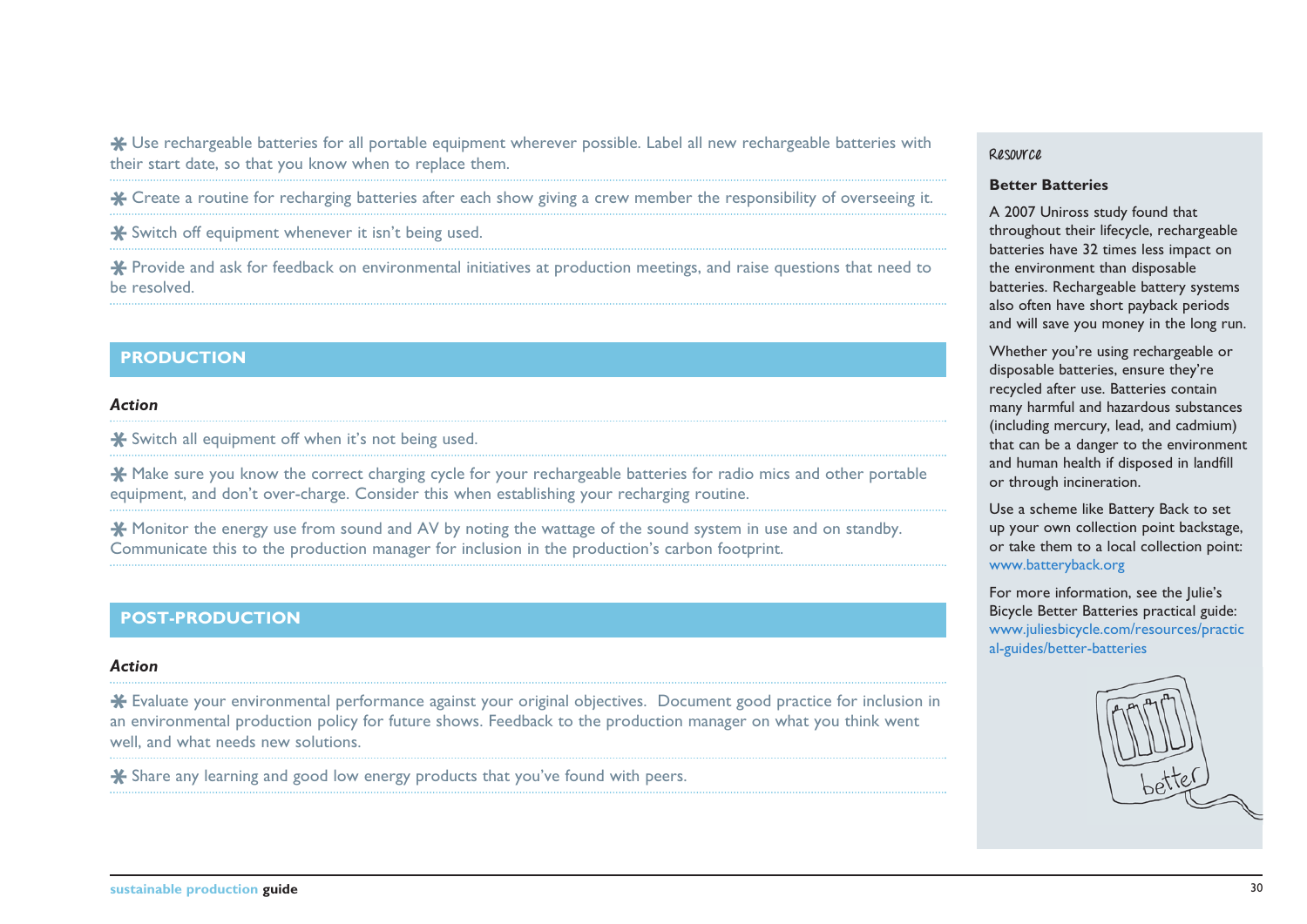# **Spotlight**

### **Musical Instruments**

#### **Wooden instruments**

Many musical instruments are made from woods that are sourced from the world's tropical forests, therefore ensuring that they are made from well-managed forests is crucial. Increasingly, more and more manufacturers are turning to tonewoods certified by FSC and sustainably sourced bamboo for their instruments. For example, Taylor, Martin, Fender and Yamaha are all working with Greenpeace as part of the Music Wood Coalition to stimulate the supply of FSC certified Sitka spruce, the species most commonly used for soundboards for their guitars.

#### **Electronic instruments and equipment**

With electrical items such as keyboards, synthesizers, guitar amps and pedals so integral to many performances, considerations are how much energy the gear uses in operation and whether the manufacturer has environmental credentials, like the ISO14001 certification.

You can access further case studies involving some of the above organisations at: www.juliesbicycle.com/resources/case-studies/production

#### **Case study**

#### **WICKED Rechargeables**

'WICKED' on Broadway has been saving roughly £2,600 per year by using rechargeable batteries in all on stage portable sound equipment since 2008. The London production began using a rechargeable battery system supplied by Autograph in June 2011 after trialling the technology for several weeks.

Running twice a day with a matinee and an evening performance, 'WICKED' London uses 32 battery cells per performance. The production maintains two full sets of batteries (64 cells in total) that are used alternately to allow time to fully recharge.

Each set of battery cells is colour coded with a sticker - one red set and one yellow set - and each cell is marked with the date it went into operation to keep track of roughly how many charge cycles it has undergone. Most manufactures will recommend that cells be renewed after a particular number of charge cycles and/or length of time.

In just two months, 'WICKED' London saved over 2,560 batteries by using rechargeables—a financial savings of £500. Economically speaking, the rechargeable system paid for itself after 15 weeks of use.

For more information see: [www.juliesbicycle.com/resources/practic](www.juliesbicycle.com/resources/practical-guides/better-batteries) [al-guides/better-batteries](www.juliesbicycle.com/resources/practical-guides/better-batteries)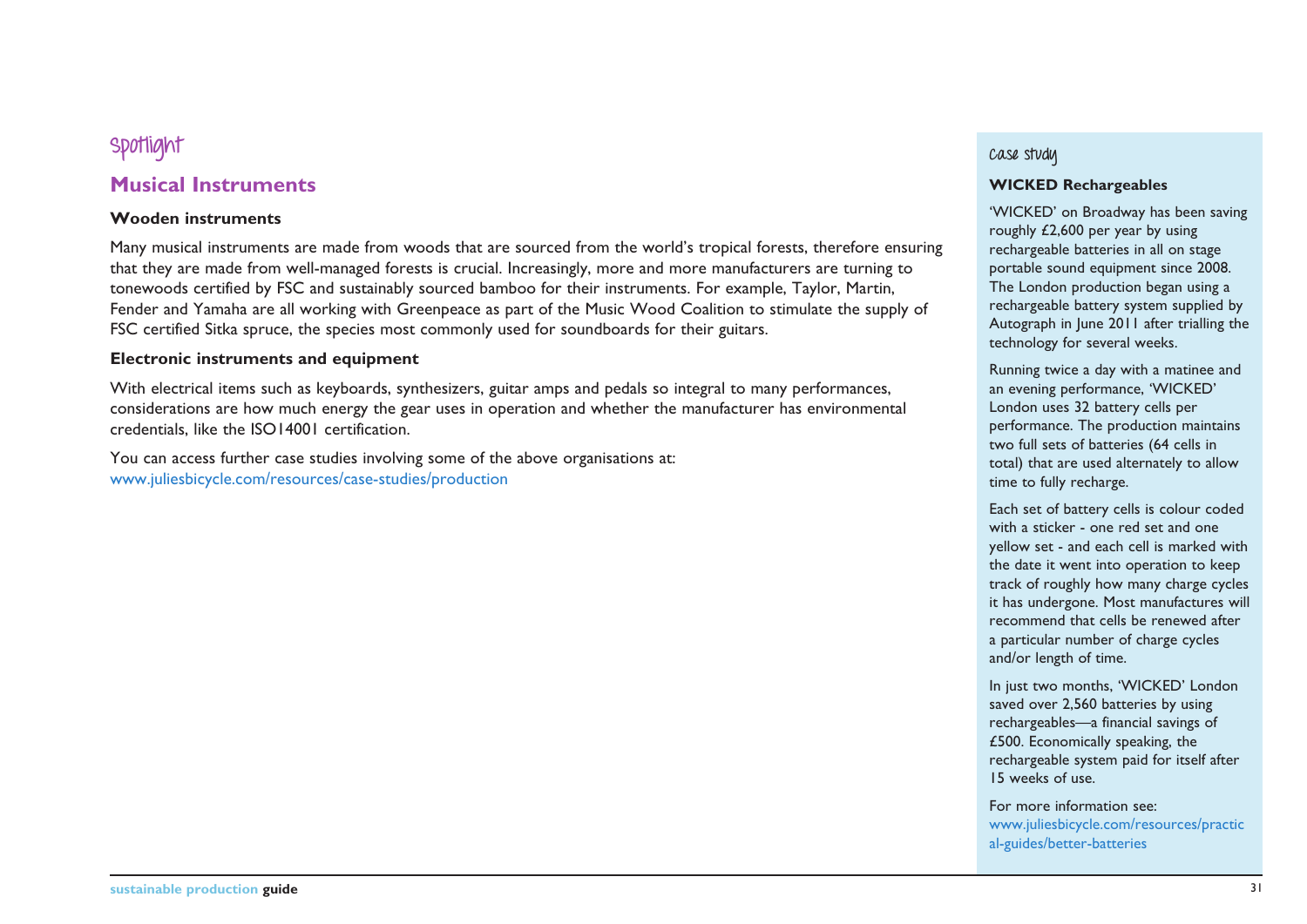# **4 Set Design, Scenic Art and Construction**

The key environmental impacts associated with stage sets come from the materials used and how they are sourced and manufactured, the construction process, and how the materials are disposed of after the production.

As much as 80% of a product's environmental impacts are locked in by decisions made during design<sup>4</sup>, so it's important to consider sustainability from the very beginning of your design process. By choosing more sustainable materials, construction and disposal methods, you can have a huge influence on a production's environmental performance.

When sustainability is factored into your supplier relationships as well as your own approach to design and construction, this task becomes a lot easier. For example if you outsource construction, working to engage the workshop with your sustainable aims and/or choosing a workshop that already has an environmental policy will be key. Likewise, working with suppliers that stock sustainably sourced wood, and/or providers of recycled metal products, can save you carbon and, in some cases, cost as well.

Set design and construction involves many different expertise and materials, but it's worth recognising priorities for action. The biggest impacts of set materials come from the materials most commonly used in terms of volume: timber and metal (steel and aluminium). Choosing where to source these materials and how to dispose of them after use can make a massive difference to the carbon footprint of your production.

#### **PRE-PRODUCTION**

#### *Action*

Set sustainability commitments and targets for the show's set design, scenic art and construction. Sit down with the producer and director to go through the production's environmental policy and set measurable sustainability objectives for reducing the impacts from set construction.

Design to maximise opportunities to reduce, reuse, repurpose and recycle.

 $\mathbf{H}$  If working with an external construction workshop or contractors, share the production's environmental objectives and ask whether they have an environmental policy.

 $**$  Choose only to work with suppliers and contractors who have robust environmental credentials and an up to date environmental policy.

#### **Key**

#### **K** Starting Points

Basic practices to start embedding environmental sustainability into your decision-making.

#### **XX Industry Good Practice**

Pushing it a bit further; impact reducing initiatives that will raise you just above the norm.

#### **XXX Leading Ideas**

Stuff to shout about; the ideas and practices that are beginning to fundamentally change the way we make theatre.

<sup>4</sup> EU Directive 2009/125/EC on Ecodesign (2009). Available at: [http://ec.europa.eu/energy/efficiency/ecodesign/](http://ec.europa.eu/energy/efficiency/ecodesign/eco_design_en.htm) [eco\\_design\\_en.htm](http://ec.europa.eu/energy/efficiency/ecodesign/eco_design_en.htm)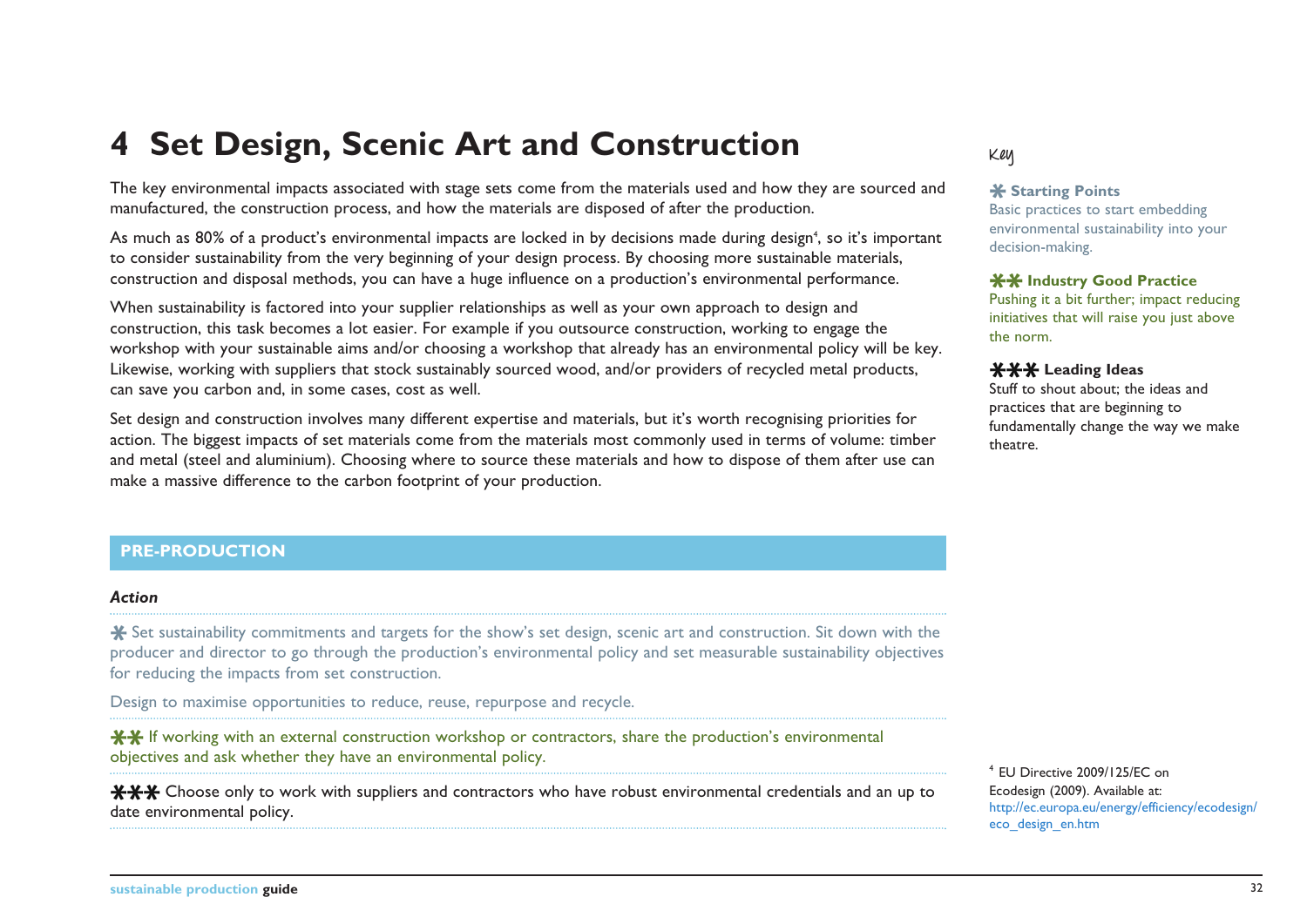\* Combine hires and product deliveries to minimise transport emissions.

 $*$  $*$  Build in a degree of flexibility into your design brief where possible to enable easier local sourcing, reuse and repurposing for set, props and costume.

 $**$  Hire a stage manager earlier in the production process (or ask your production manager to do so) who can assist with sourcing second hand and/or ethical materials, props and costumes.

<del>XX</del> If you're a venue with a materials store, provide clear information to designers on what materials are available on site for them to reuse and repurpose.

If you're a freelance designer, ask your host venue what they have stored in-house that you might be able to use, and for information on locally based suppliers.

**XX** Stay on top of what environmental alternatives are available to materials you commonly work with, and what innovations from other relevant sectors – technology and architecture for example – you might be able to use and apply in your practice.

\* Choose timber over metal where possible, unless using recycled metals.

Timber has a lower environmental impact in its manufacturing than metals do. Wood is considered biologically carbon neutral, but different types of wood have varying environmental impacts relating to where they're sourced and how they're transported. Always use FSC certified timber with a proven chain of custody: www.fsc.org.

**For more information on sustainable timber see page 35.**

**XX** Avoid unrecyclable or hard-to-recycle materials like plastics, polystyrene and PVC.

Avoid lauan or tropical hardwood/plywood and explore alternatives. If you must use it, ensure that your supply can provide you with a chain of custody that proved the timber is sourced from sustainably managed forests.

A chain of custody is proof from your supplier that they know exactly where the products they are supplying to you have come from, including the environmental credentials of the process.

**See our breakdown of alternatives on page 35.** 

 $*$  $*$  Avoid timber products such as MDF which are treated with a high content of toxic chemicals, such as phenaldohyde, which are harmful to human health as well as the environment.

**\*\*** Use reused metals, or metals made of at least 75% recycled content.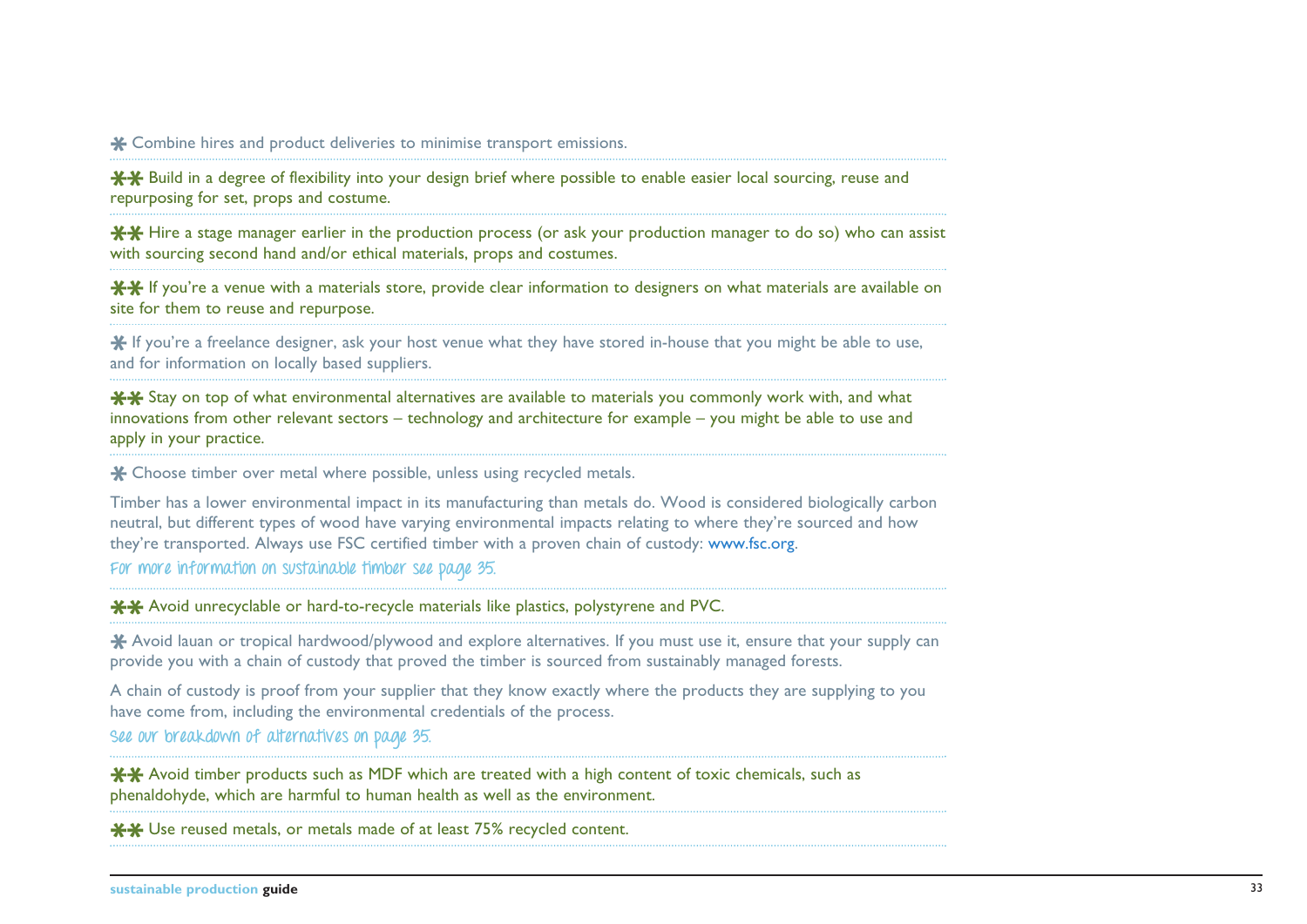$\star$  **→**  $\star$  Use unfinished metals to avoid chemical treatments and additional manufacturing impacts.

 $**$  Use non-toxic and water based paints with low levels of volatile organic compounds (VOCs).

<del>XXX</del> Use a painting wash up unit that separates out the wastewater into paint waste and reusable washing water. Examples are the Bristol UK Ltd Aqua-Service Portable Wash-up & Recycling Water Unit and the Dulux EnviroWash System.

Use an eco-friendly alternative to traditional solvent based cleaning products such as Acetone, Xylene and MEK. Bio-Solv is one such product currently being used by scenic workshops in the UK.

Try to use natural, low-toxicity alternatives to treatments. For example, use natural varnishes and lacquers, raw oils like linseed, wax made from natural sources (petroleum free), and PVA adhesives.

 $\star$  **↓** Use organic and environmentally certified stage textiles. **'See chapter 5, Wardrobe and Stage Fabrics, for more details.**

Keep track of the materials you use (particularly timber and steel), and quantity, so that the Production Manager can measure the environmental impacts of your set.

Check out the IG Tool for Production that can be used to measure the carbon emissions from timber and steel use: www.ig-tools.com

\* Construct set so that different constituent parts can be easily dismantled after use to make recycling and repurposing more straightforward.

Use glue and nails sparingly.

#### **POST-PRODUCTION** <www.moolelo.net/green>

#### *Action*

**XX** Reuse and recycle set, staging, props, costumes and special effects equipment within your own productions (if you have access to storage) and/or via environmental production waste services.

Ask your skip company what their waste policy is, and whether they can provide a 100% recycled service.

Alternatively, use local recycling centres, online "Freecycle" networks, and waste disposal companies that commit to

#### **Resource**

#### **Mo'olelo Green Theatre Choices Toolkit**

Mo'olelo Performing Arts Company have developed a toolkit that ranks materials commonly used in stage production in terms of their environmental sustainability. Including everything from timbers and treatments to ceramics and textiles, the scorecards included in the toolkit are useful resources for learning more about what options are available to inform environmental decision-making early on in the design process.

The toolkit was developed by Mo`olelo Performing Arts Company (Seema Sueko, Executive Artistic Director) through the the A-ha! Program: *Think it, Do it*, funded by MetLife and administered by Theatre Communications Group, the national organisation for the American theatre.

Mo`olelo Performing Arts Company is happy to share their 24-page Toolkit. To request an electronic copy, complete the form on their website: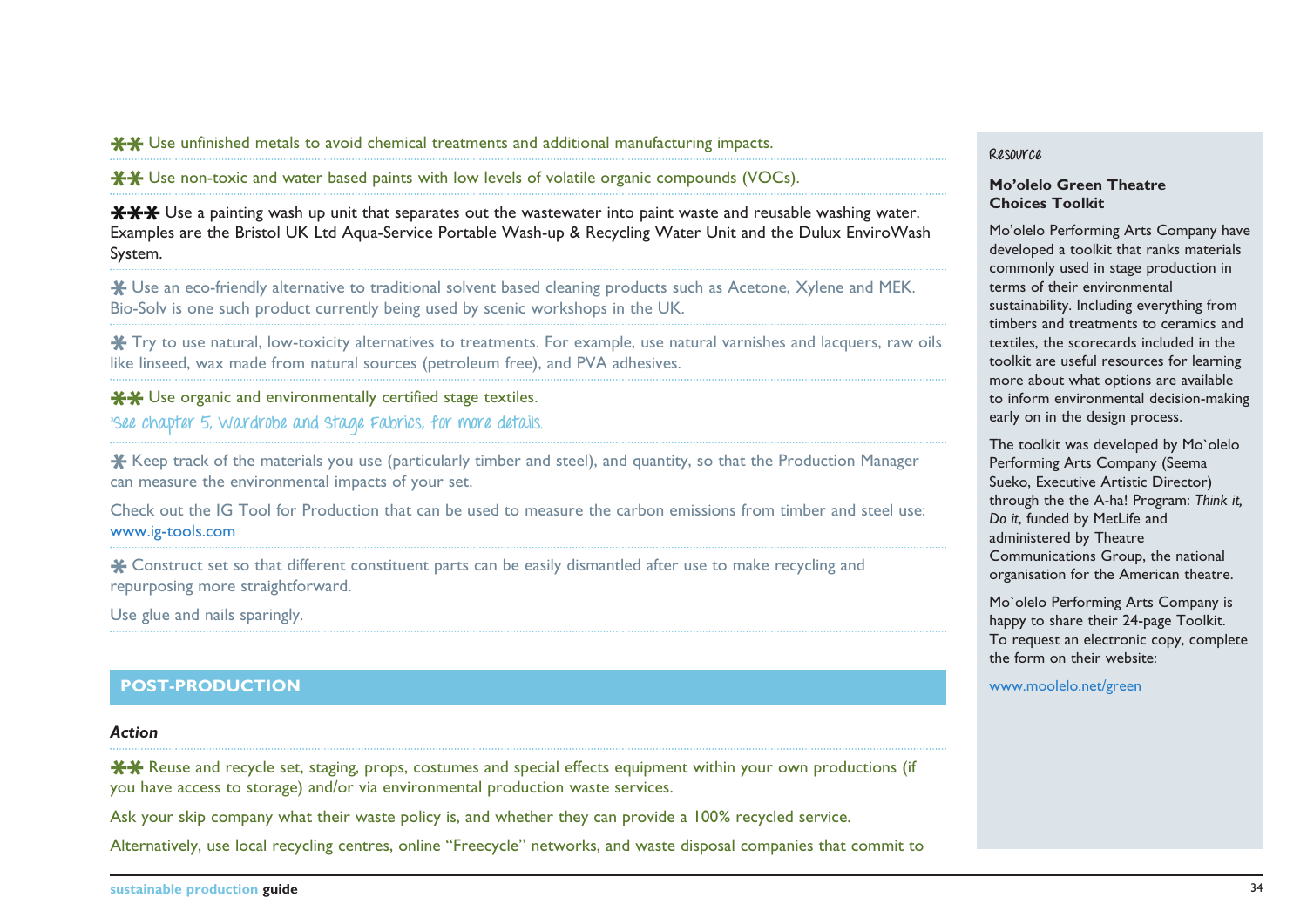recycling waste rather than sending it to landfill. Examples include: Scenery Salvage (www.scenerysalvage.com) and Set Exchange (www.set-exchange.co.uk).

Evaluate your environmental performance against your original objectives. Document good practice for inclusion in an environmental production policy for future shows. Provide feedback to the Production Manager on what you think went well, and what needs new solutions.

Document good practice and good suppliers found during the process and other useful learning for inclusion in an environmental production policy for future shows.

\* Share any learning and good low energy products that you've found with peers.

#### **Resource**

#### **Alternatives to Tropical Hardwood Plyboard**

The demand for plywood is driving illegal logging, rapid rainforest destruction and negative social impacts for local people in the areas where it is most heavily logged – Brazil and parts of Southeast Asia. Below are some or the alternatives:

#### **FSC Certified Panel Products**

FSC softwood plywood, along with FSC OSB and MDF, should be considered as an alternative to tropical lauan plywoods. See the Greenpeace Good Wood Guide for a comprehensive list of FSC options:

www.greenpeace.org.uk/media/reports/good-wood-guide



#### **EcoSheet**

EcoSheet panels are made from 100% post-consumer recycled plastics and have been engineered to perform as an alternative to imported plywood, or virgin plastic panels, by 2K Manufacturing. EcoSheet panels are 100% recyclable.

**Strawboard** (and other agricultural residue panels) Strawboard is made of waste straw, or other agricultural residue materials, compressed with non-formaldehyde glues. It's 100% recyclable and biodegradable and is free of harmful substances.

#### **Hardboard** (Masonite®)

Hardboard is made from sawdust combined with resin under pressure, resulting in a stiff and durable panel with a smooth surface texture ideal for paint finishing. The Masonite® brand Hardboard is manufactured from 100% eucalyptus logs and is biodegradable.

#### **Case study**

#### **The Hidden Impacts of Materials**

In 2011 scenic designer Simon York did a piece of research into the embodied impacts of timber, steel and aluminium – the most common materials used in stage construction in terms of volume. He then worked with the Royal Court Theatre to measure the embodied emissions of the timber and steel used in their productions over one year. The results ranged between 19 tonnes of  $CO<sub>2</sub>e$  and 64 tonnes of  $CO<sub>2</sub>e$  per production, with the top end of the spectrum representing the use of timber from non-sustainable sources and set being sent to landfill after use. The lower end represented the use of sustainably sourced timber (such as FSC certified timber) and set materials being recycled and/or repurposed after the production. These findings show that the choices we make in what materials to use and how we dispose of them can have a huge impact on the carbon emissions of stage sets.

As a result of this study, the Royal Court have now banned the use of all tropical hardwood ply in their productions, as this timber is largely sourced from regions of the Amazon which are at risk of irreversible deforestation. This type of timber also has higher transport emissions associated with the long distance it has to travel to reach the UK.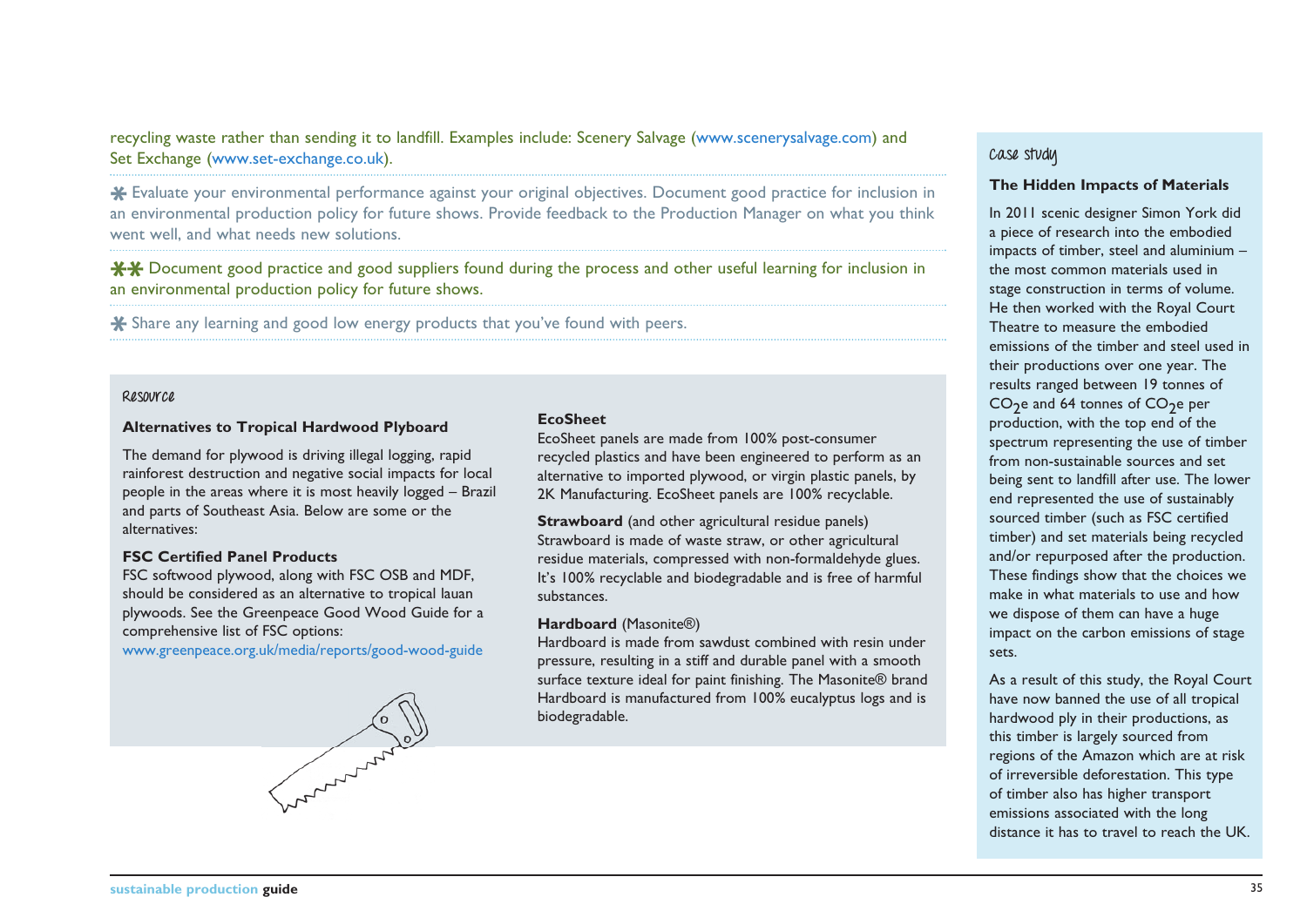#### **Case study**

#### **'Peter and the Starcatcher'**

'Donyale Werle, designer of Broadway show, 'Peter and the Starcatcher,' is committed to sustainability in her design practice. She is a member of the Broadway Green Alliance which seeks to raise awareness and engagement in environmental action among the theatre sector across the USA.

For 'Peter and the Starcatcher,' she worked with environmentally conscious workshop, Papier Mache Monkey, who were meticulous about making sure nothing was wasted – even down to the sawdust from the workshop, which was incorporated in the set design.

Donyale hired extra stagehands to assist with her mission of sourcing as much of the set materials second hand. A fortuitous relationship with Disney was established, giving them access to the Disney storeroom, where they sourced pallets, nets and other materials from the set of the 'Little Mermaid.' Donyale also sought out corks from local restaurants and did some skip diving, as well as other creative ideas for sourcing materials.

The production saved around £22,000 by sourcing materials second hand, after accounting for the costs of the extra people they hired. The show won a Tony Award for Best Design in 2012, a testament to the fact that sustainable design approaches can work on a commercial, as well as a small scale.

#### For the full case study see:

[www.juliesbicycle.com/resources/case-studies/production/peter-and](www.juliesbicycle.com/resources/case-studies/production/peter-and-the-starcatcher)[the-starcatcher](www.juliesbicycle.com/resources/case-studies/production/peter-and-the-starcatcher)

#### **Case study**

#### **Embracing Sustainable Theatre Design**

Driven by a strong environmental ethos, designer Soutra Gilmour developed her own practice statement and personal manifesto for eco-design to create "the new and innovative from the old and the used." Gilmour approaches each new production she works on with different and appropriate environmental solutions, depending on her ability to influence within the budget and creative perimeters negotiated with other creative collaborators. These can include re-appropriating vintage furniture and costuming from the company's store, using reclaimed and recycled materials and purchasing organic fabric. New homes are always sought out for the set, props and costumes after the show is over. Furthermore, Soutra seeks to build up a network of ethical, local and sustainably minded suppliers as well as relationships with fashion and arts institutions to help towards her vision of ecodesign.

In her studio, sustainability means recycling model boxes, using renewable electricity supplier Ecotricity, avoiding spray paints, recycling old scripts in the printer, reusing envelopes and packaging, installing low energy bulbs, and travelling by public transport to deliver models, visit set builders and attend rehearsals.

Read her statement: [www.soutragilmour.com/pdf/Eco-design](www.soutragilmour.com/pdf/Eco-design-board.pdf)[board.pdf](www.soutragilmour.com/pdf/Eco-design-board.pdf)

#### **Case study**

#### **Community RePaint**

Community RePaint schemes collect reusable, leftover paint and re-distribute it to individuals, families, communities and charities in need across the UK, in partnerships with a variety of organisations such as local councils and refuse centres. In 2012 the Community RePaint network collected 387,495 litres of paint donated by both householders and businesses that would otherwise have gone to waste, and redistributed over 218,000 of those litres at a fraction of the cost of new paint. The scheme is managed by environmental consultancy, Resource Futures.

<www.communityrepaint.org.uk>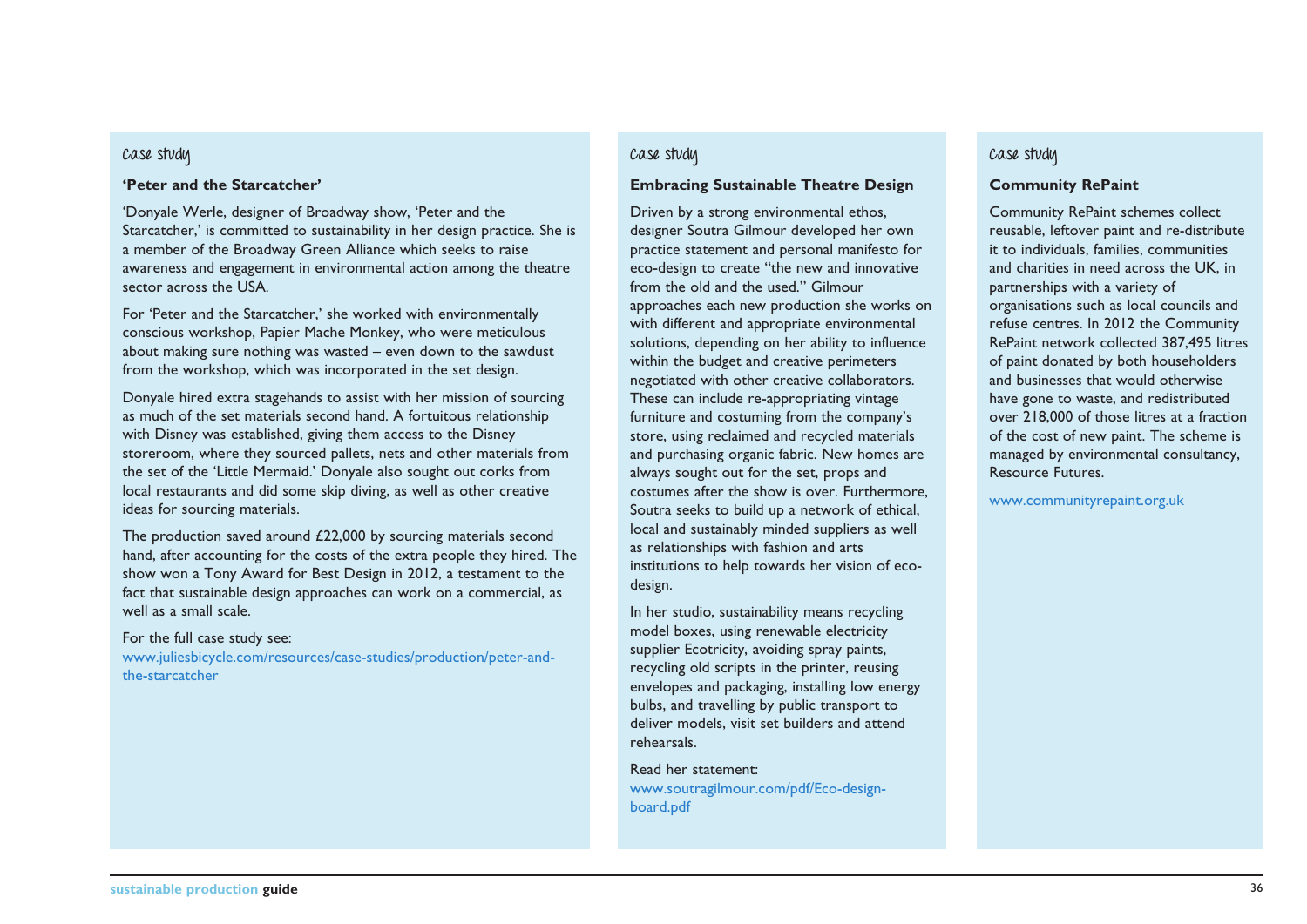# **5 Wardrobe and Stage Fabrics**

In general, the textile industry has a long way to travel on its road to sustainability. When it comes to theatre and production, the impacts of stage fabrics and costume making are complex and it's increasingly difficult to separate the environmental issue from the wider social ones. Between issues around cotton growing and bleaching, embodied carbon and water from manufacturing, the ethical labour concerns of textile workers, and the huge amount of textile waste which ends up in landfill, it is hard to make an informed decision on sourcing costume and stage fabrics. The best guiding principle to navigate this fraught terrain is still the four R's; Reduce, Reuse, Repurpose, Recycle. If used in the correct order as listed, these serve as a valuable methodology to simplify your decision making process.

#### **PRE-PRODUCTION**

#### *Action*

**X** Identify your environmental goals and objectives with the production manager before the design and production process has begun. Communicate these to the wardrobe department team (if relevant) via the production's environmental policy or a statement of intent specifically for your department.

\* Prioritise alternatives to making costumes from scratch.

There is an incredible pre-existing stock of theatrical costumes available in storehouses, hire shops, charity shops and so on, which can be utilised both for reuse and repurposing. Design costumes to maximise the reuse of existing garments and/or off cuts and fabric you have stored in-house.

For buying new fabric, look for certified organic textiles that have a majority percentage of organic content.

 $*$  $*$  Use environmentally conscious suppliers who not only stock eco-friendly fabric, but are also committed to improving the sustainability of their production and operational processes and the welfare of workers across their supply chain.

Ask to see their environmental policy if it's not on their website, and look out for certifications like GOTS, GRS and OEKO-TEX® Standard 1000.

**See more information on textile certifications and sustainable purchasing on page 40.**

\* Purchase fabrics that will be suitable for machine-washing to reduce reliance on dry cleaning.

#### **Key**

#### **X** Starting Points

Basic practices to start embedding environmental sustainability into your decision-making.

#### **XX Industry Good Practice**

Pushing it a bit further; impact reducing initiatives that will raise you just above the norm.

#### **XXX Leading Ideas**

Stuff to shout about; the ideas and practices that are beginning to fundamentally change the way we make theatre.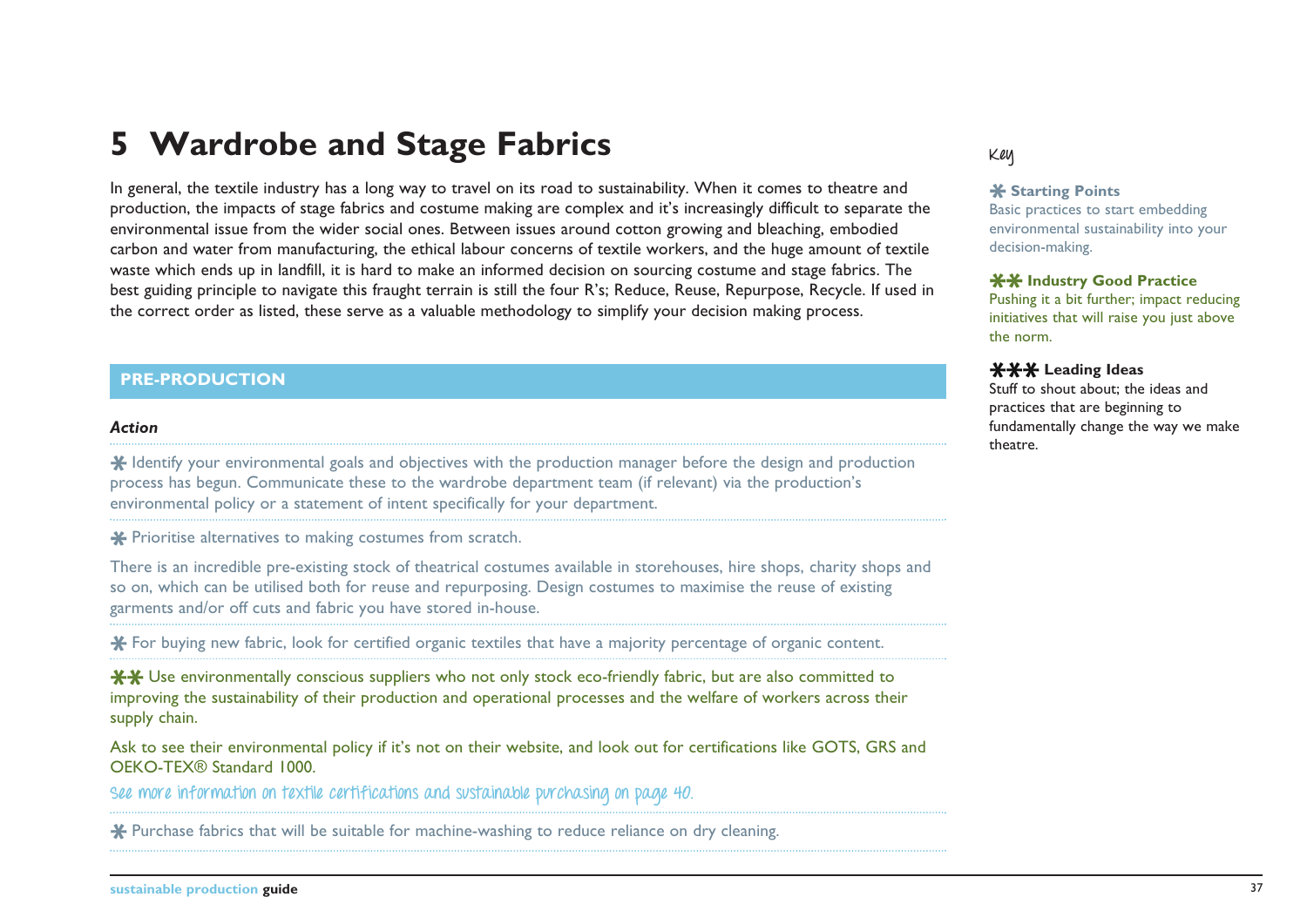$**$  Buy fabric manufactured and located as close to you as possible to reduce transport emissions.

\* Look for eco alternatives to plastic and metal accessories. For example, coconut shell buttons.

\* Switch all equipment off when not in use.

 $**$  Be economical with your threads and fabric offcuts – use and reuse these as much as possible within your construction process.

For example, could your fabric offcuts be made into cable ties for the production crew to use as alternatives to PVC tape during rigging?

#### **PRODUCTION**

#### *Action*

Don't throw unneeded hangers into the general waste. If they're broken see if they can be repurposed. If they're undamaged and you no longer need them, donate them to someone in the team who does, or a local charity shop.

\* Launder clothes at 30 degrees. Use a detergent with the AISE sustainable cleaning charter logo or EU Eco Label. Drip dry clothes and avoid using tumble dryers.

Per load, only 10% of total energy used goes to the washer motor; the rest goes into heating the water. By laundering at 30 degrees you can use 40% less energy than a 40 degree wash. Plus your clothes and fabrics will stay nicer for longer!

**XX** For dry clean only clothes use alternatives like hand washing or steam cleaning.

Find a dry cleaner that uses lower impact methods such as wet cleaning and  $CO<sub>2</sub>$  solvents, or any other methods that avoid the chemical Perchloroethylene (PERC), which is hazardous to health and the environment.

Switch all cleaning and alteration equipment off when not in use.

 $**$  Avoid using toxic dyes and fabric paints – use natural dyes such as tea/coffee to stain or break down costumes where possible.



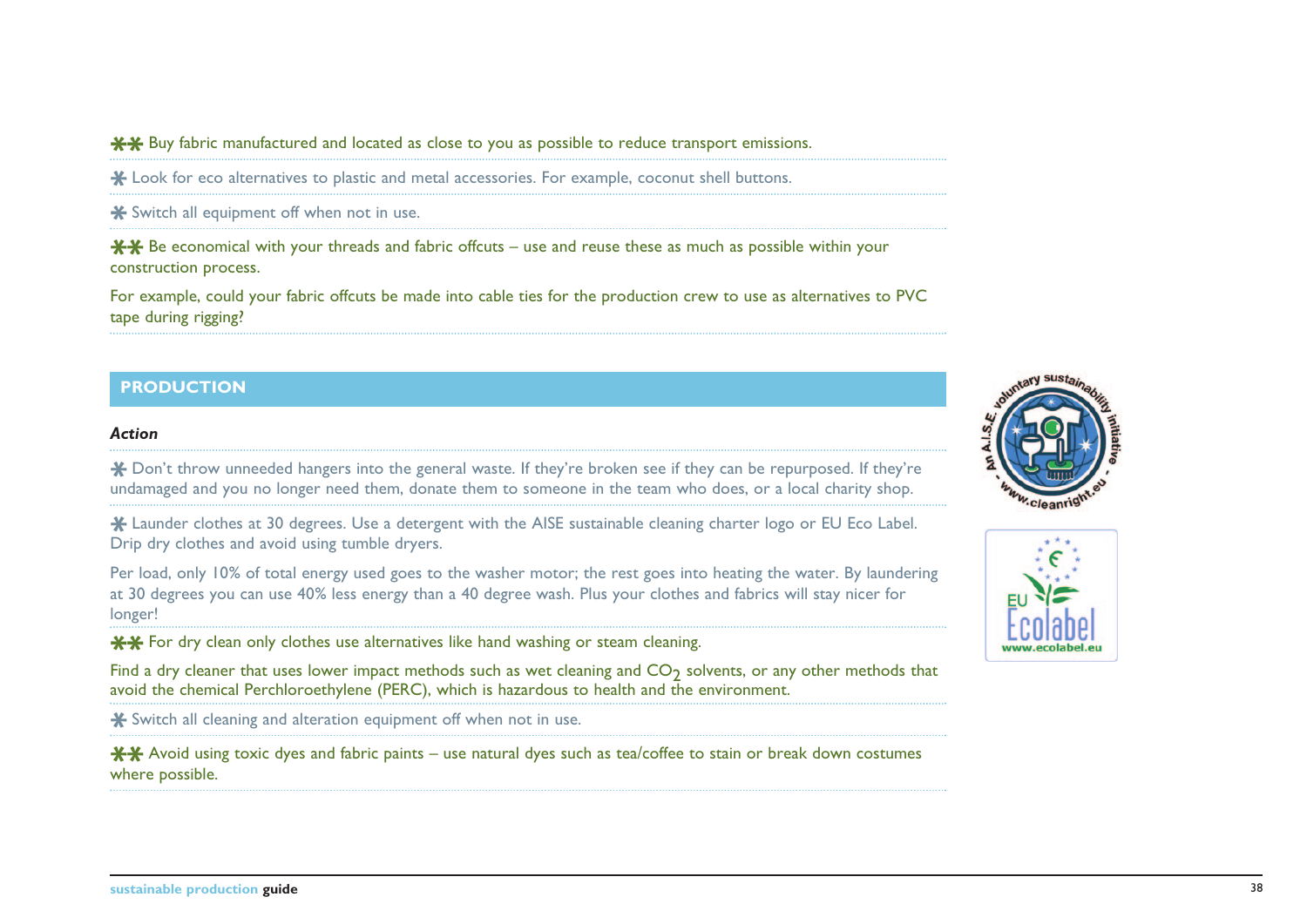#### *Action*

**\*\*** Employ your stage manager for an additional week to ensure that all costumes find new homes and are not sent to landfill. Contact local schools and theatres to see if they can use materials.

Evaluate your environmental performance against your original objectives. Document good practice and good suppliers found during the process and other useful learning for inclusion in an environmental production policy for future shows. Feedback to the production manager on what you think went well, and what needs new solutions.

\* Share any learning and good low energy products that you've found with peers.

# **Spotlight**

### **Cotton: What's the Issue?**

Many of the pesticides used on natural fibres such as cotton are severely harmful to human health and the environment. Deleterious health impacts include cancer, damage to the nervous system (in both humans and insects), disruptions to hormonal balance and the reproductive system, and in extreme cases, death. The World Health Organisation estimates that 20,000 to 40,000 people die from accidental pesticide poisoning each year, most of them in developing countries. Some pesticides remain in the environment for decades and contaminate the environment far from where they were used.

Pesticides are also becoming increasingly expensive and can make up as much as 60% of farmers' production costs, leading to severe indebtedness and contributing to conditions of poverty for farmers. Inability to pay debts brings on thousands of farmer suicides each year.

Aside from the environmental and social impacts of pesticides, the textile industry is an immense drain on water supply. It takes about 90 litres of water to produce one metre of upholstery weight fabric. Processes including dyeing, the application of speciality chemicals and finishing processes, and the washes required between each step involved in fabric treatment all contribute to this massive water usage. The water used is usually returned to the ecosystem without treatment, which pollutes the groundwater. This leads to a decline in the amount of useable water and increased health risks among the people also dependent on that water and the entire local ecosystem.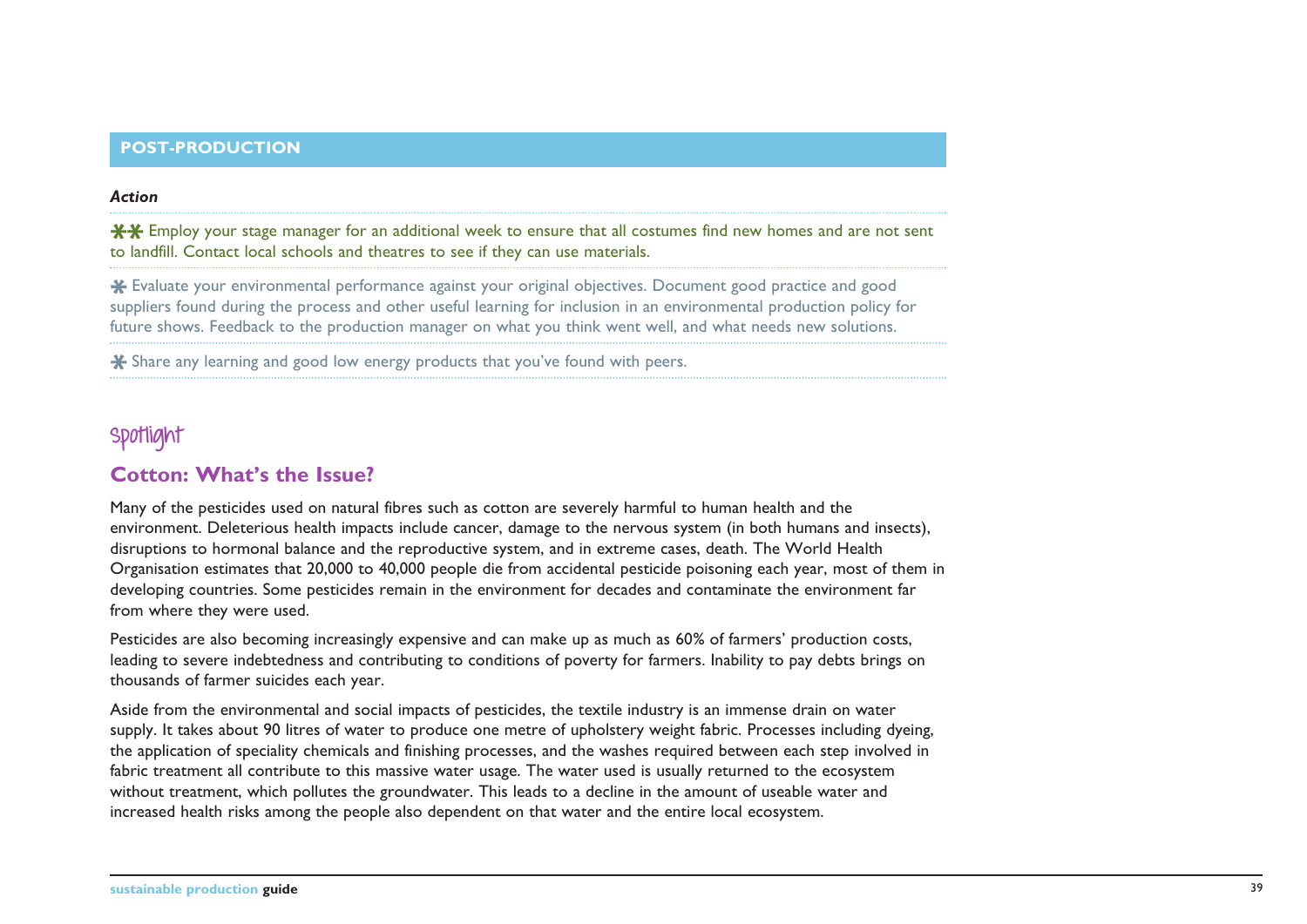#### **Resource**

#### **What are Sustainable Textiles?**

Ethical, environmental and sustainably produced textiles are identified by the following characteristics:

 $\Box$  Fabrics made using organic raw materials, such as pesticide-free cotton and silk made by worms fed on organic trees.

 $\Box$  No harmful chemicals and bleaches used in the process of colouring fabric.

 $\Box$  Fabrics made from recycled and reused textiles, such as second-hand clothes and recycled plastic bottles.

 $\Box$  Durable textiles made to last, so that drapery and garments last longer.

 $\Box$  Fair trade products that ensure the people who make them are paid a fair price and have decent working conditions.

 $\Box$  Textiles produced by manufacturers and distributed by retailers who are addressing the wider environmental and social impacts of their business.

Certifications to look out for:

#### **GOTS Certification**

The Global Organic Textile Standard (GOTS) is a textile processing standard for organic fibres, including ecological and social criteria, backed by independent certification of the entire textile supply chain. The certification process takes all of the textile processing stages into consideration, from the fibre to the finished product. The raw fibre must be organic farming certified, and the standard aims to guarantee traceability, the use of environmentally friendly and health-safe chemicals, a quality system, energy reduction and the respect of social criteria.

#### **Global Recycling Standard**

The Global Recycling Standard (GRS) focuses on the percentage of pre- and post-consumer recycled content of a textile product. It has strict provision for how waste is handled during the production process, water treatment requirements and chemicals use, and

social responsibility in accordance with the International Labor Organisation (ILO) criteria.

#### **OEKO-TEX® Standards**

The OEKO-TEX® Standard 100 is an independent testing and certification system for textile raw materials, intermediate and end products at all stages of production. The certification indicates that harmful substances were not used in textile production.

#### **The OEKO-TEX® Standard 1000** is

a testing, auditing and certification system for environmentally friendly operations along the textile chain. It includes all operationally relevant areas (management, production technologies, use of resources, quality assurance, safety precautions, social working conditions etc.) and represents a holistic examination of sustainability.

#### **Case study**

#### **Sustainable Stage Drapery**

ShowTex is a worldwide manufacturer and distributor of flame retardant stage drapery, tracks and motion control systems to the entertainment sector. In addition to implementing a global green policy across their company operations, ShowTex are addressing the sustainability of the raw materials that go into their fabrics and into the textile production process overall. They currently offer a range of OEKO-TEX® 100 certified theatre velvets and two certified event fabrics, and are in the process of certifying the rest of their two hundred plus product collection with the OEKO-TEX® 100 and OEKO-TEX® 100+ standards.





Test-No. 000000 **TESTEX Zürich**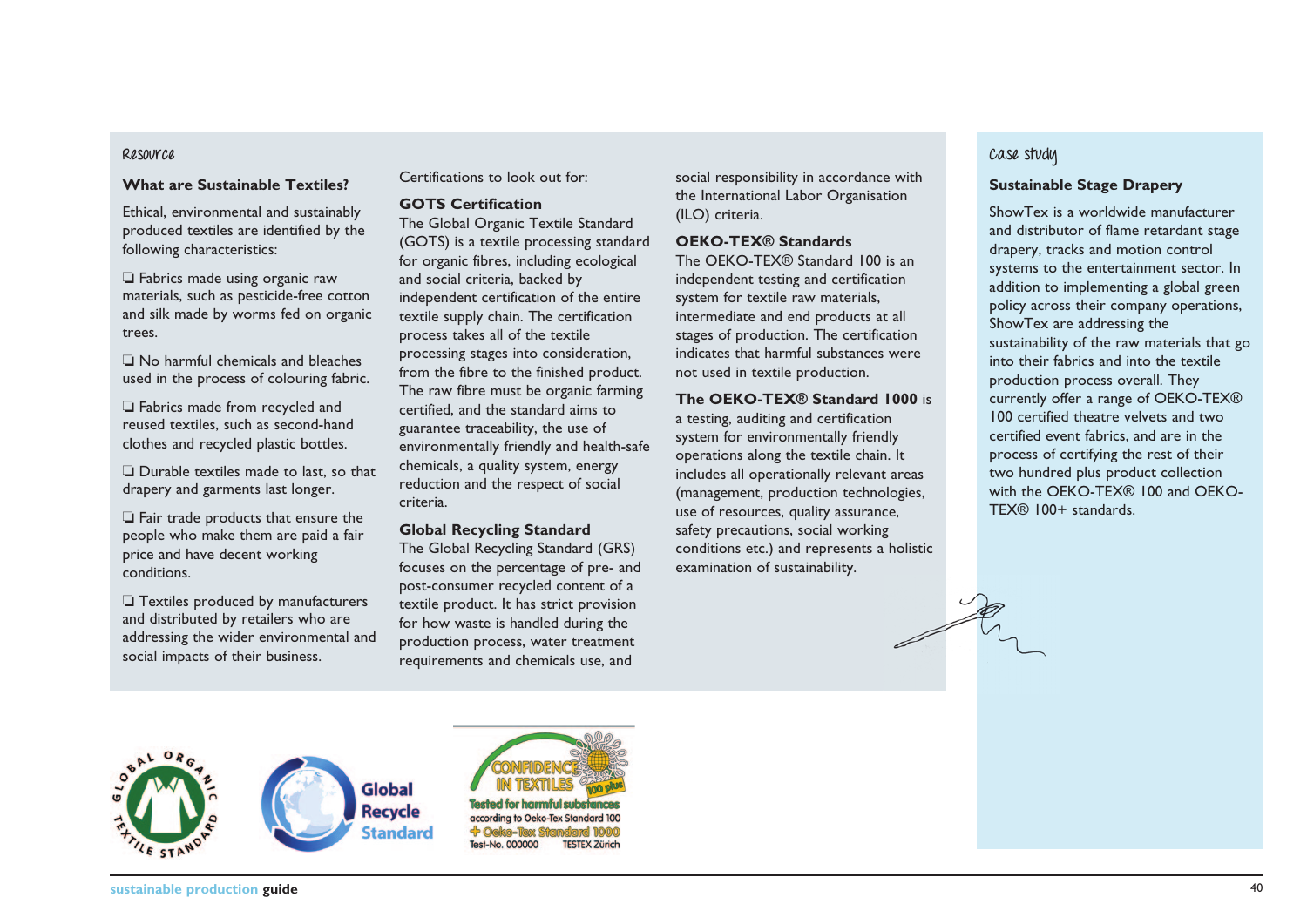# **6 Cast**

Actors and artists have as much of a role to play in the greening of a show than anyone else. Their buy-in and behaviour are integral to achieving the production's overall environmental goals. The cast are often the ambassadors for a show, the face of the production's achievements, and can help spread the word on the production's commitment to sustainability to other stakeholders, so getting them on board is essential.

#### **REHEARSAL & PRODUCTION**

#### *Action*

Agree environmental actions and objectives for the cast with the director and production manager. Work with the stage manager to ensure you have the necessary resources to fulfil these actions.

Use your rehearsal/performance space kitchen's reusable plates and mugs whenever possible. Drink tap water and carry a reusable water bottle to minimise waste and find out about the buildings recycling facilities.

**\*** Use a reusable mug or flask when purchasing hot drinks.

Some coffee shops and cafeterias will offer a discount when you use your own mug.

Only fill the kettle with as much water as you need and ask who wants a hot drink before you boil the water. The energy used to boil a kettle could light a room for a whole evening.

 $*$  $*$  Think about your lunch. Avoid out of season produce from far away countries with lots of packaging. Choose local produce wherever possible and only buy as much as you need, as food waste increases your personal carbon footprint drastically.

Explore buying as a group. A theatre bar may for example be willing to offer you a standard staff meal at a reduced rate. This minimises packaging and transport emissions and provides you with a cheap and tasty meal. Ask for it to be made with locally sourced and organic ingredients where possible.

Turn lights, heating and cooling systems, and any production or personal equipment off when not in use to save energy.

Print double sided and two sides to a page to save paper and use recycled paper for printing and note taking.

#### **Key**

#### **X** Starting Points

Basic practices to start embedding environmental sustainability into your decision-making.

#### **XX Industry Good Practice**

Pushing it a bit further; impact reducing initiatives that will raise you just above the norm.

#### **XXX Leading Ideas**

Stuff to shout about; the ideas and practices that are beginning to fundamentally change the way we make theatre.

#### **Resource**

#### **Green Riders**

You can use the Julie's Bicycle Green Rider to communicate environmental commitments and requests: [www.juliesbicycle.com/resources/jb](www.juliesbicycle.com/resources/jb-green-rider)[green-rider](www.juliesbicycle.com/resources/jb-green-rider)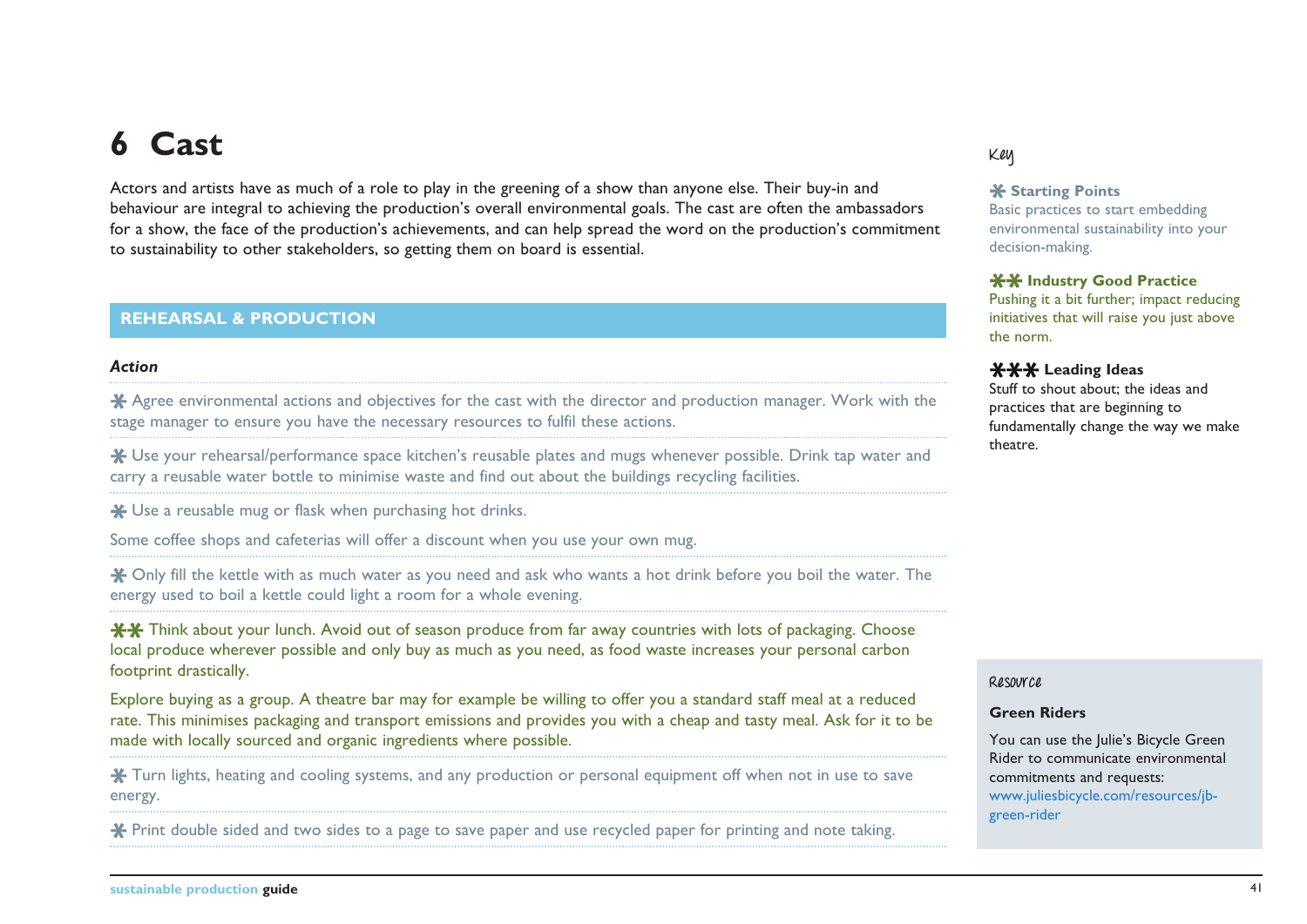#### $*$  **₩** Use a tablet or e-reader to save on script printing.

**XX** If there aren't adequate recycling facilities backstage and in rehearsal areas, ask for them to be provided.

#### **POST-PRODUCTION**

#### *Action*

Evaluate your environmental performance against your original objectives. Feed back any good practice and good suppliers or products found during the process and other useful learning to the production manager.

\* Share any learning and good products that you've found with peers.

# **Spotlight**

### **Catering 'Good Food'**

Whether it's catering for staff, crew and cast, receptions or audiences, your food and drink choices not only have a significant impact on the environment, but also clearly communicate your commitment to sustainability.

Top tips for sustainable catering are:

- 1. Work with local suppliers serving locally sourced produce.
- 2. Choose organic and fairtrade produce where available.
- 3. Prioritise vegetarian and vegan options over meat.
- 4. Use reusable, biodegradable or fully compostable service ware.
- 5. Encourage recycling and food composting by making facilities available and clearly signposted.

#### **Did you know?**

The carbon emissions of meat production can be up to 30 times greater than commonly used vegetables. For more information see: [www.ewg.org/meateatersguide/a-meat-eaters-guide-to-climate-change-health-what-you-eat](www.ewg.org/meateatersguide/a-meat-eaters-guide-to-climate-change-health-what-you-eat-matters/climate-and-environmental-impacts)[matters/climate-and-environmental-impacts](www.ewg.org/meateatersguide/a-meat-eaters-guide-to-climate-change-health-what-you-eat-matters/climate-and-environmental-impacts)

#### **Resource**

#### **Good Food for Festivals Guide**

For events that service food to audiences, the Good Food for Festivals Guide provides detailed guidance and case studies on how to choose sustainably sourced food and work with traders and concessions with solid environmental credentials:

<www.sustainweb.org/publications/info/24>

#### **Fact**

#### **Did you know?**

It takes seven litres of water and high amounts of oil and energy to manufacture a one litre plastic bottle, and while plastic bottles can be recycled only 20% of them actually are. Most of the other 80% ends up polluting our oceans. Using tap water and reusable bottles across the production team and cast can make a huge difference.

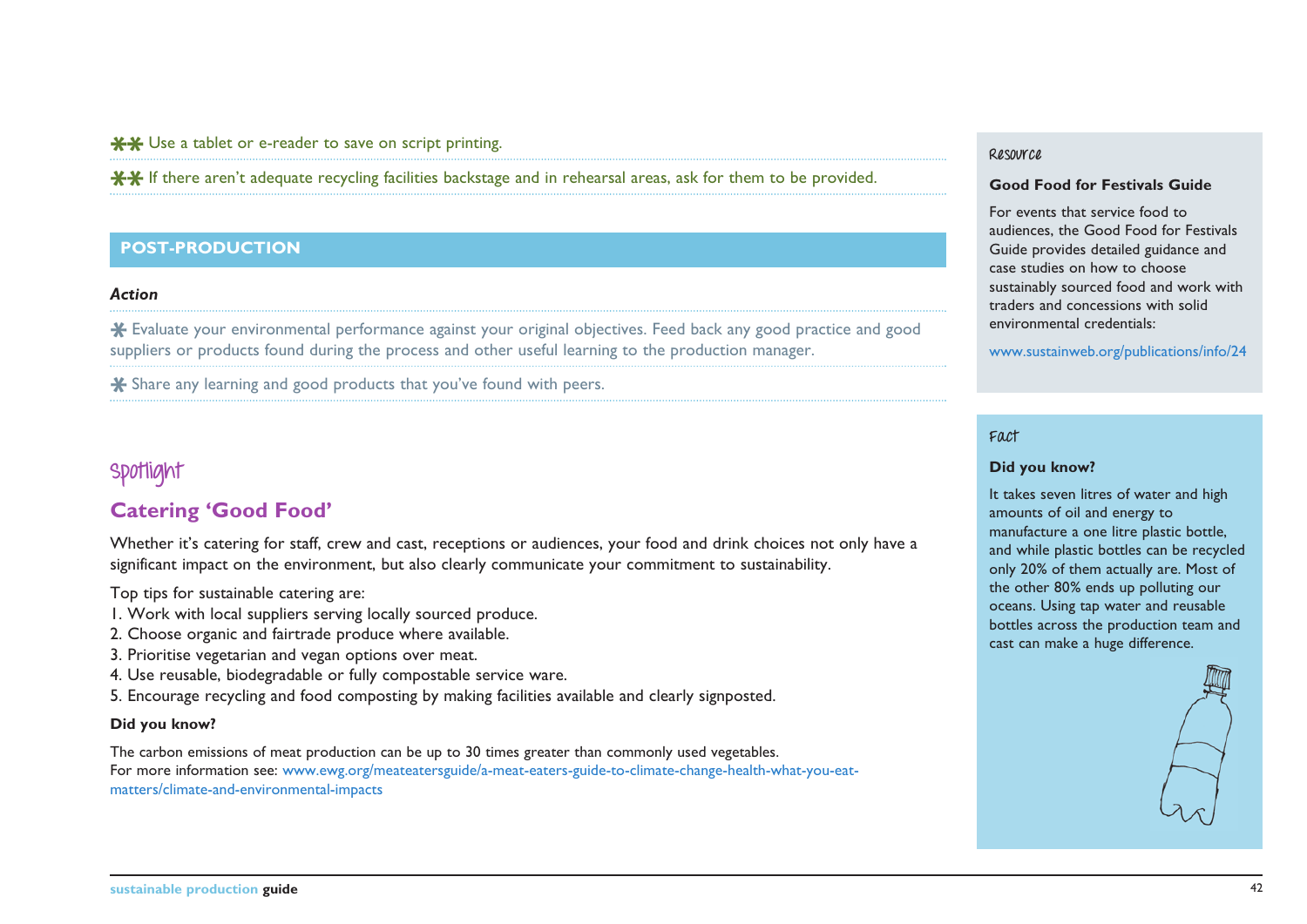# **7 Communications and Marketing**

Communicating your commitment to sustainability is important both internally and externally. Internally it helps with the adoption of sustainable behaviours, demonstrates your intentions to your supply chain and encourages the whole company to get on board with sustainability objectives. Externally it brings you reputational advantages, stimulates the wider industry and encourages a wider adoption of sustainable practices.

Talking publicly about your sustainability achievements is an important but sometimes daunting task. Selecting the activity to communicate – those bits which set you apart from the crowd when it comes to environmental initiatives – can be a challenging job for marketing and communications departments new to the concept of sustainability.

Work closely with your communications department to ensure the information that goes out is accurate and clear. Stick to your main achievements, avoid jargon and don't gloss over anything. Remember that telling stories is the most effective method of communication, so when presenting a bevy of statistics use names, pictures and anecdotes to add colour and interest. Energy data and statistics make valuable appendices but are not your lead message.

Like any other communications, sustainability messaging should be targeted for your audience, on brand and shouldn't be boring. Evidence is already showing that creative events can engage audiences in challenging their own behaviour, and the more productions, organisations and venues disclosing their environmental concern, the bigger the impact on wider social change.

#### **PRE-PRODUCTION**

#### *Action*

Get involved with establishing the show's environmental objectives at the start of the process with the production manager. Help the production manager to create a environmental production policy that will engage the relevant audiences and encourage sustainable behaviour change.

Factor in time with the marketing and communications team from the very beginning of the production process so that they can see the story develop and understand the environmental process the production has been through. Help them understand both what and why you are doing environmental initiative.

 $\bigstar$  Be energy efficient in the office – switch off printers, computers, lights and other equipment when not in use. Think before you print and always print double sided.

#### **Key**

#### **X** Starting Points

Basic practices to start embedding environmental sustainability into your decision-making.

#### **XX Industry Good Practice**

Pushing it a bit further; impact reducing initiatives that will raise you just above the norm.

#### **XXX Leading Ideas**

Stuff to shout about; the ideas and practices that are beginning to fundamentally change the way we make theatre.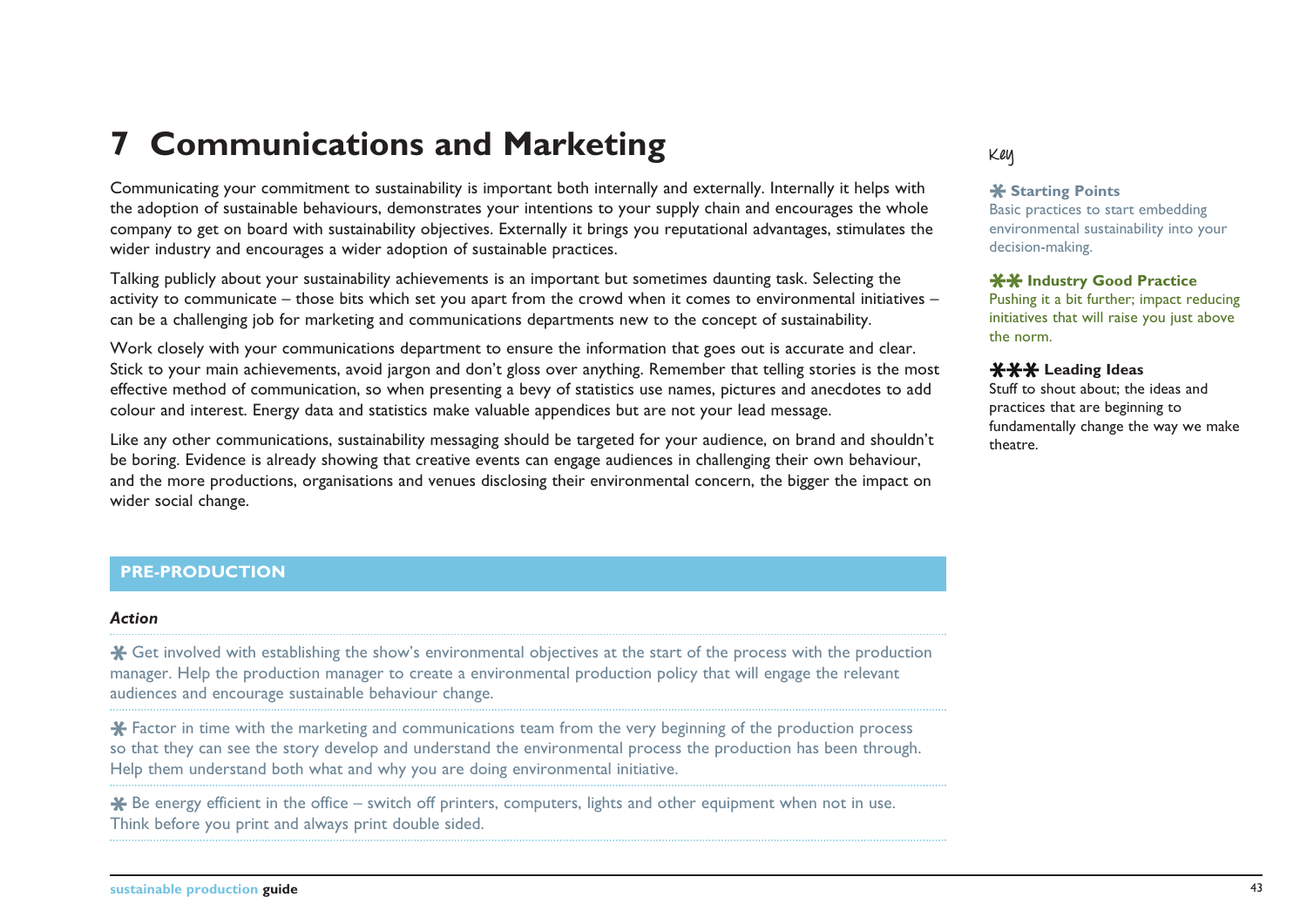$**$  Photos, videos, testimonials, and statistics are all helpful for presswork. Document the sustainability initiatives of the production team and keep track of achievements via regular production meetings.

 $*$  $*$  Explore alternatives to printed marketing collateral. Limiting the number of flyers, posters and programmes you print can reduce your footprint. Use digital marketing strategies such as Facebook, Twitter and others which are paper free and can integrate better with database software.

However, digital data still has an environmental impact via the energy use of computer servers, so limit the size of digital files and maximise the impact of each communication you put out.

 $**$  Explore paperless ticketing options, such as reusable tokens, electronic tickets and others.

Choose a printing company with environmental credentials. For example, using recycled and/or FSC paper stock, printing with vegetable and/or soy based inks, and implementing an environmental management system such as IS0 14001.

Use your blog or social media to keep audiences updated on environmental initiatives. Don't be afraid to discuss challenges – your audience will be more engaged through honesty rather than a rose-tinted account.

**\*\*** Communicate environmental policies, impacts and successes on your website.

**X** Make public transport information for your production available on your website, and include this information in email ticket confirmations.

 $*$  $*$  Embed or link to a travel carbon calculator on your website and highlight it in audience communications, to encourage people to take the lowest impact form of public transport to your event.

<del>XX</del> If your production is taking place in a rural area with limited public transport links, put on your own service and incentivise people.

For example, offering a car-sharing scheme can encourage people to maximise car occupancy. You could put on a coach service to the nearest train station and include the option for people to book a seat on the coach when they buy tickets, or create incentives for cyclists, like a free drink or 10% off their next booking.

Include information on the show's environmental aims and achievements in the show programme.

**\*\*\*** Create a programme hire scheme (if you charge for programmes) and encourage people who don't want to keep their programme to return it for reuse at the end of the night.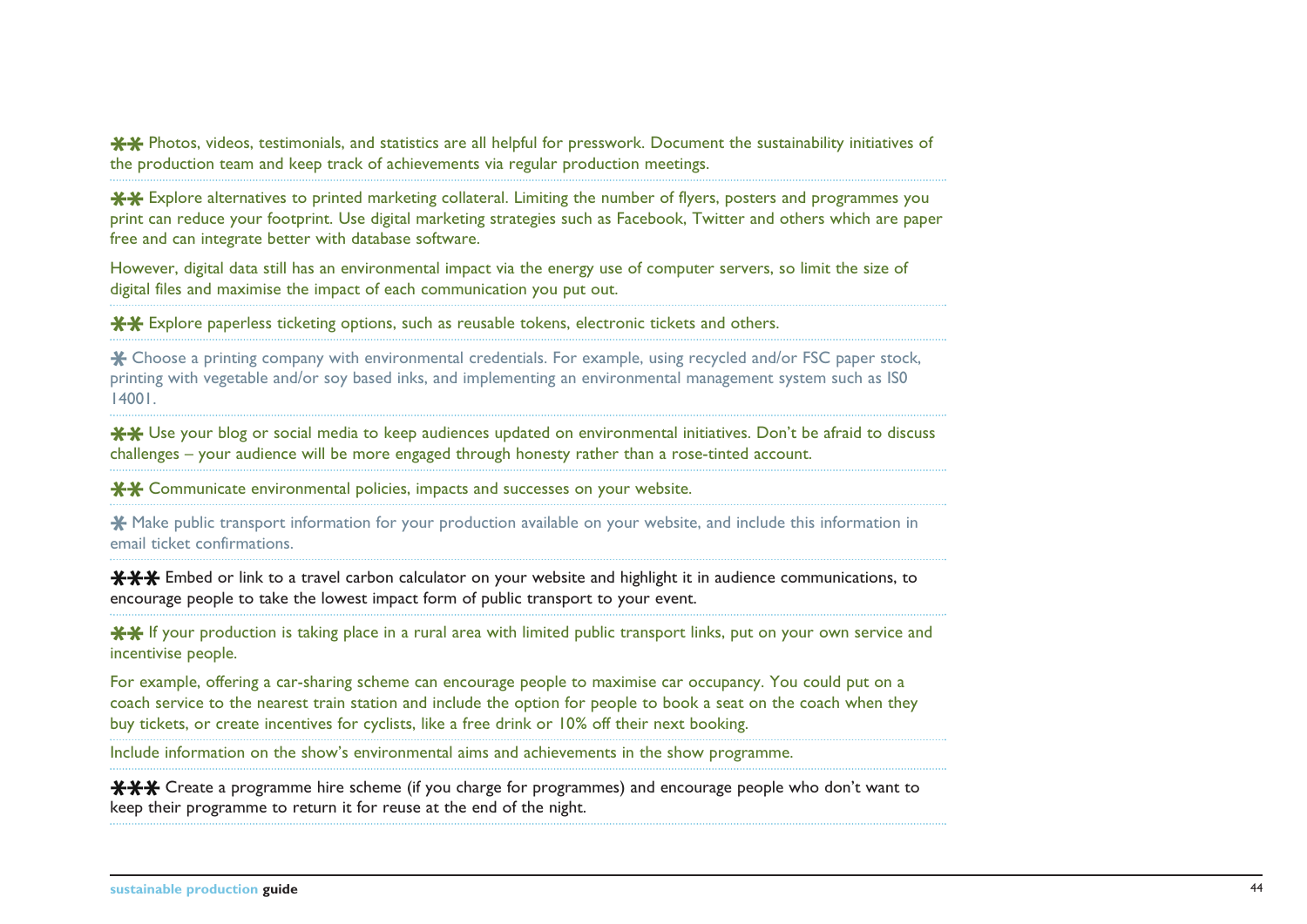#### **PRODUCTION**

#### *Action*

 $\angle$  **Tell audiences how they can help green your show by travelling by public transport and bicycle in communications** leading up to their visit. Remind them of any incentives or special initiatives.

Use the principle of reciprocity. Show all of the ways you have already reduced the productions impact and then ask them to play their part.

 $*$  **<del>X</del>** Be creative with opportunities to communicate the show's environmental initiatives during the run, for example via an interactive display in the venue/site or a post-show talk that can also be live streamed and filmed for future reference.

#### **POST-PRODUCTION**

#### *Action*

Evaluate your environmental performance against your original objectives. Document good practice and good suppliers and other useful learning for inclusion in an environmental production policy for future shows. Give feedback to the production manager on what you think went well, and what needs new solutions.

<del>XX</del> Once the data on environmental impact reduction is collected by the production manager, analyse it for press potential. If you have made any really remarkable savings then put together a press release for local and industry press.

Create a case study on the production for your website and to send to press.

\* Share any learning and good low energy products that you've found with peers.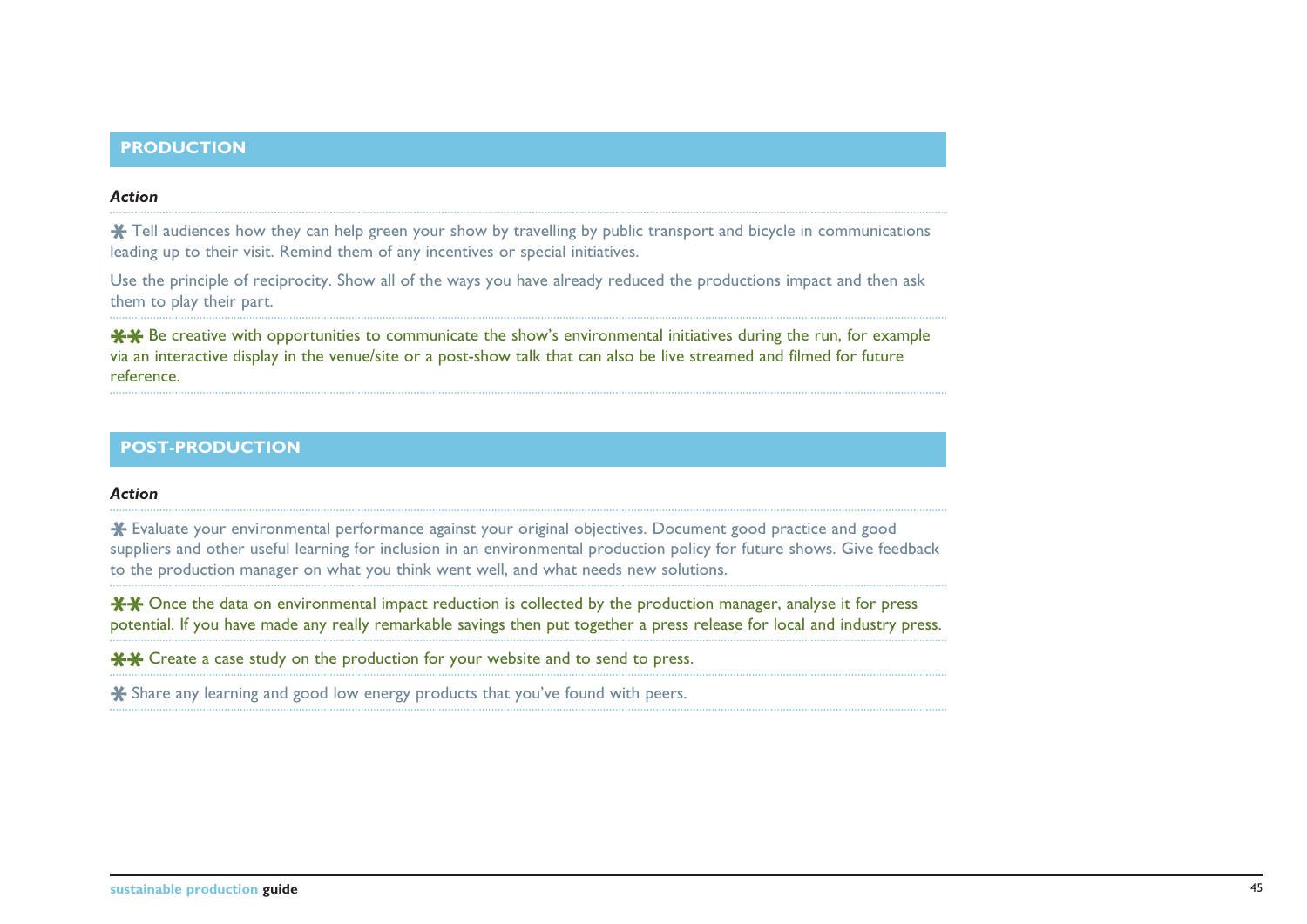#### **Case study**

#### **'After Miss Julie' Communicating Sustainability**

The Young Vic's marketing department managed to reduce carbon emissions from paper use for their show 'After Miss Julie' by 99% from 124kg to 1.6kg. They did this by sending press releases electronically and not printing flyers, reserving paper usage only for the posters outside the theatre. Furthermore, to engage and involve the audience from the start, pre-performance communications highlighted the importance of audience travel and requested the audience find lower carbon modes of transport.

They also piloted a paperless ticketing system where reusable tokens made from wood scraps from the workshop were given to audience members to gain entry to the studio.

Audiences could also opt to hire a programme for a reduced price of 50p (compared to the full price of £3), handing it back after the performance to be reused. Programmes were printed on recycled paper with vegetable inks.

The team wanted to avoid "preaching" to disinterested audience members, yet make information available and attractive to those who were willing to engage. The programme was peppered with information about the show's sustainability initiatives. For example, the cast and staff biographies included information about each member's most interesting environmental challenge during the production. To keep things visually interesting, graphical content from David McCandless (author of *Information is Beautiful*) was used to creatively depict the carbon footprint of various products and services.

At the end of the show audiences exited through a 'green walkway' painted with a mural of the production's environmental actions designed by a graphic artist. The design was painted onto the wall to minimise the environmental impact compared to vinyl stickers or boards. Additional material was available on the Young Vic's website and blog, which featured interviews with the cast and other information.

Read the full case study: [www.juliesbicycle.com/resources/case](www.juliesbicycle.com/resources/case-studies/production/after-miss-julie)[studies/production/after-miss-julie](www.juliesbicycle.com/resources/case-studies/production/after-miss-julie)

#### **Case study**

#### **Empowering Audiences: 'Cheese'**

Working with pedal-power specialists Magnificent Revolution, theatre company fanSHEN customised four gym machines to generate energy to power their production of 'Cheese' (September 2013). The machines were placed in London gyms not far from the performance venue in Oxford Circus, and were linked to a battery which stored energy as people used the machines to get fit. Each night, the batteries were transported to the performance venue and used to power the show.

Each person contributing to the energy generation process was able to measure their workout in terms of household energy usage, for example: 'You've now generated enough electricity to have boiled a kettle for two cups of tea,' and got discount on their ticket to see 'Cheese,' depending on how much power they pedalled.

fanSHEN documented the whole process of customising the machines, developing the show and researching resources available for making their work more sustainable via a dedicated blog, [www.pedallingpower.wordpress.com,](www.pedallingpower.wordpress.com) and organised three post show talks focusing on environmental themes relevant to the show and their energy generation experiment.

#### **Case study**

#### **'As the World Tipped': Be the Change**

'As the World Tipped,' Wired Aerial Theatre's production tackling themes related to climate change, ended with an image asking audiences to "Demand Change" towards creating a fairer, more environmentally sustainable world. They were keen to provide audiences with top tips for making a difference in their own lives, and included a "Be the Change" page on their website which provided 10 environmental actions for audiences.

[www.wiredaerialtheatre.com/as-the](www.wiredaerialtheatre.com/as-the-world-tipped)[world-tipped](www.wiredaerialtheatre.com/as-the-world-tipped)

#### **Fact**

#### **The Arts and Behaviour Change**

A survey from Buckinghamshire New University and music industry campaign group A Greener Festival asked 2,300 festival fans from around the world in 2012 if they had changed their behaviour as a result of green initiatives or ideas they had discovered at festivals. An impressive 43.1% said they had, proving that engaging audiences in green initiatives has great potential for positive knock on effects.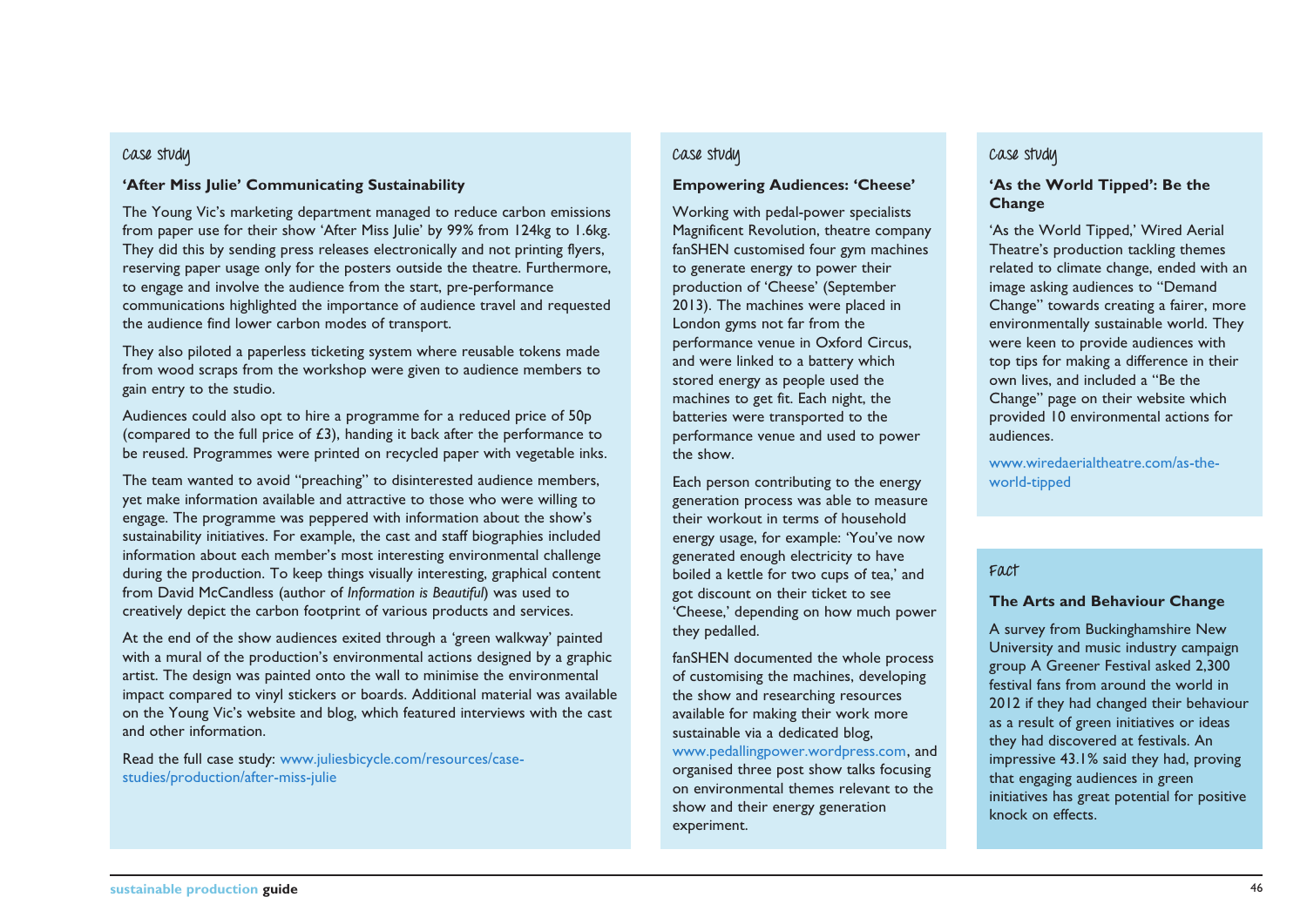# **We want to hear from you!**

We hope this guide will help you with your sustainable production journey, wherever you're at right now. To contribute to this area of our work, please share your sustainable production achievements and success stories with us.

Let us know what methods you are trialling, what challenges you are coming up against and what successes you have achieved. This helps us to continue to improve our resources, collect best practice and share it with the wider industry.

Our job is to amplify the incredible work you are already doing and to develop tools to make your job easier. Contact us at: info@juliesbicycle.com.

## **About Julie's Bicycle**

Julie's Bicycle is a not for profit organisation making sustainability intrinsic to the business, art and ethics of the creative industries.

Founded by the music industry, with expertise from the arts and sustainability, Julie's Bicycle bridges the gap between the creative industries and sustainability. Based on a foundation of peer-reviewed research, Julie's Bicycle works with arts organisations and leadership to create change through practical tools and resources, events, training, consultancy and thought leadership.

Julie's Bicycle is currently working with over 1000 arts organisations across the UK and internationally, large and small to help them measure, manage and reduce their environmental impacts.

www.juliesbicycle.com

@JuliesBicycle

Facebook.com/JuliesBicycle